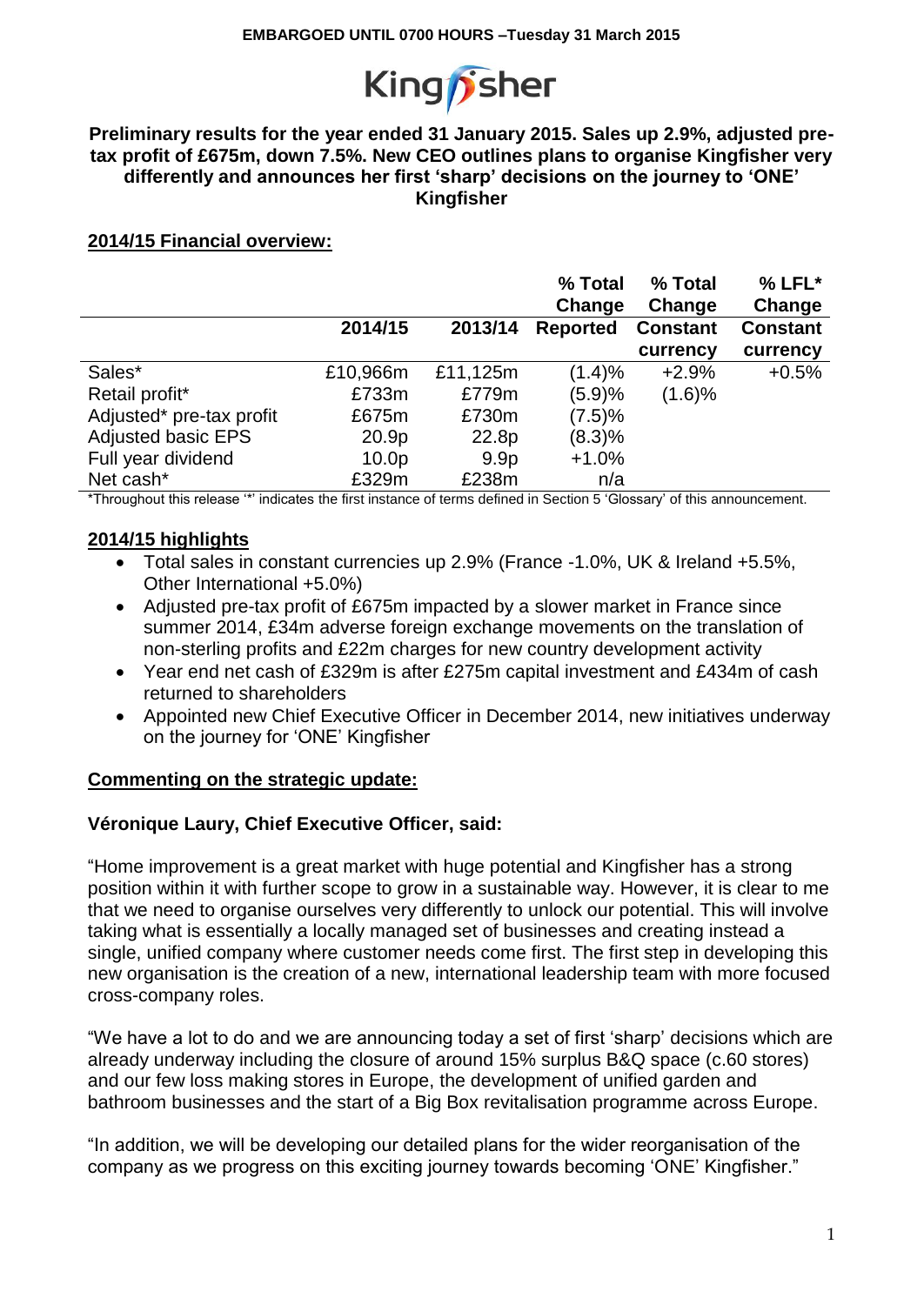

# **Karen Witts, Chief Financial Officer, said:**

"We believe our plans will drive an increase in the value of our business for shareholders, with improved financial metrics through higher sales and lower costs, whilst at the same time optimising the generation and use of cash. Besides the growth in full year dividend, we are also pleased to be announcing today a further £200 million capital return during FY 2015/16 reflecting our confidence in our medium term prospects. In the short term, whilst we remain encouraged by the improving economic backdrop in the UK, we remain cautious on the outlook for France, our biggest market."

## **Statutory reporting:**

|                           | 2014/15 | 2013/14           | % Change        |
|---------------------------|---------|-------------------|-----------------|
|                           |         |                   | <b>Reported</b> |
| Statutory pre-tax profit  | £644m   | £759m             | $(15.2)\%$      |
| Statutory post-tax profit | £573m   | £710m             | $(19.3)\%$      |
| Basic EPS                 | 24.3p   | 30.0 <sub>p</sub> | $(19.0)\%$      |

## **Contacts:**

| Sarah Levy, Group Investor Relations Director       | +44 (0) 20 7644 1032 |
|-----------------------------------------------------|----------------------|
| <b>Christian Cowley, Head of Investor Relations</b> | +44 (0) 20 7644 1126 |
| Nigel Cope, Head of Media Relations                 | +44 (0) 20 7644 1030 |
| Giles Hartley, Investor Relations Manager           | +44 (0) 20 7644 1082 |
| <b>Brunswick</b>                                    | +44 (0) 20 7404 5959 |

Further copies of this announcement can be downloaded from www.kingfisher.com or viewed on the Kingfisher IR iPad App available for free at the Apple App store. We can be followed on twitter @kingfisherplc.

Kingfisher American Depository Receipts are traded in the US on the OTCQX platform: (OTCQX: KGFHY) http://www.otcmarkets.com/stock/KGFHY/quote

The remainder of this release is broken down into six main sections:

- 1) Strategic update
- 2) 2014/15 review by major geography
- 3) 2014/15 Financial Review and, in part 2 of this release, the preliminary Financial **Statements**
- 4) 2015/16 Technical guidance
- 5) Glossary
- 6) Forward-looking statements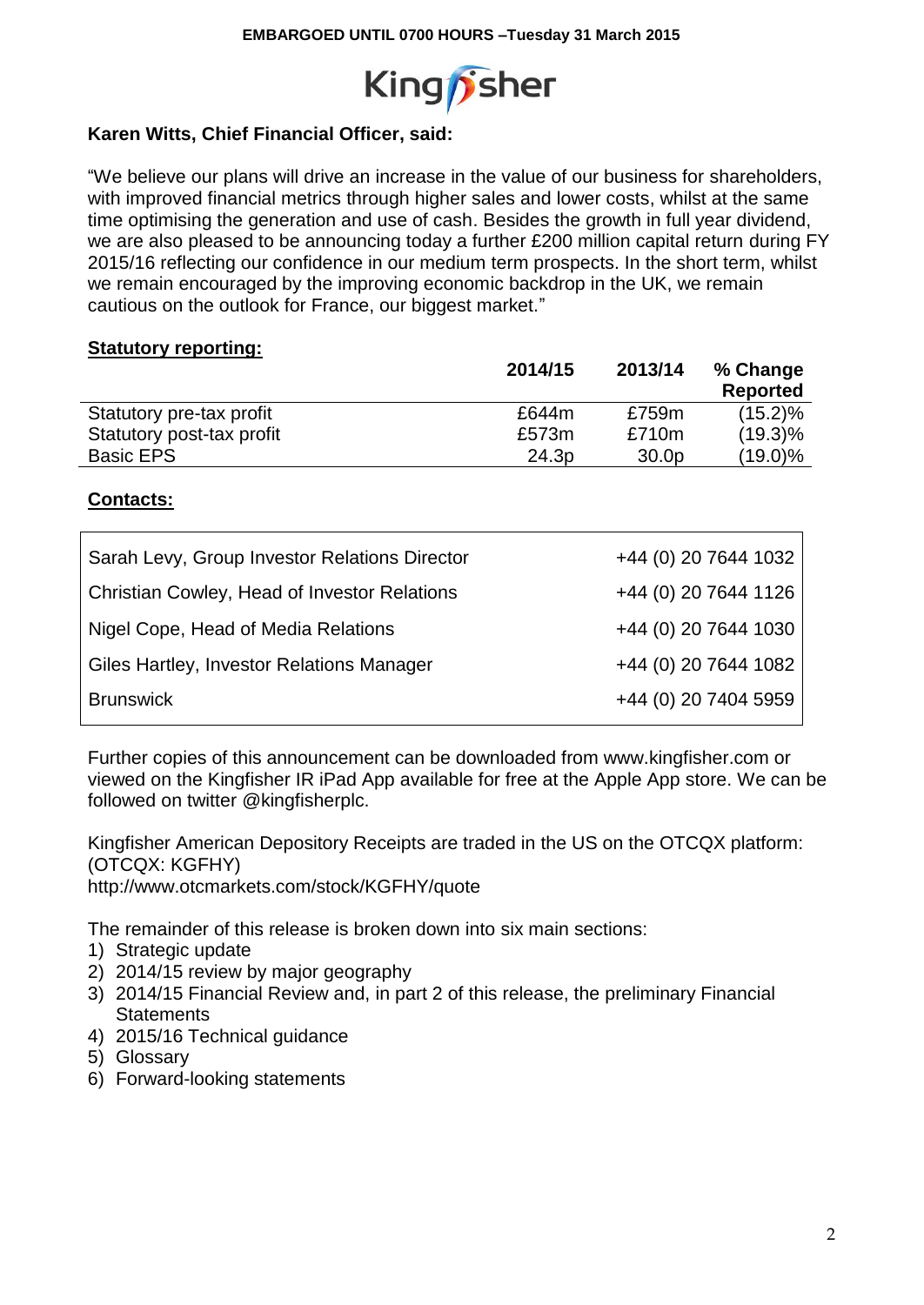

# **Section 1: STRATEGIC UPDATE**

Following the appointment of Véronique Laury as Chief Executive Officer the leadership team commenced a review of Kingfisher's business and strategy. They concluded that Kingfisher's position and prospects in the attractive European home improvement market were strong, but that the business needs to be organised very differently to deliver the full potential of 'ONE' Kingfisher.

A summary of the review findings are below:

- **Home improvement is a great market with huge potential**. Home improvement is a top customer spending priority, with an estimated 58% of Europeans doing a home improvement project last year. The market is resilient and its growth is supported by favourable 'megatrends' which are similar across all markets. For example, changing demographics as well as ongoing societal trends mean that households are needing to adapt their homes, while increasing urbanisation means more people are living in smaller homes. In addition, the rise in home technology and automation is changing the type of improvements people want to make to their homes, all of which provide us with sustainable opportunity.
- **We are right to focus on Europe+\***. The European home improvement market is an attractive sector, worth £235 billion<sup> $(1)$ </sup> across a customer base of 320 million<sup> $(1)$ </sup> homes. Kingfisher currently has a  $5\%$ <sup>(1)</sup> share of this large, fragmented market, meaning there is plenty of scope for growth.
- **We can achieve significant benefits from developing a more common, unique and effective offer**. It is becoming increasingly clear that customer needs are already largely the same, that the markets we serve are fundamentally more similar than different, and that there are few known manufacturer brands across the sector. There is therefore an opportunity for Kingfisher to develop a unique offer that can be sold across our businesses. Kingfisher already has significant scale, with over a million customers a day. The potential of our £7.4 billion buying scale is still relatively untapped and we have a fragmented supplier base. However, we have made progress on group sourcing (now at 22%<sup>(2)</sup> of sales) and establishing our own brand product ranges (now at 30%(2) of sales).
- **There is no one clear winning format or channel in our market today**. Kingfisher's multi-format structure is therefore an advantage, having businesses across 'Big Box', 'Medium Box' and 'Omnichannel'\* formats. However, being omnichannel everywhere is a 'given'.
- **We can achieve significant benefits from unifying activities and standardising processes**. Currently there are few shared processes within Kingfisher and the sharing of infrastructure is limited. There is also no standardised operating model, which means, for example, that our Brico Dépôt businesses in France, Spain, Romania and Portugal operate in different ways.

<sup>(1)</sup> Source : AMA builders merchants report 2014, AMA commissioned research, Mintel Europe DIY report 2014; BCG, KFI annual reports

<sup>(2)</sup> Across top five operating companies - Castorama France, Brico Dépôt France, B&Q UK & Ireland, Screwfix UK and Poland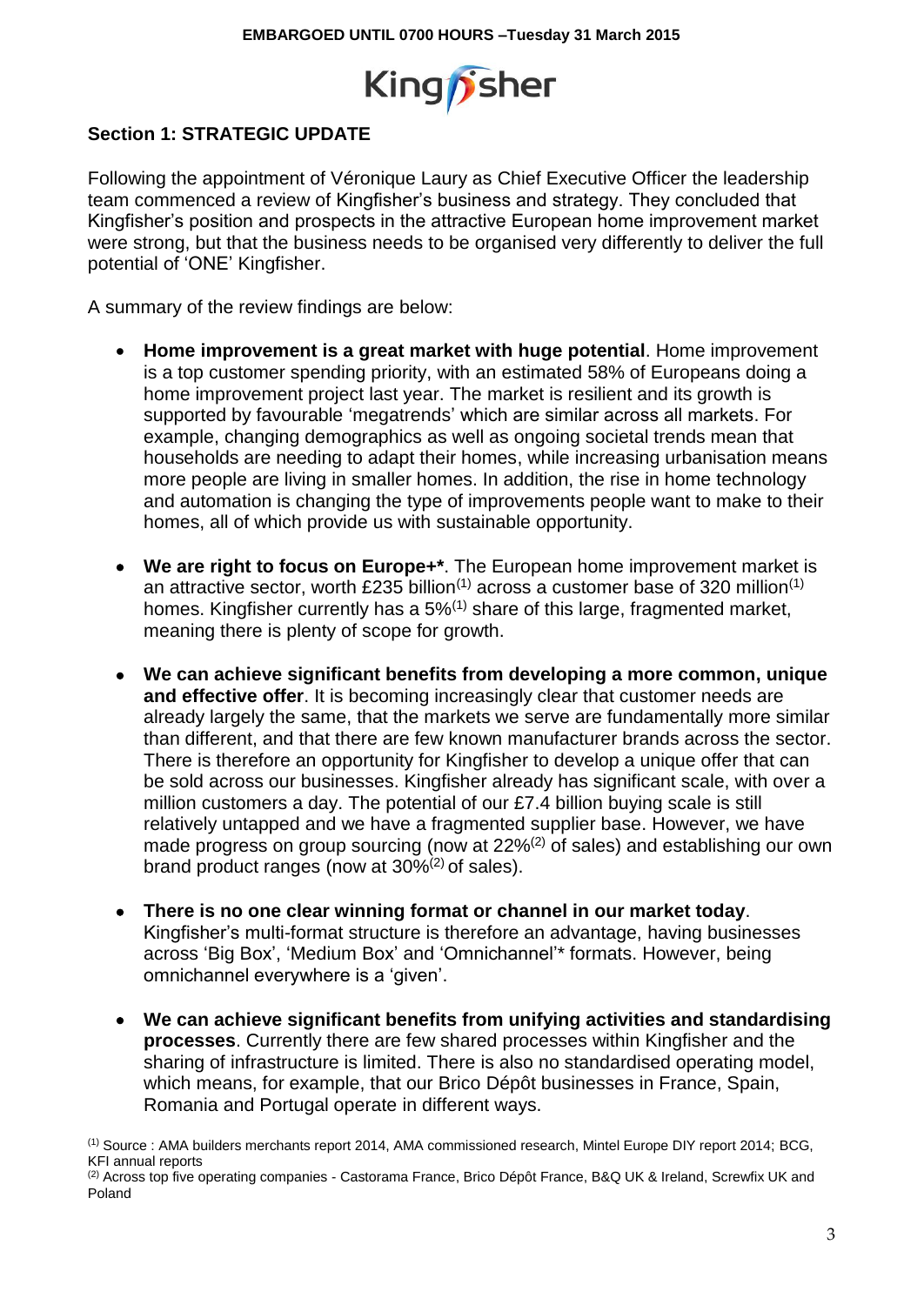

# **Going forward, we will operate within the following clear set of guiding principles:**

- 1. Customer needs come first
- 2. Create a unique and leading offer
- 3. Same products across Europe presented to customers in the same way
- 4. Limited number of formats and omnichannel everywhere
- 5. Low cost always
- 6. One company culture

We believe that following these principles will drive higher sales from having a unique, differentiated offer at good prices for our customers whilst maintaining our gross margin rate and lowering our cost base. Combining this with continued strict capital discipline will deliver improved financial metrics for our shareholders.

# **We need to organise ourselves very differently**

This will involve taking what is essentially a locally managed set of businesses and creating instead a single, unified company. The first step in developing this new organisation ('ONE' Kingfisher) is the creation of a new, international leadership team with more focused cross-company roles including:

- Chief Executive Officer
- Chief Financial Officer
- Chief Offer & Supply Chain Officer
- Chief Digital & IT Officer
- Chief People Officer
- 3 Operations Directors by format for Big Box, Medium Box & Omnichannel

## **Our work to mobilise 'ONE' Kingfisher will be focused on the following five areas, where we have identified the first 'sharp' decisions that are being implemented at pace:**

1. Customer

Everything will be based on our deep knowledge of customer needs and customers' shopping journey.

# *First sharp decision:*

To develop unified garden and bathroom businesses across Europe, covering the full design process from customers' needs to customers' homes.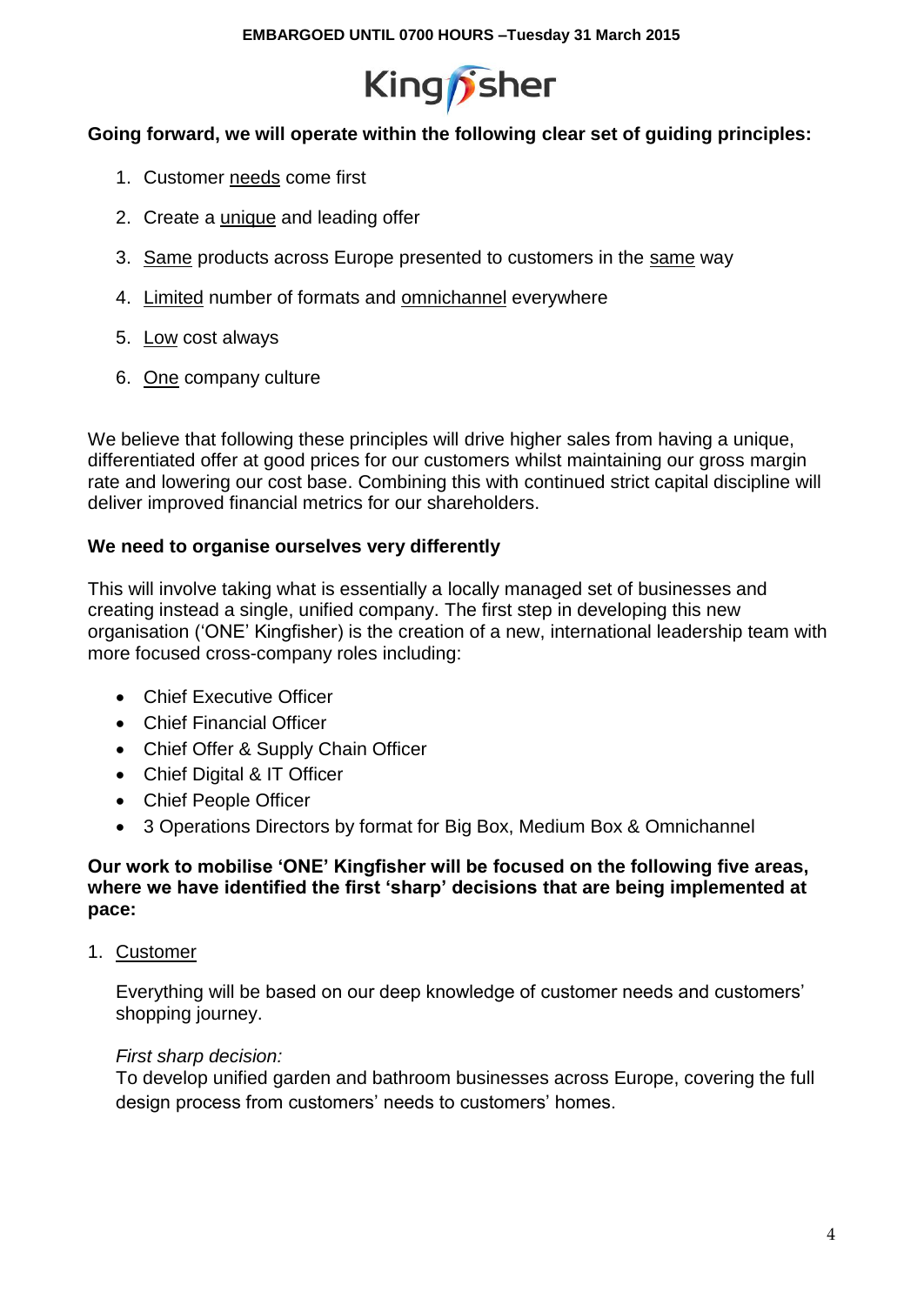

# 2. Offer

Of a total of  $393,000^{(1)}$  products sold across the company, only  $7,000^{(1)}$  products (representing 7%(1) of sales) are currently sold in at least two operating companies. Of the 393,000 products, a large proportion relate to delisted and ex-promotional ranges which do not form part of existing retail planograms\*. Beyond this, driven by the knowledge that customer needs are more similar than different across geographies, planogram product ranges can be more similar in all our markets across Europe.

## *First sharp decision:*

Develop plan to cut existing product tail\*

## 3. Formats/Channels

Our goal is to present the same products to customers across Europe in the same way under a simplified model. This will drive operational efficiencies whilst recognising that customer needs are evolving quickly so we need to adapt to this fast changing retail environment. Our existing channels will be managed under three formats: Big Box, Medium Box and Omnichannel, and each will be standardised across all of our markets.

## *First sharp decisions:*

- Address our property tail:
	- o Kingfisher has said for some time that B&Q UK & Ireland can adequately meet local customer needs from fewer stores and that some of the stores should be smaller. As a result of detailed catchment reviews Kingfisher today announces the following plans:
		- Close 15% surplus B&Q space (c.60 stores; 6 right-sizes\*). The closures will take place over the next 2 years with the right-sizes planned to be completed in FY 2015/16. The closures are being prioritised by the most over-spaced catchments in order to retain customers and sales. This will give rise to an exceptional charge of around £350m relating principally to onerous lease provisions over the next 2 years
		- Optimise vacant space through a combination of outright sale and sub-letting. We are already in discussions with several retailers
	- o Close the small number of loss-making stores we have across Europe
- Do more of the good we have:
	- o Start Big Box revitalisation programme across Europe, drawing on our latest, most developed formats
	- o Extend the Screwfix Germany trial by 5 outlets taking the total to 9, replicating our highly successful omnichannel format developed in the UK

(1) Across top five operating companies Castorama France, Brico Dépôt France, B&Q UK & Ireland, Screwfix UK and Poland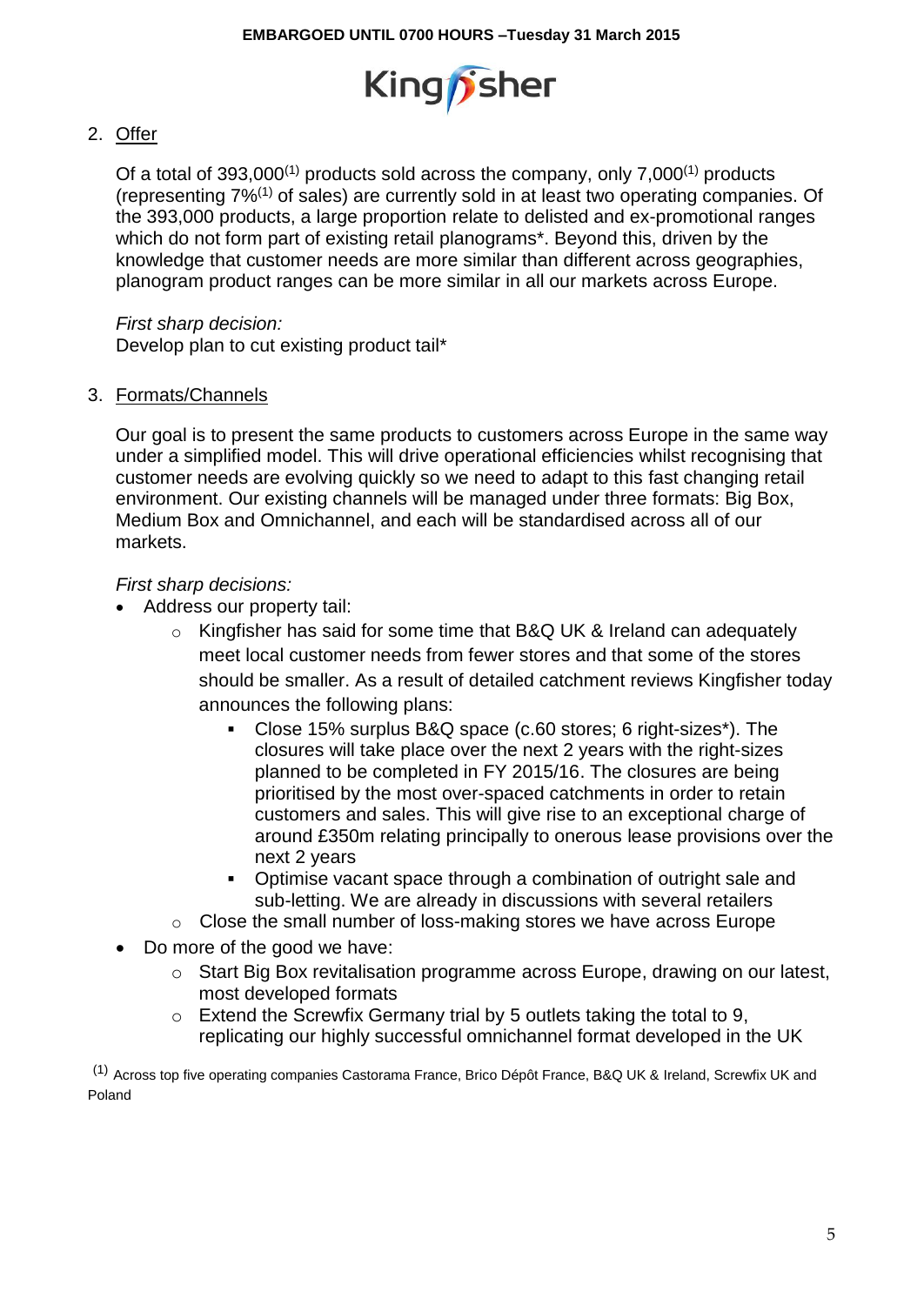

## 4. Infrastructure & Processes

Unifying our processes and infrastructure will not only drive operating efficiencies but will also make us a simpler and more agile organisation.

*First sharp decisions:*

- Pilot company-wide unified SAP IT platform in B&Q Ireland, then look to accelerate
- Unify the process for managing £1.2 billion of goods not for resale process (e.g. store maintenance, cleaning and merchandising equipment)
- 5. People

To drive through these changes we have announced today a new leadership team and the need to move to a wider reorganisation of the structure of our teams in order to unlock the real potential of 'ONE' Kingfisher.

The new leadership team combines existing and new talent with cross-company and more focused roles. We are pleased to announce that Arja Taaveniku will be joining Kingfisher in early May as Chief Offer & Supply Chain Officer. She has 22 years of experience from the IKEA Group, including 13 years at IKEA of Sweden, working in various senior roles involved in developing, managing and supplying the global IKEA product range (e.g. she was Global Business Area manager for IKEA Kitchen & Dining from 2008 to 2012). Since 2012 she has been CEO of the Ikano Group.

We are also appointing three Operations Directors by format. Guy Colleau, currently CEO, Group Sourcing & Offer and former CEO of Castorama France, will become our Operations Director for Big Box (B&Q, Castorama, Koçtaş). Alain Souillard, currently CEO, Brico Dépôt International will become our Operations Director for Medium Box (Brico Dépôt). Steve Willett, currently CEO, Group Productivity & Development will become our Omnichannel Operations Director (Screwfix) as well taking the role of Chief Digital & IT Officer. Our operating company CEOs will report into our Operations Directors. We will update on the Chief People Officer in due course.

*First sharp decision:*

• Finalise new leadership team and wider reorganisation structure

In summary, European home improvement is a great market with huge potential. We have a clear set of principles which will unlock the real potential of 'ONE' Kingfisher. We are organising ourselves very differently in order to effect the necessary change, we are getting on with this at real pace and we will provide further updates as the year progresses.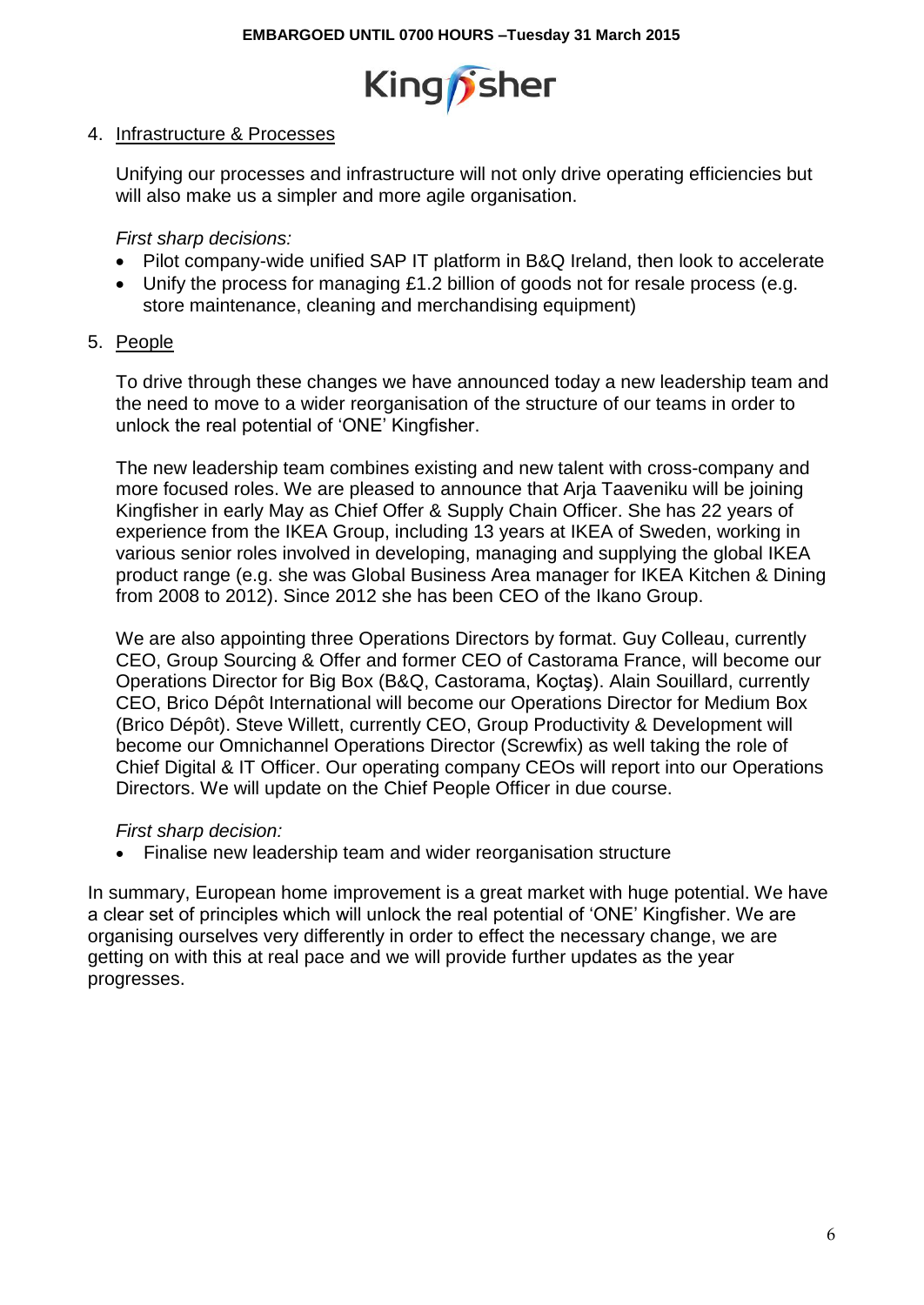

# **Section 2: 2014/15 REVIEW BY MAJOR GEOGRAPHY**

*All trading commentary is in constant currencies*

Note: Data tables for Q1, Q2, H1, Q3, Q4 and the full year are available for download in excel format at [http://www.kingfisher.com/index.asp?pageid=59.](http://www.kingfisher.com/index.asp?pageid=59)

## **FRANCE\***

| Sales £m | 2014/15 | 2013/14 | Change | % Reported   % Constant  <br><b>Currency Change</b><br>Change | % LFL     |
|----------|---------|---------|--------|---------------------------------------------------------------|-----------|
| France   | 4,132   | 4,423   | (6.6)% | $(1.0)\%$                                                     | $(2.3)\%$ |

| <b>Retail profit £m</b> | 2014/15 | 2013/14 | % Reported   % Constant<br>Change | <b>Currency</b><br>Change |
|-------------------------|---------|---------|-----------------------------------|---------------------------|
| France                  | 349     | 396     | $(11.8)\%$                        | (6.5)%                    |

Kingfisher France sales declined by 1.0% (-2.3% LFL) to £4,132 million in an ongoing soft market impacted by weak consumer confidence and a declining housing and construction market.

Across the two businesses, three net new stores were opened, three were revamped, and two Castorama stores were converted to Brico Dépôt, adding around 2% new space. 'Click, pay & collect' omnichannel capability had been rolled out to 34 stores by the end of the year.

Gross margins were down 10 basis points, with on-going self-help initiatives offset by higher price promotional activity. Despite continued focus on cost control including lower levels of variable pay, retail profit declined by 6.5% to £349 million.

**Castorama** total sales declined by 1.7% (-1.4% LFL) to £2,291 million. According to Banque de France data<sup>\*</sup>, sales for the home improvement market were down around 1.5%. LFL sales of outdoor products were up 3% and sales of indoor and building products were down 2%.

**Brico Dépôt**, which more specifically targets trade professionals and highly proficient retail customers, was impacted by the ongoing slow house building market\* with new housing starts and planning consent data down around 12% and 8% respectively. Total sales declined by 0.1% (-3.2% LFL) to £1,841 million.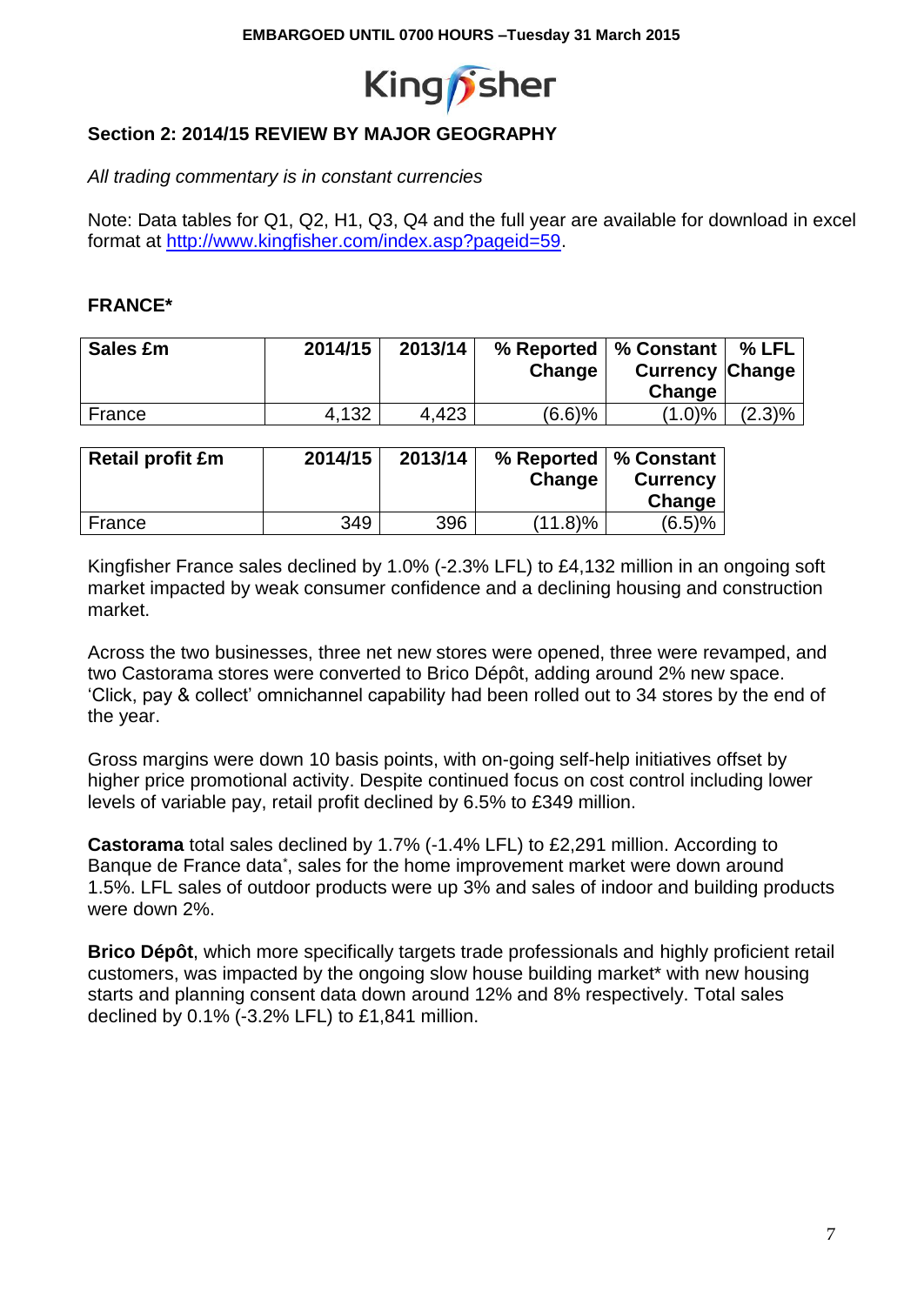

## **UK & IRELAND\***

| Sales £m                | 2014/15 | 2013/14 | % Reported<br>Change | % Constant<br><b>Currency</b><br>Change | % LFL<br>Change |
|-------------------------|---------|---------|----------------------|-----------------------------------------|-----------------|
| UK & Ireland            | 4,600   | 4,363   | $+5.4%$              | $+5.5%$                                 | $+3.2%$         |
| <b>Retail profit £m</b> | 2014/15 | 2013/14 | % Reported<br>Change | % Constant<br><b>Currency</b><br>Change |                 |
| UK & Ireland            | 276     | 238     | $+16.2%$             | $+16.1%$                                |                 |

Kingfisher UK & Ireland sales were up 5.5% (+3.2% LFL) to £4,600 million and retail profit grew by 16.1% to £276 million. Gross margins were down 60 basis points impacted by the recognition in Q1 of more promotionally-led showroom sales (kitchens, bathrooms and bedrooms) from Q4 last year. Tight cost control continued despite higher levels of variable pay.

On a value basis, the UK home improvement leader market\* was up 4.8% reflecting better weather year on year, a stronger UK economy and more buoyant housing construction. On the same definition, Kingfisher UK sales were up around 3.5%. The market for the smaller tradesmen\* was up around 7%.

During the year B&Q reduced prices on c.5,000 products helping improve price perception and increase sales volumes. Over time, as the initiative gains momentum, the resulting growth in sales volume will also drive growth in sales on a value basis, however so far it is too early for the results to be seen in Kingfisher UK's sales performance on a value basis.

Consequently, on a volume basis (being quantity of products sold), the UK home improvement leader market was up 3.6%. On the same definition, Kingfisher UK sales were up 6.5% with both businesses ahead of the market.

**B&Q UK & Ireland's** total sales were up 1.9% (+1.4% LFL) to £3,765 million. Sales of outdoor seasonal and building products were up 4%. Sales of indoor products, excluding showroom, were up 2%. Sales of showroom products were down 5% driven by the decision to reduce promotional activity, and instead offer customers 'Every Day Great Value'.

FY 2014/15 has been a year of re-energising the business. Examples of initiatives have included simplifying in-store price messaging, lowering prices and increasing customer transactions with better targeted marketing. The results have been encouraging, helping to drive sales and deliver profit growth, while improving value perception and marketing awareness.

B&Q has also been working on driving productivity benefits across the business. B&Q aims to be a simpler, more efficient business with a lower cost operating model and with stores that are easier for customers to shop. Various initiatives have been introduced including 'store friendly deliveries' (making it quicker and easier for store staff to replenish) and roller checkouts (improving customer experience as well as scanning & database accuracy). The projects are on track and are expected to deliver discounted paybacks of less than 18 months.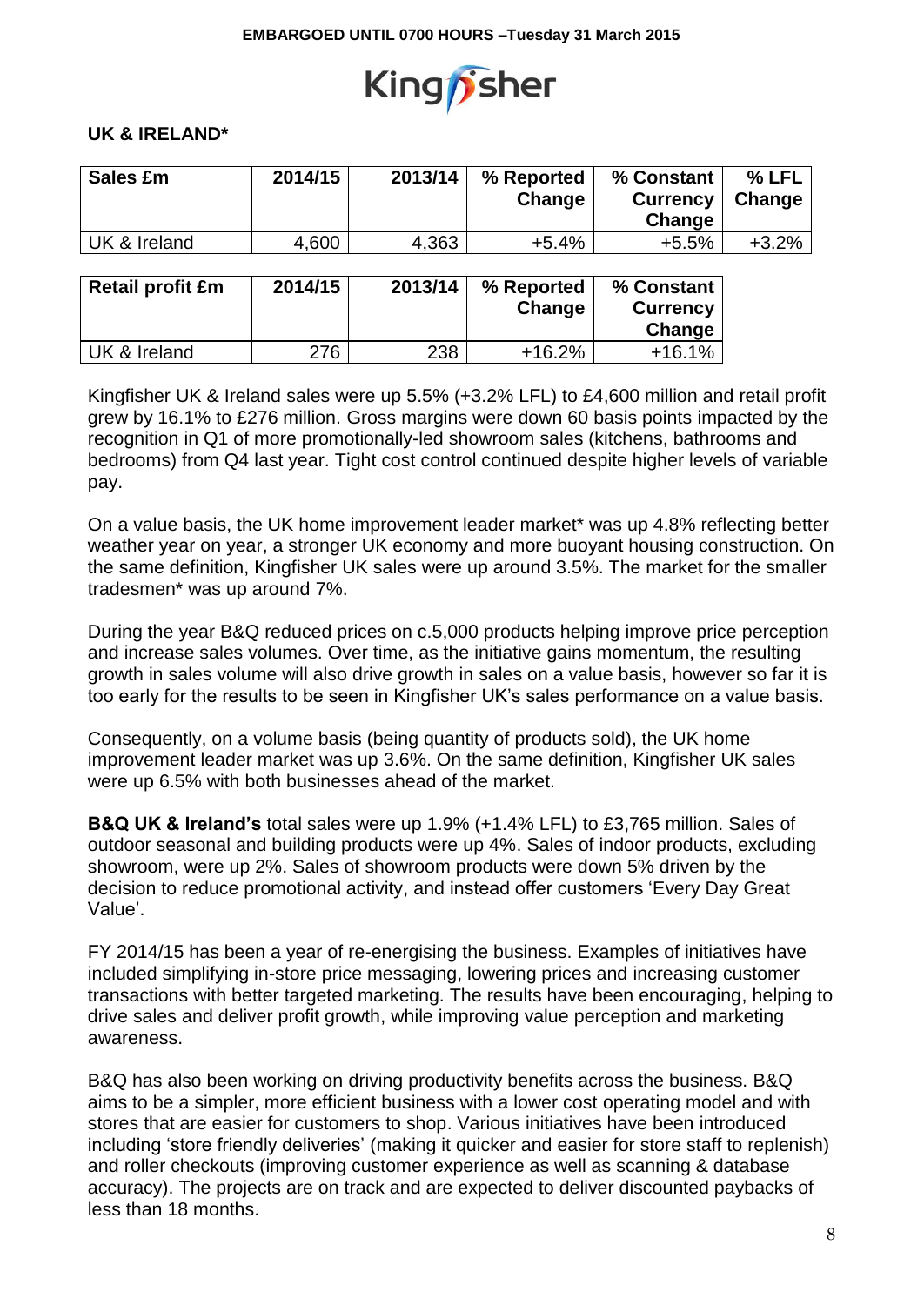

B&Q also launched 'Click, Pay & Collect' on over 14,000 products with the release of the new diy.com supported by better online content. Transacted online sales, including home delivery, are making encouraging early progress, growing 63%.

**Screwfix**, the highly successful omnichannel business, grew total sales by 25.5% (+13.4% LFL) to £835 million, driven by new ranges, a strong promotional programme reinforcing its value credentials and the continued roll out of new outlets, complimented by further digital and mobile development. Sixty net new outlets were opened, taking the total to 395.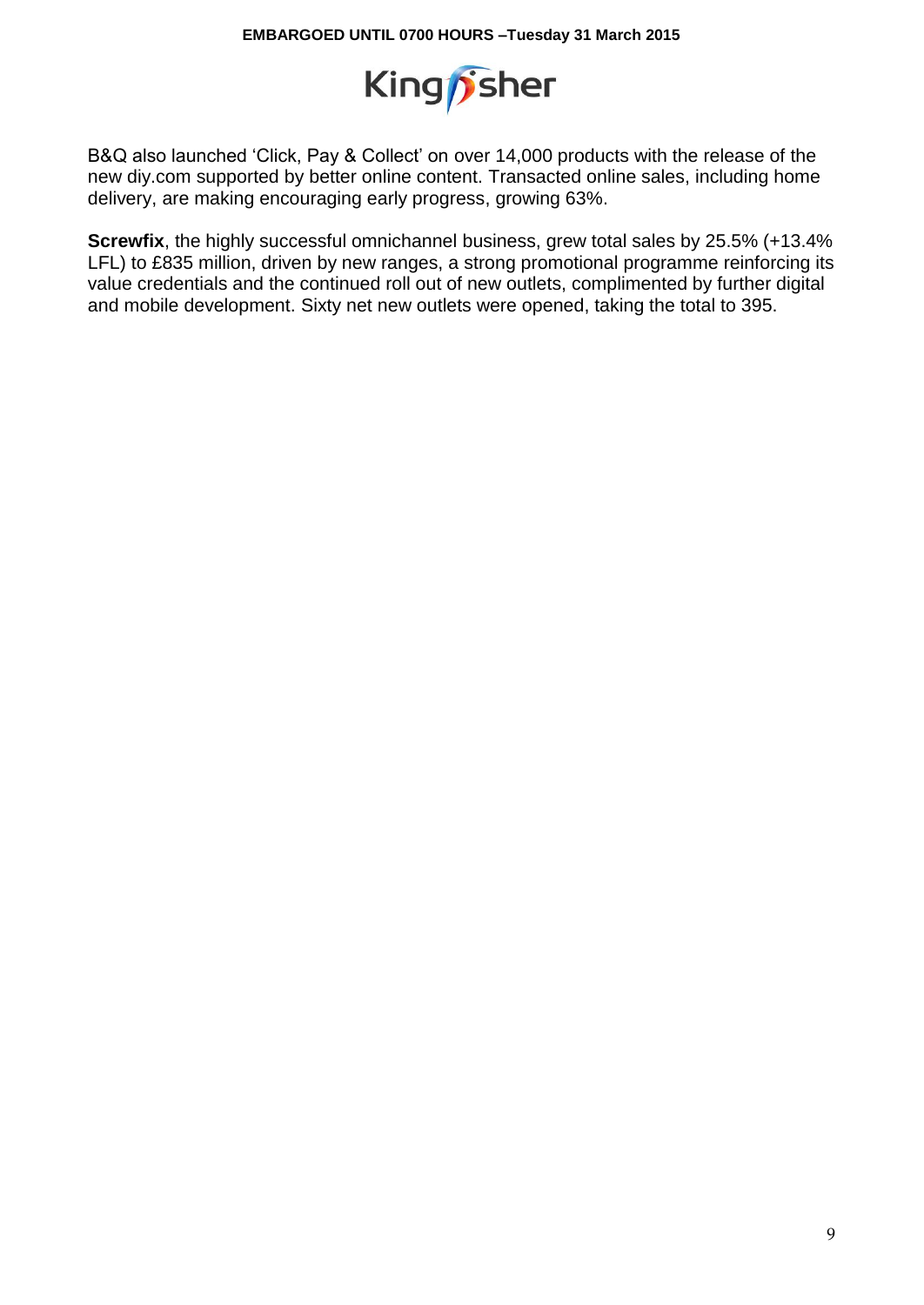

## **OTHER INTERNATIONAL\***

| Sales £m            | 2014/15 | 2013/14 | % Reported<br>Change | % Constant<br><b>Currency</b><br>Change | % LFL<br>Change |
|---------------------|---------|---------|----------------------|-----------------------------------------|-----------------|
| Other International | 2,234   | 2,339   | (4.5)%               | $+5.0%$                                 | $+0.1%$         |

| <b>Retail profit £m</b>              | 2014/15 | 2013/14 | % Reported<br>Change | % Constant<br><b>Currency</b><br>Change |
|--------------------------------------|---------|---------|----------------------|-----------------------------------------|
| Other International<br>(established) | 139     | 150     | (7.7)%               | $+0.3%$                                 |
| New country<br>development*          | (22)    |         | n/a                  | n/a                                     |
| Asset held for sale<br>(China)       | (9      | (6)     | $(53.6)\%$           | (61.4)%                                 |
| Total                                | 108     | 145     | $(26.1)\%$           | $(19.5)\%$                              |

Other International total sales increased by 5.0% (+0.1% LFL) to £2,234 million driven by store openings and LFL growth in Russia and Poland. Retail profit decreased by 19.5% to £108 million primarily driven by higher losses in China and new country development charges partly offset by profit growth in Poland.

### **Other International (established):**

Sales in **Poland** were up 0.7% (+0.4% LFL) to £1,055 million. LFL sales of seasonal products were up 4% with sales of indoor and building products broadly flat. Gross margins were up 50 basis points benefiting from ongoing self-help initiatives. Retail profit grew by 1.7% to £118 million supported by the sales growth and higher gross margins, offset by higher levels of variable pay.

In **Russia** sales grew by 19.0% (+14.9% LFL) to £408 million benefiting from a strong market. Retail profit declined by 14.6% to £10 million largely reflecting adverse foreign currency exchange movements on the cost base. In **Turkey,** Kingfisher's 50% JV, Koçtaş, grew sales by 13.1% (+4.2% LFL) to £319 million reflecting new store openings, improvements in customer offer and more promotional activity. Retail profit contribution was flat at £9 million after higher pre-opening costs compared to last year. In **Spain** sales grew by 14.2% (-5.5% LFL) to £306 million reflecting new store openings. Retail profit was £2 million (2013/14: £1 million retail profit).

During the year nine net new stores, representing around 6% new space, were added in our established geographies, one in Russia, four in Spain and four in Turkey.

### **New country development activity:**

**Romania** - In Q2 2013/14 Kingfisher acquired a chain of 15 home improvement stores trading under the name Bricostore. Since then, work has been underway to transform these stores into the successful Brico Dépôt format aimed at trade professionals and highly proficient retail customers. Following encouraging results from the early conversions, the transformation programme was accelerated during 2014/15 with 14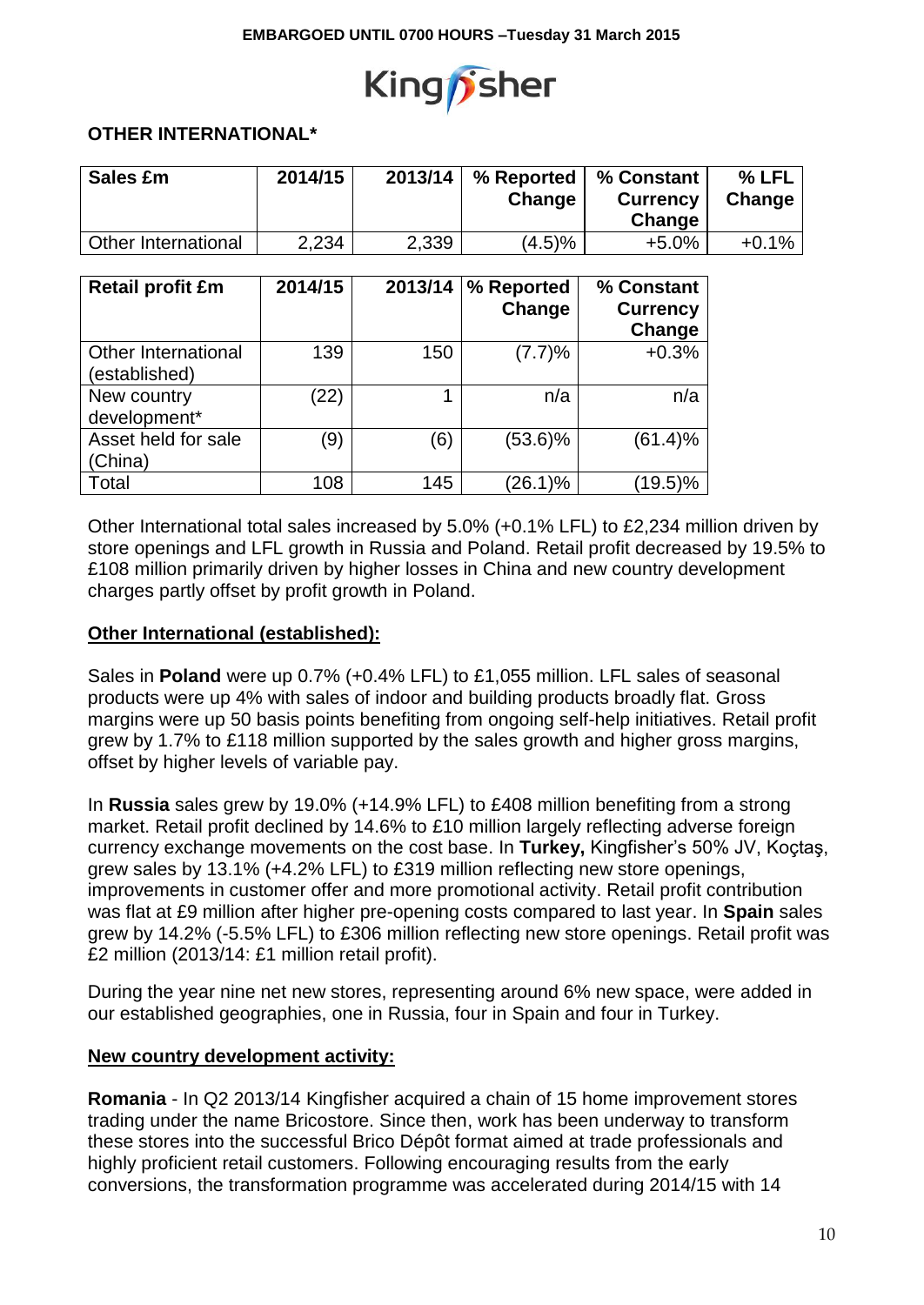

stores now trading as Brico Dépôt. The business delivered sales of £91 million and retail loss of £12 million reflecting this year of transition.

**Portugal** - In a wider strategy to expand Brico Dépôt across Iberia, the first two Brico Dépôt stores opened during the year generating sales of £12 million. Retail loss of £2 million includes store pre-opening costs and central operations.

**Germany** - During FY 2013/14 Kingfisher announced its plans to evaluate international opportunities for its highly successful omnichannel business, Screwfix. In the summer a four store pilot commenced in the Frankfurt area, supported by a website offering 'click & collect' as well as country-wide next day delivery. Sales and brand awareness are building with an encouraging number of repeat customers; retail loss including start-up costs was £8 million. A further five stores are planned for FY 2015/16 within the Frankfurt area.

### **Assets held for sale - China:**

In December 2014 Kingfisher announced a binding agreement to sell a controlling 70% stake in its B&Q China business to Wumei Holdings Inc for a total cash consideration of £140 million. The agreement follows Kingfisher's previous announcement of its plans to look for a strategic partner to help develop its B&Q business in China. The transaction is awaiting MOFCOM (Chinese Ministry of Commerce) approval and is expected to complete during H1 2015/16.

During 2014/15 sales declined by 9.8% (-9.7% LFL) to £361 million impacted by a slowing Chinese property market\* which was down 11%. Retail loss was £9 million (2013/14: £6 million reported loss). If the disposal is approved, China will be accounted for as an investment and its results will not be consolidated in Group retail profit.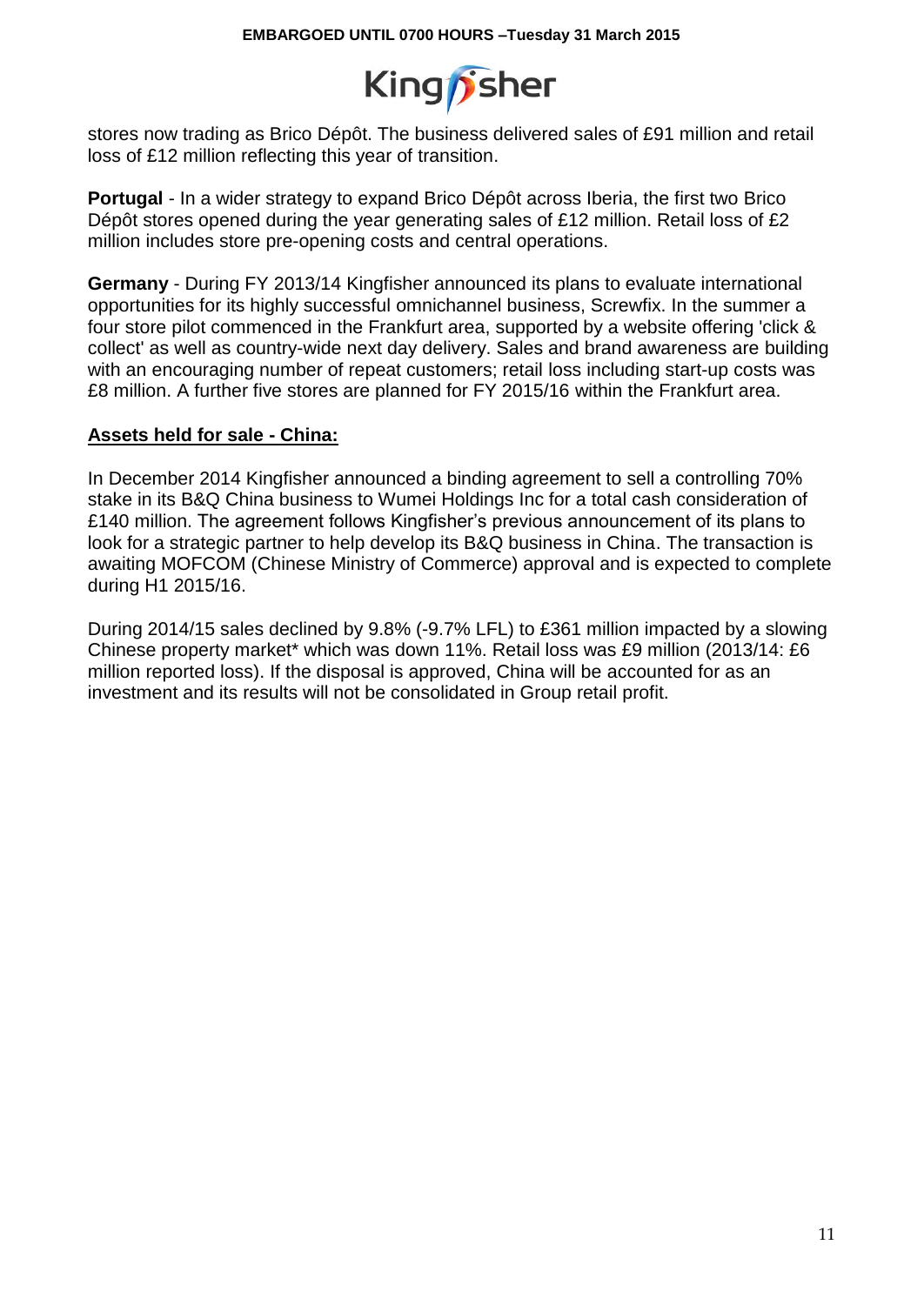

# **Section 3: 2014/15 FINANCIAL REVIEW**

A summary of the reported financial results for the year ended 31 January 2015 is set out below:

|                                   | 2014/15           | 2013/14           | $\%$       | $\%$     |
|-----------------------------------|-------------------|-------------------|------------|----------|
|                                   |                   |                   | Reported   | Constant |
|                                   |                   |                   | Change     | Currency |
|                                   |                   |                   |            | Change   |
| <b>Sales</b>                      | £10,966m          | £11,125m          | (1.4)%     | 2.9%     |
| Retail profit                     | £733m             | £779m             | (5.9)%     | (1.6)%   |
| Adjusted pre-tax profit           | £675m             | £730m             | (7.5)%     |          |
| Statutory pre-tax profit          | £644m             | £759m             | (15.2)%    |          |
| Exceptional items (post-tax)      | £71m              | £131m             | $(45.8)\%$ |          |
| Adjusted basic earnings per share | 20.9 <sub>p</sub> | 22.8p             | (8.3)%     |          |
| Basic earnings per share          | 24.3p             | 30.0 <sub>p</sub> | $(19.0)\%$ |          |
| Dividends - ordinary              | 10.0p             | 9.9 <sub>p</sub>  | 1.0%       |          |
| <b>Capital Return</b>             |                   |                   |            |          |
| Special dividend (4.2p)           | £100m             |                   | n/a        |          |
| Share buy back                    | £100m             |                   | n/a        |          |

The results for the year reflect a mixed picture across our markets with the UK market improving but continental Europe, particularly France, proving to be a more challenging environment. However, our ongoing focus on cash and tight capital discipline meant we were able to continue to invest in the business whilst maintaining a strong balance sheet, pay £234 million in annual cash dividends and return a further £200 million to shareholders via special dividends and share buy backs.

Total **sales** grew by 2.9% on a constant currency basis to £11.0 billion with LFL sales up 0.5% (2013/14: up 0.7%). On a reported rate basis, which includes the impact of exchange rates, sales declined by 1.4%. Sales growth benefitted from the addition of new space with 74 new stores, including 60 Screwfix trade counters in the UK, opening during the year (excluding 4 stores opened in the Turkey JV).

On a constant currency basis **retail profit** of £733 million declined by 1.6% including £22 million of new country development costs resulting from launching Brico Dépôt in Romania and Portugal and Screwfix in Germany during the year. Reported retail profit declined 5.9% reflecting £34 million adverse foreign exchange movement on translating foreign currency results into sterling.

**Adjusted pre-tax profit** decreased by 7.5% to £675 million primarily reflecting the more challenging trading environment in France, adverse foreign exchange movements and the investment in new country development. Furthermore, underlying net interest (excluding exceptional items and FFVR\*) for the year was £10 million higher reflecting a pensions interest charge on the defined benefit pension deficit at the start of the year.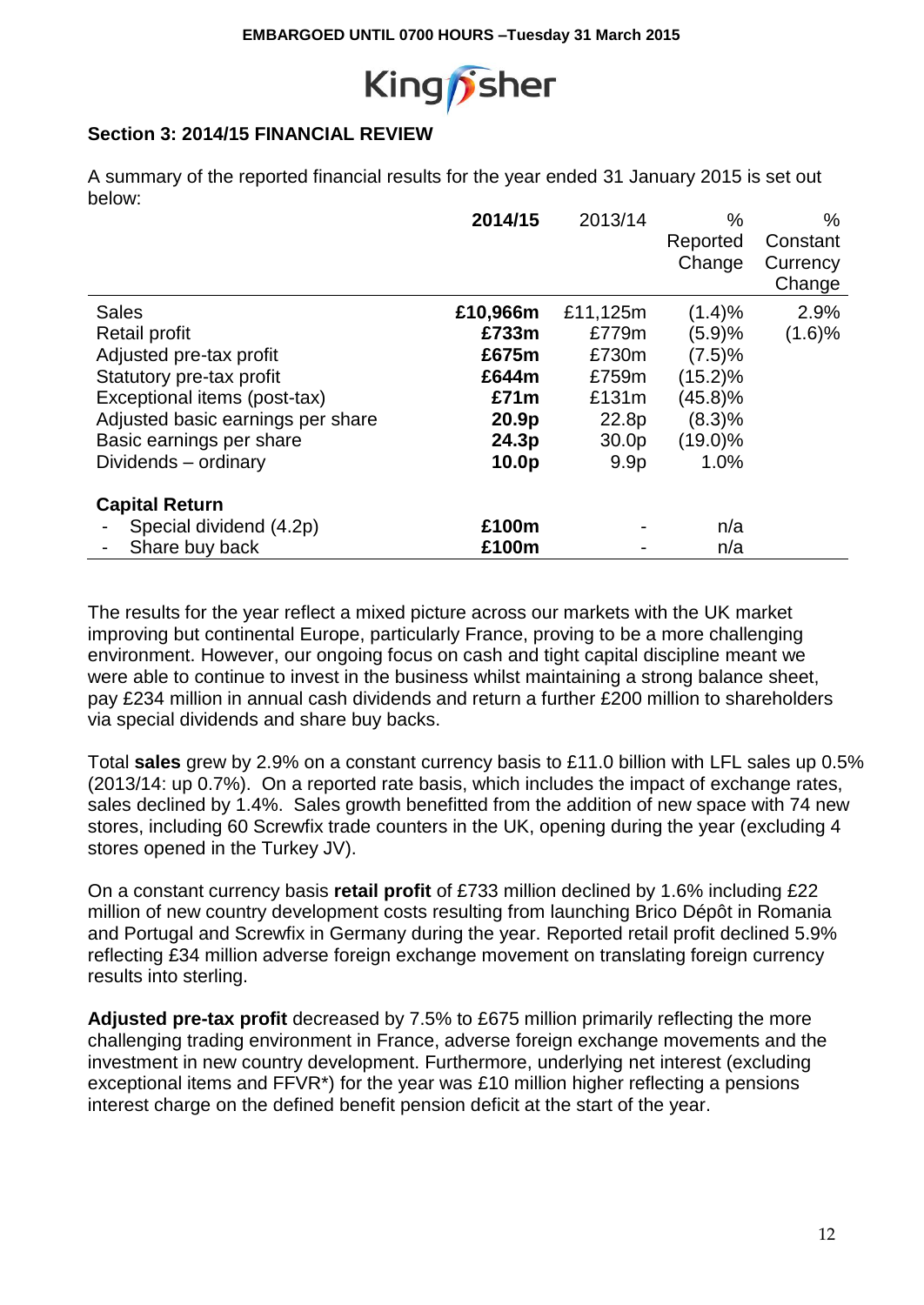

During the year the Group sold its stake in Hornbach and for comparative purposes adjusted pre-tax profit excludes their results (2013/14: Hornbach contributed £14 million to pre-tax profit and 0.6p to earnings per share).

**Statutory pre-tax profit**, which includes the impact of exceptional items before tax and Hornbach's results prior to disposal, decreased by 15.2% to £644 million. A reconciliation from the adjusted basis to the statutory basis for pre-tax profit is set out below:

|                                              | 2014/15        | 2013/14 |            |
|----------------------------------------------|----------------|---------|------------|
|                                              | £m             | £m      | Decrease   |
| Adjusted pre-tax profit                      | 675            | 730     | (7.5)%     |
| Share of Hornbach post-tax results           | $\blacksquare$ | 14      |            |
| Financing fair value remeasurements (FFVR)   | 4              | (2)     |            |
| Profit before exceptional items and taxation | 679            | 742     | $(8.5\%)$  |
| Exceptional items before tax                 | (35)           | 17      |            |
| <b>Statutory pre-tax profit</b>              | 644            | 759     | $(15.2)\%$ |

**Exceptional items (post tax)** were a credit of £71 million (2013/14: £131 million credit) as detailed below:

|                                            | 2014/15       | 2013/14       |
|--------------------------------------------|---------------|---------------|
|                                            | £m            | £m            |
|                                            | (Charge)/gain | (Charge)/gain |
| UK & Ireland restructuring                 | (17)          |               |
| <b>Transaction costs</b>                   | (15)          | (5)           |
| Disposal of properties and non-operational |               |               |
| asset losses                               | (3)           |               |
| Kesa demerger French tax case -            |               |               |
| repayment supplement                       |               | 27            |
| Net impairment of investment in Hornbach   |               | (14)          |
| <b>Exceptional items before tax</b>        | (35)          | 17            |
| <b>Exceptional tax items</b>               | 106           | 114           |
| <b>Net exceptional items</b>               | 71            | 131           |

During the year there were restructuring costs of £17 million relating to the B&Q UK transformation plan (2013/14: £7 million credit following the successful exit of the Examinership process in B&Q Ireland). Transaction costs of £15 million are associated with Mr Bricolage and the agreement to sell a controlling stake in the B&Q China business (2013/14: £5 million for Bricostore Romania).These exceptional charges were more than offset by a £106 million tax credit including the tax impact on exceptional items and the release of prior year provisions which have either been agreed with the tax authorities, reassessed, or time expired (2013/14: £114 million primarily reflecting the successful resolution of the Kesa demerger French tax case).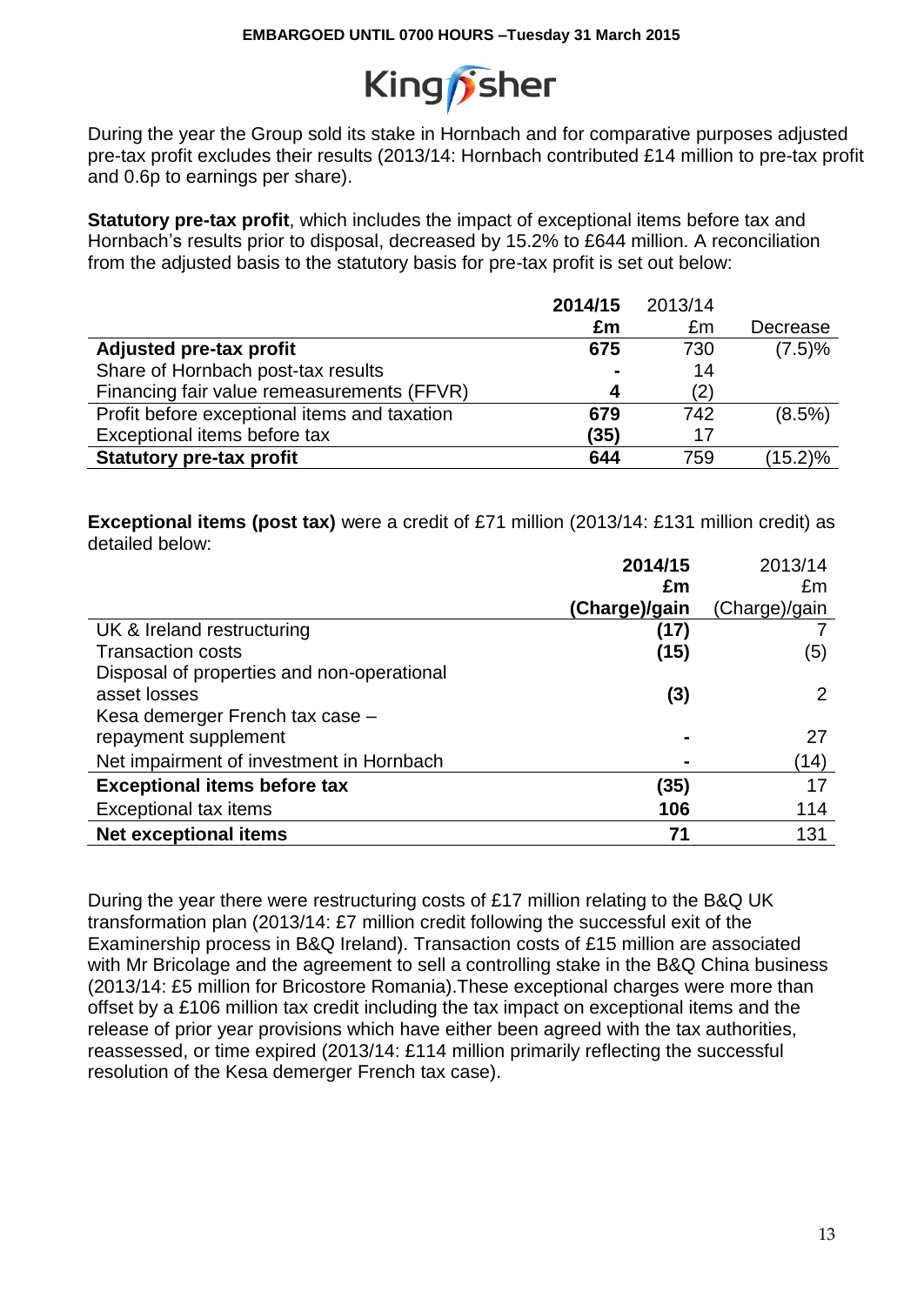

# **Earnings per share**

**Adjusted basic earnings per share** decreased by 8.3% to 20.9p (2013/14: 22.8p) reflecting the lower profits and an increased tax rate. As noted previously this excluded the impact of exceptional items, financing fair value remeasurements and the effect of prior year tax items. Including these items **basic earnings per share** decreased by 19.0% to 24.3p (2013/14: 30.0p) as set out below:

|                                    | <b>Earnings</b> |                   | Earnings |         |
|------------------------------------|-----------------|-------------------|----------|---------|
|                                    | £m              | 2014/15           | £m       | 2013/14 |
| Adjusted earnings per share        | 493             | 20.9 <sub>p</sub> | 538      | 22.8p   |
| Share of Hornbach post-tax results | $\blacksquare$  |                   | 14       | 0.6p    |
| Net exceptional items              | 71              | 3.1 <sub>p</sub>  | 131      | 5.5p    |
| Prior year tax items               | 6               | 0.2p              | 27       | 1.2p    |
| FFVR (net of tax)                  | 3               | 0.1 <sub>p</sub>  |          | (0.1)p  |
| <b>Basic earnings per share</b>    | 573             | 24.3p             | 709      | 30.0p   |

## **Dividends and capital returns**

The Board has proposed a final dividend of 6.85p which results in a full year dividend of 10.0p, an increase of 1.0% (2013/14: 9.9p). The final dividend reduces full year dividend cover on adjusted earnings to 2.1 times (2013/14: 2.3 times). Going forward we are comfortable with dividend cover in the range of 2.0 to 2.5 times, a level the Board believes is prudent and consistent with the capital needs of the business.

The final dividend for the year ended 31 January 2015 will be paid on 15 June 2015 to shareholders on the register at close of business on 15 May 2015, subject to approval of shareholders at the Annual General Meeting, to be held on 9 June 2015. A dividend reinvestment plan (DRIP) is available to shareholders who would prefer to invest their dividends in the shares of the Company. The shares will go ex-dividend on 14 May 2015. For those shareholders electing to receive the DRIP the last date for receipt of election is 22 May 2015.

In addition to the annual dividend Kingfisher announced last year its intention to commence a multi-year capital returns programme to return surplus capital to shareholders. In FY 2014/15 a total of £200 million was returned to shareholders, £100 million via a special dividend of 4.2p per share paid on 25 July 2014 and £100 million by a share buyback. The Group will return a further £200 million to shareholders in FY 2015/16. Around £30 million of shares have been purchased already with the balance expected to be returned as a share buyback over the remainder of the year.

## **Taxation**

Kingfisher's effective tax rate is sensitive to the blend of tax rates and profits in the Group's various jurisdictions. The adjusted effective rate of tax, calculated on profit before exceptional items, prior year tax adjustments and the impact of rate changes is 27% (2013/14: 26%).

This effective rate of tax is higher than in 2013/14 reflecting higher losses in developing countries for which no future tax benefit is currently recognised for accounting purposes.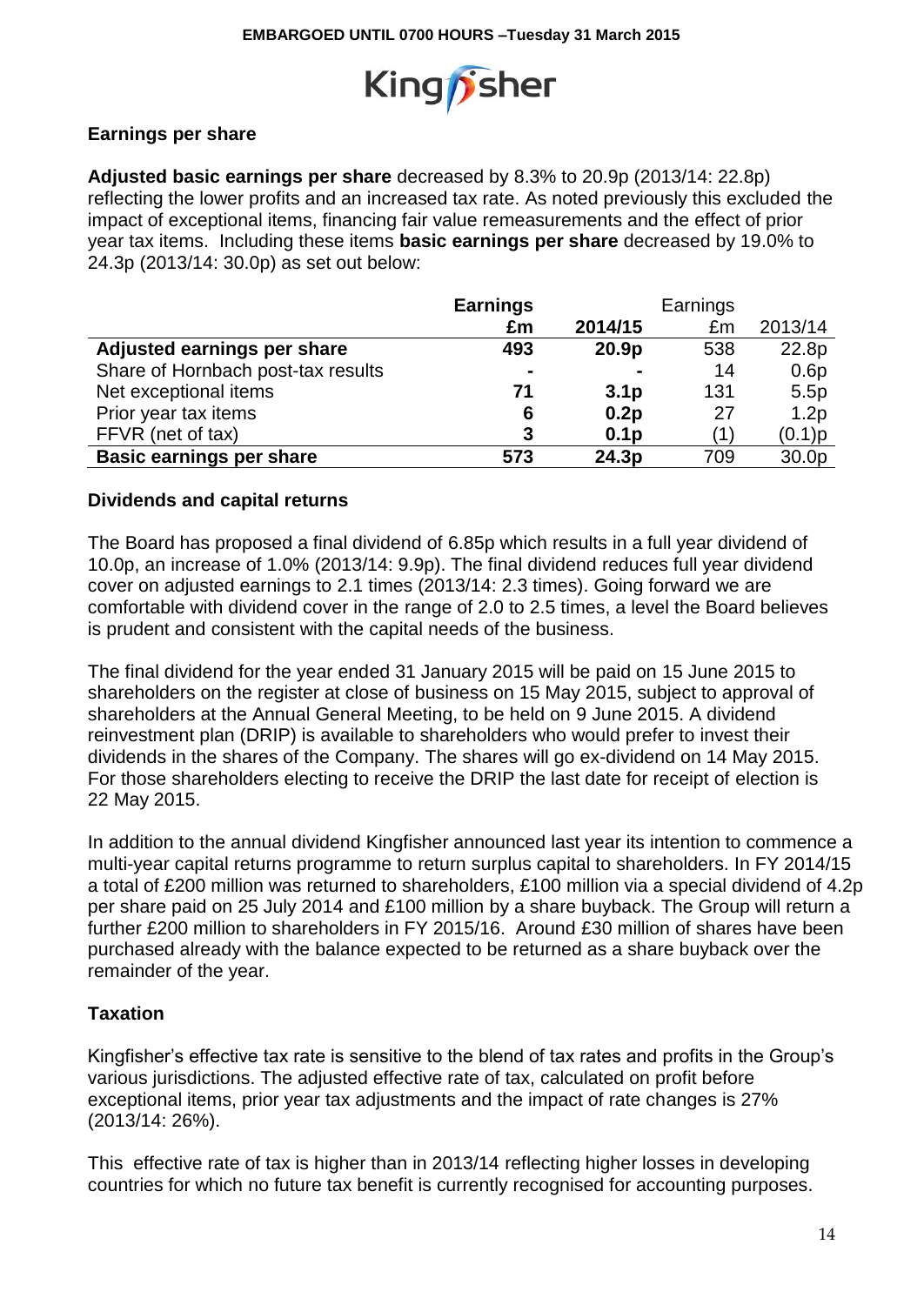

The overall rate of tax includes the impact of exceptional items and prior year adjustments. The impact of such items reduced the rate from 27% to 11% reflecting the release of prior year provisions which have either been agreed with tax authorities, reassessed, or time expired.

| <b>Effective tax rate calculation</b> | <b>Profit</b> | Tax   | 2014/15 | 2013/14 |
|---------------------------------------|---------------|-------|---------|---------|
|                                       | £m            | £m    | %       | %       |
| Profit before tax and tax thereon     | 644           | (71)  |         |         |
| <b>Exceptional items</b>              | 35            | (106) |         |         |
| Prior year items                      |               | (6)   |         |         |
| Total - effective                     | 679           | (183) |         | 26      |

The tax rates for this financial year and the expected rates for next year in our main jurisdictions are as follows:

| <b>Jurisdiction</b> | Statutory tax rate 2015/16 | Statutory tax rate 2014/15 |
|---------------------|----------------------------|----------------------------|
| UK                  | 20%                        | 21%                        |
| France              | 34.4% - 38.0%              | 34.4% - 38.0%              |
| Poland              | 19%                        | 19%                        |

## **Tax contribution**

Kingfisher makes a significant economic contribution to the countries in which it operates. In 2014/15 it contributed £1.7 billion in taxes it both pays and collects for these governments. The Group pays tax on its profits, its properties, in employing 79,000 people, in environmental levies, in customs duties and levies as well as other local taxes. The most significant taxes it collects for governments are the sales taxes charged to its customers on their purchases (VAT) and employee payroll related taxes. Taxes paid and collected together represent Kingfisher's total tax contribution which is shown below:

| Total tax contribution as a result of Group operations                | 2014/15 | 2013/14 |
|-----------------------------------------------------------------------|---------|---------|
|                                                                       | £bn     | £bn     |
| Taxes paid                                                            | 0.7     |         |
| Taxes collected                                                       | 1.0     | 1.0     |
| <b>Total tax contribution</b>                                         | 17      | $(1)$ 1 |
| (4)<br>$\sim$ $\sim$ $\sim$ $\sim$ $\sim$ $\sim$<br>$\cdots$ $\cdots$ |         |         |

 $(1)$  In constant currency at 2014/15 rates this would be £1.6bn

Kingfisher participates in the Total Tax Contribution survey that PwC perform for the Hundred Group of Finance Directors. The 2014 survey ranked Kingfisher 33rd for its Total Tax Contribution in the UK. In 2014, 103 companies contributed to the survey.

### **Economic returns**

Management are focused on Kingfisher Economic Profit (KEP) as a main measure of return on capital. It is used in the capital investment process, to assess performance and drive returns in strategic plans. Information on the calculation of KEP is included in the glossary. In 2014/15 KEP was £34 million, down from £74 million in the previous year reflecting the start-up nature of investment in new developing countries, the higher effective tax rate and foreign exchange translation. KEP by business segment is analysed below: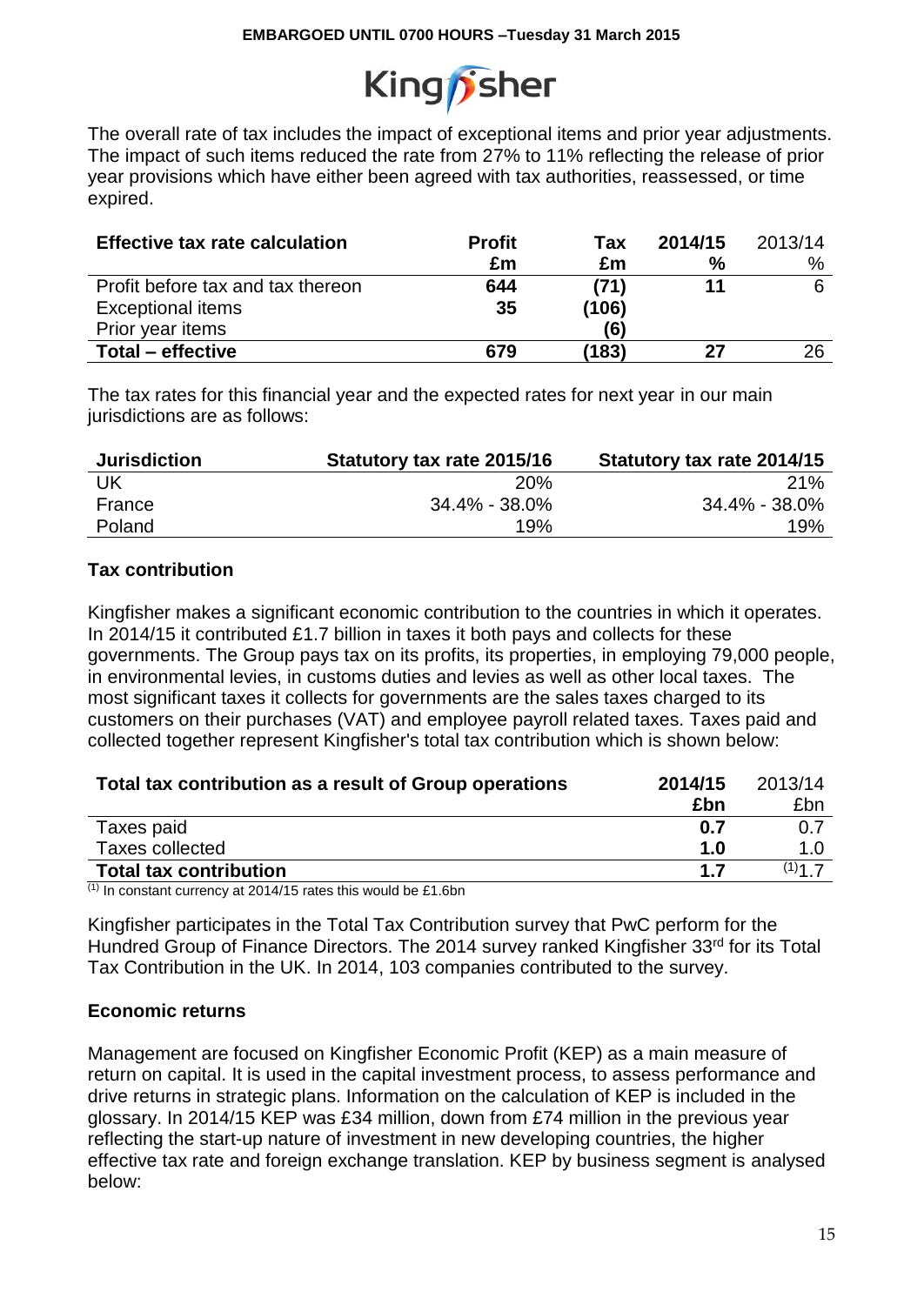

|               |              |            |            |            |         | Returns £m KEP |
|---------------|--------------|------------|------------|------------|---------|----------------|
|               | <b>Sales</b> | Proportion | Invested   | Proportion | 2014/15 | 2013/14        |
|               | £bn          | of Group   | Capital    | of Group   |         |                |
|               |              | sales %    | $(IC)$ £bn | IC%        |         |                |
| UK & Ireland  | 4.6          | 42%        | 5.9        | 51%        | 55      | 17             |
| France        | 4.1          | 38%        | 2.2        | 19%        | 106     | 137            |
| Other         | 2.3          | 20%        | 1.6        | 14%        | 18      | 44             |
| International |              |            |            |            |         |                |
| Goodwill &    |              |            | 2.0        | 16%        | (145)   | (124)          |
| Central       |              |            |            |            |         |                |
| <b>Total</b>  | 11.0         |            | 11.7       |            | 34      | 74             |

### **Free cash flow**

A reconciliation of free cash flow and cash flow movement in net cash is set out below:

|                                                               | 2014/15 | 2013/14 |
|---------------------------------------------------------------|---------|---------|
|                                                               | £m      | £m      |
| <b>Operating profit (before exceptional items)</b>            | 687     | 746     |
| Other non-cash items <sup>(1)</sup>                           | 275     | 265     |
| Change in working capital                                     | (93)    | 27      |
| Pensions and provisions (before exceptional items)            | (40)    | (37)    |
| Operating cash flow                                           | 829     | 1,001   |
| Net interest paid                                             | (8)     | (8)     |
| Tax paid                                                      | (146)   | (142)   |
| Gross capital expenditure                                     | (275)   | (304)   |
| Disposal of assets                                            | 50      | 12      |
| Free cash flow                                                | 450     | 559     |
| Ordinary dividends paid                                       | (234)   | (224)   |
| Special dividend paid                                         | (100)   |         |
| Share buyback                                                 | (100)   |         |
| Share purchase for employee incentive schemes                 | (17)    | (24)    |
| Disposal of Hornbach                                          | 198     |         |
| Acquisition of Bricostore Romania (including debt)            |         | (63)    |
| Other <sup>(2)</sup>                                          | 4       | (1)     |
| <b>Net cash flow</b>                                          | 201     | 247     |
| Opening net cash                                              | 238     | 38      |
| Reclassification of cash in B&Q China to assets held for sale | (57)    |         |
| Other movement including foreign exchange                     | (53)    | (47)    |
| <b>Closing net cash</b>                                       | 329     | 238     |

(1) Other non-cash items includes depreciation and amortisation, impairment losses, share-based compensation charge, share of post-tax results of JVs and associates, pension operating cost and profit/loss on non-property disposals. (2) Includes dividends received from JVs and associates, issue of shares and exceptional items (excluding property disposals).

**Net cash** at the end of the year was £329 million (2013/14: £238 million net cash), excluding cash held in B&Q China.

**Free cash flow** of £450 million was generated in the year, a decrease of £109 million against the prior year, due primarily to lower profits and an increase in working capital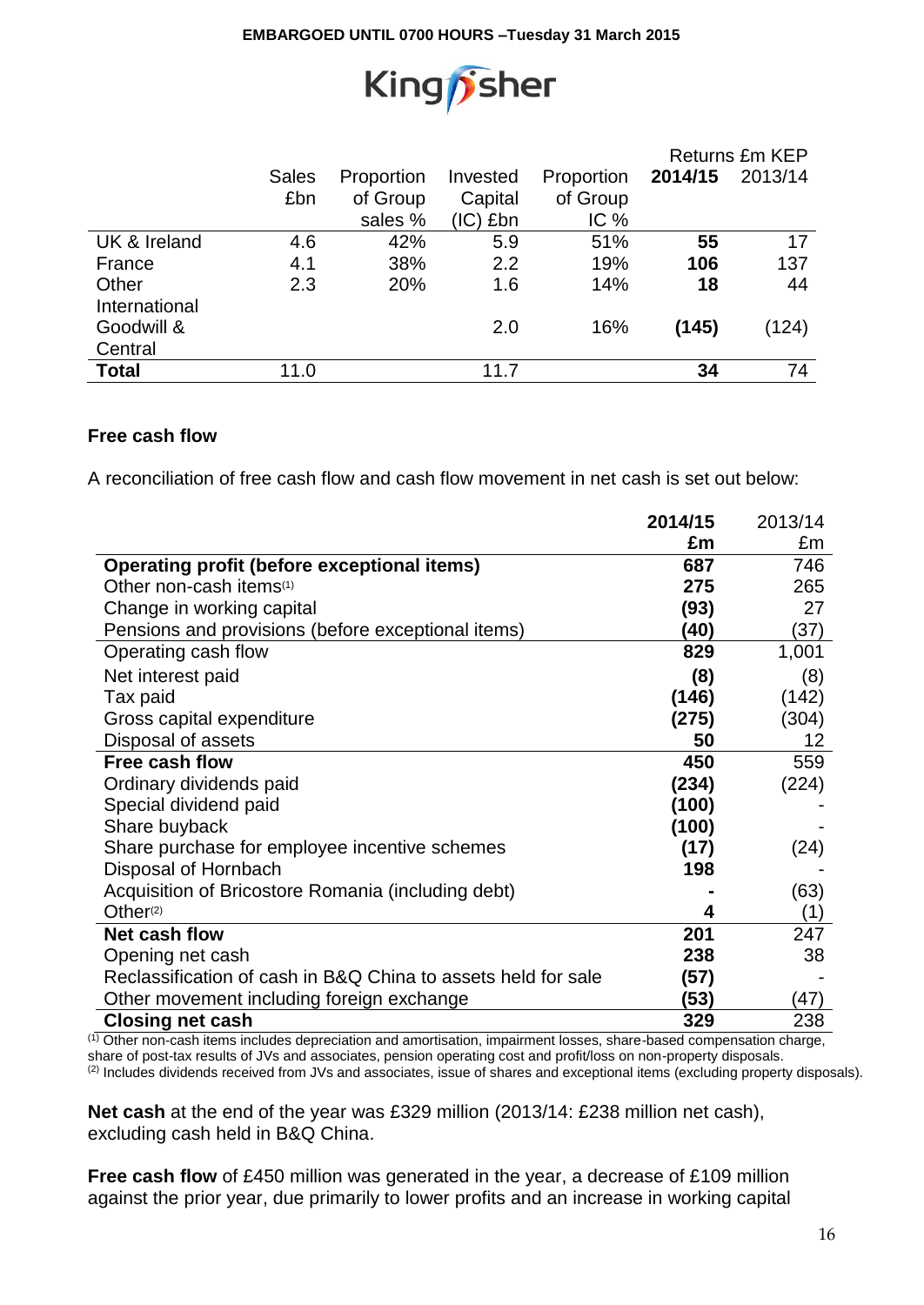

requirements, partially offset by lower capital expenditure and higher receipts from the disposal of assets. The year on year movement in working capital was primarily driven by a lower level of customer deposits for kitchen and bathroom sales at B&Q. This reflects B&Q's move to a new 'Every Day Great Value' offer during 2014/15 with attractive prices all year round. As a result, unlike last year, customer deposits were less concentrated into the UK's traditional January sale period, impacting the year end position.

Of the £450 million of free cash flow £434 million was returned to shareholders in the form of the ordinary dividend, an additional special dividend and share buybacks. A further £17 million was used to buy shares to cover future share awards for employee incentive schemes. The proceeds from the disposal of the Group's shareholding in Hornbach AG have partially offset these additional outflows.

## **Capital expenditure**

Gross capital expenditure for the year was £275 million (2013/14: £304 million). Of this around 30% was invested in new stores and relocations, 30% on refreshing existing stores and 40% on IT, supply chain and omnichannel development. A total of £50 million of proceeds from disposals were received during the year (2013/14: £12 million).

The Group has a rigorous approach to capital allocation and authorisation including an annual five year strategic planning and capital allocation process, a project by project capital approval process and an annual post-investment review process.

### **Management of balance sheet and liquidity risk and financing**

The Group finished the period with £329 million of net cash on the balance sheet. However the Group's overall leverage is more significant when including capitalised lease debt that in accordance with accounting standards does not appear on the balance sheet. The ratio of the Group's lease adjusted net debt (capitalising leases at 8 times annual rent) to EBITDAR\* on a moving annual total basis is 2.3 times as at 31 January 2015. At this level the Group has financial flexibility whilst retaining an efficient cost of capital.

A reconciliation of lease adjusted net debt to EBITDAR is set out below:

|                                               | 2014/15 | $2013/14^{(1)}$ |
|-----------------------------------------------|---------|-----------------|
|                                               | £m      | £m              |
| EBITDA*                                       | 955     | 998             |
| Property operating lease rentals              | 440     | 440             |
| <b>EBITDAR</b>                                | 1,395   | 1,438           |
| Financial net cash                            | (329)   | (238)           |
| Pension deficit                               |         | 100             |
| Property operating lease rentals $(8x)^{(2)}$ | 3,520   | 3,520           |
| Lease adjusted net debt                       | 3,191   | 3,382           |
| Lease adjusted net debt to EBITDAR            | 2.3x    | 2.4x            |

(1) Comparatives restated to reflect disposal of Hornbach.

 $(2)$  Kingfisher believes 8x is a reasonable industry standard for estimating the economic value of its leased assets.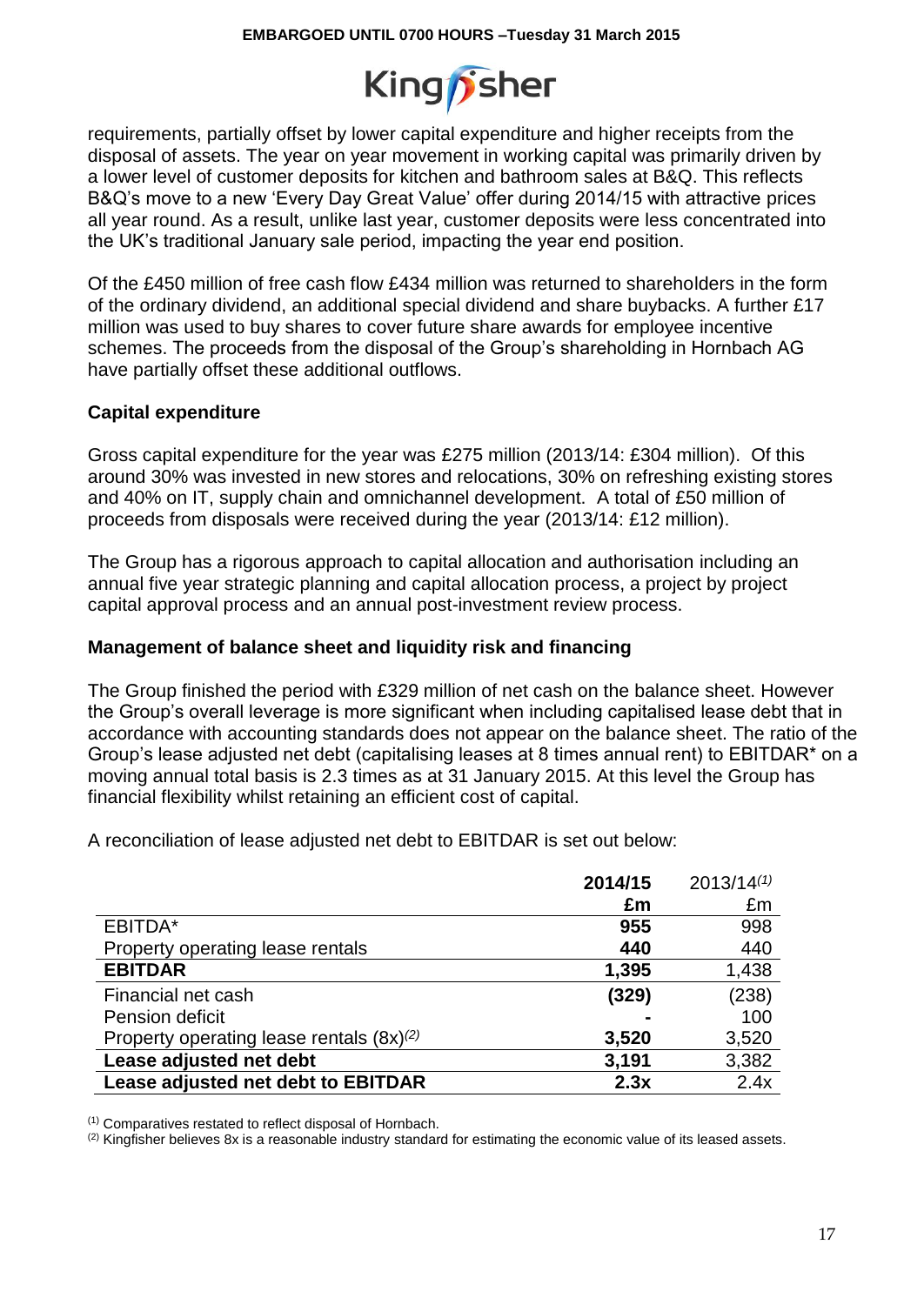

Kingfisher currently holds a BBB credit rating with two of the three rating agencies. The third agency remains at BBB- with positive outlook. Kingfisher aims to maintain its solid investment grade credit rating whilst investing in the business where economic returns are attractive and paying a healthy annual dividend to shareholders. After satisfying these key aims and taking into account the economic and trading outlook, any surplus capital would be returned to shareholders.

Kingfisher regularly reviews the level of cash and debt facilities required to fund its activities. This involves preparing a prudent cash flow forecast for the next five years, determining the level of debt facilities required to fund the business, planning for repayments of debt at its maturity and identifying an appropriate amount of headroom to provide a reserve against unexpected outflows.

At 31 January 2015 the Group had a £200 million committed facility that expires in 2016 and was undrawn. A new £225 million committed facility that expires in March 2020 has been executed since the balance sheet date. The next significant debt maturity is in May 2016 when the Group is required to repay US Private Placement debt with a nominal value of \$68 million.

The terms of the US Private Placement note agreement and the committed bank facility require only that the ratio of Group operating profit, excluding exceptional items, to net interest payable must be no less than 3:1 for the preceding 12 months at half year and full year ends. At the year end the Group's ratio was significantly higher than this requirement.

The maturity profile of Kingfisher's debt is illustrated at: [www.kingfisher.com/index.asp?pageid=76](http://www.kingfisher.com/index.asp?pageid=76)

The Group has entered into interest rate derivative contracts to convert the fixed rate payable on its MTNs\* and US Private Placement notes to a floating rate of interest. The floating interest rates paid by the Group under its financing arrangements are based on LIBOR and EURIBOR plus a margin, which were not changed during the year. In December 2014, the sterling MTN of £73 million was repaid.

## **Acquisitions and disposals**

On 23 July 2014 Kingfisher entered into a binding agreement with the principal shareholders of Mr Bricolage to acquire their shareholdings subject to satisfactory antitrust clearance. At a late stage Mr Bricolage and the ANPF (an organisation controlled by Mr Bricolage's franchisees holding 41.9% of the share capital of Mr Bricolage), indicated that the undertakings in France required to obtain the competition clearance were no longer in their interests. Without the consent of Mr Bricolage and the ANPF, the competition clearance undertakings necessary to finalise the transaction could not be given. The agreement also made provision that it would lapse if the anti-trust clearance was not obtained by 31 March 2015 although an extension could have been agreed by all parties. The ANPF did not agree to this extension.

Notwithstanding Kingfisher's efforts to pursue the completion of the transaction, the antitrust clearance was not obtained by 31 March 2015 and therefore the July 2014 agreement lapsed on that date and the transaction could not proceed. Kingfisher is considering all of its options.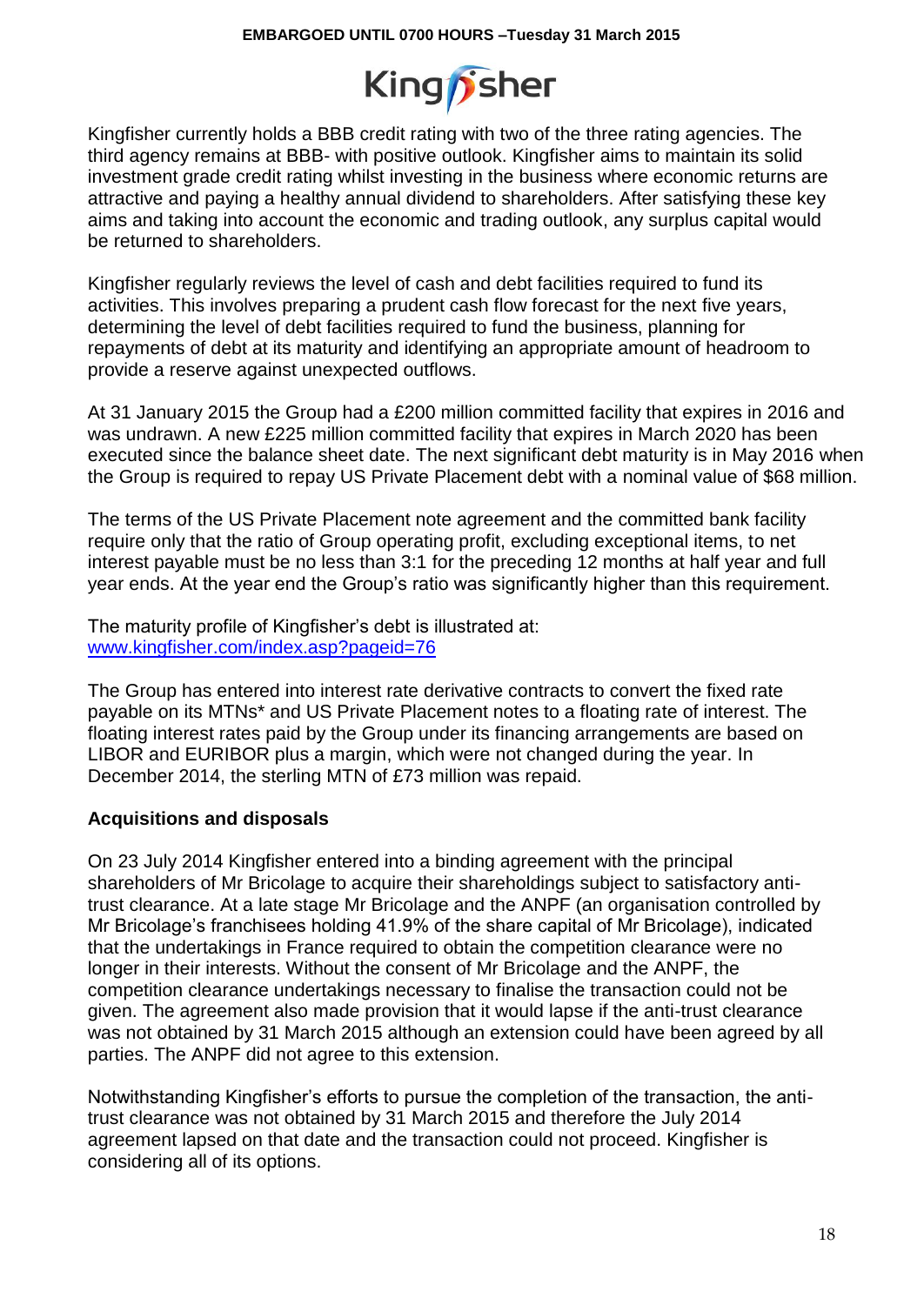

On 22 December 2014, Kingfisher announced a binding agreement to sell a controlling 70% stake in its B&Q China business to Wumei Holdings Inc for a total cash consideration of £140 million. The agreement followed Kingfisher's previous announcement of its plans to look for a strategic partner to help develop its B&Q business in China. The transaction is conditional on MOFCOM (Chinese Ministry of Commerce) approval and, if approved, is expected to close during the first half of Kingfisher's 2015/16 financial year.

The Group received proceeds of  $E$ 236 million (£198 million) following the disposal of its 21% stake in Hornbach in March 2014.

In 2013/14 the Group acquired 100% of Bricostore Romania for £63 million (including debt).

## **Pensions**

At the year end, the Group had a net surplus of £112 million (2013/14: £100 million deficit) in relation to defined benefit pension arrangements, of which a £194 million surplus (2013/14: £29 million deficit) is in relation to the UK Scheme. The favourable movement is driven by the strong asset returns over the year, only partially offset by the impact of the reduced discount rate applied to the scheme liabilities. This accounting valuation is sensitive to a number of assumptions and market rates which are likely to fluctuate in the future.

## **Property**

The Group owns a significant property portfolio, most of which is used for trading purposes. A valuation was performed for internal purposes in November 2014 with the portfolio valued by external professional valuers. Based on this exercise, on a sale and leaseback basis with Kingfisher in occupancy, the value of property is £3.2 billion at year end (2013/14: £3.5 billion). The main reasons for the year on year change are foreign exchange movements and disposals.

|              |     | 2014/15        |
|--------------|-----|----------------|
|              | £bn | <b>Yields</b>  |
| UK & Ireland | 0.8 | 6.5%           |
| France       | 1.3 | 8.0%           |
| Poland       | 0.5 | 8.1%           |
| China        | 0.4 | 7.9%           |
| Other        | 0.2 | $\blacksquare$ |
| <b>Total</b> | 3.2 |                |

This is compared to the property net book value of £2.4 billion (2013/14: £2.8 billion) recorded in the financial statements (including investment property and property assets held for sale), which is not revalued for accounting purposes.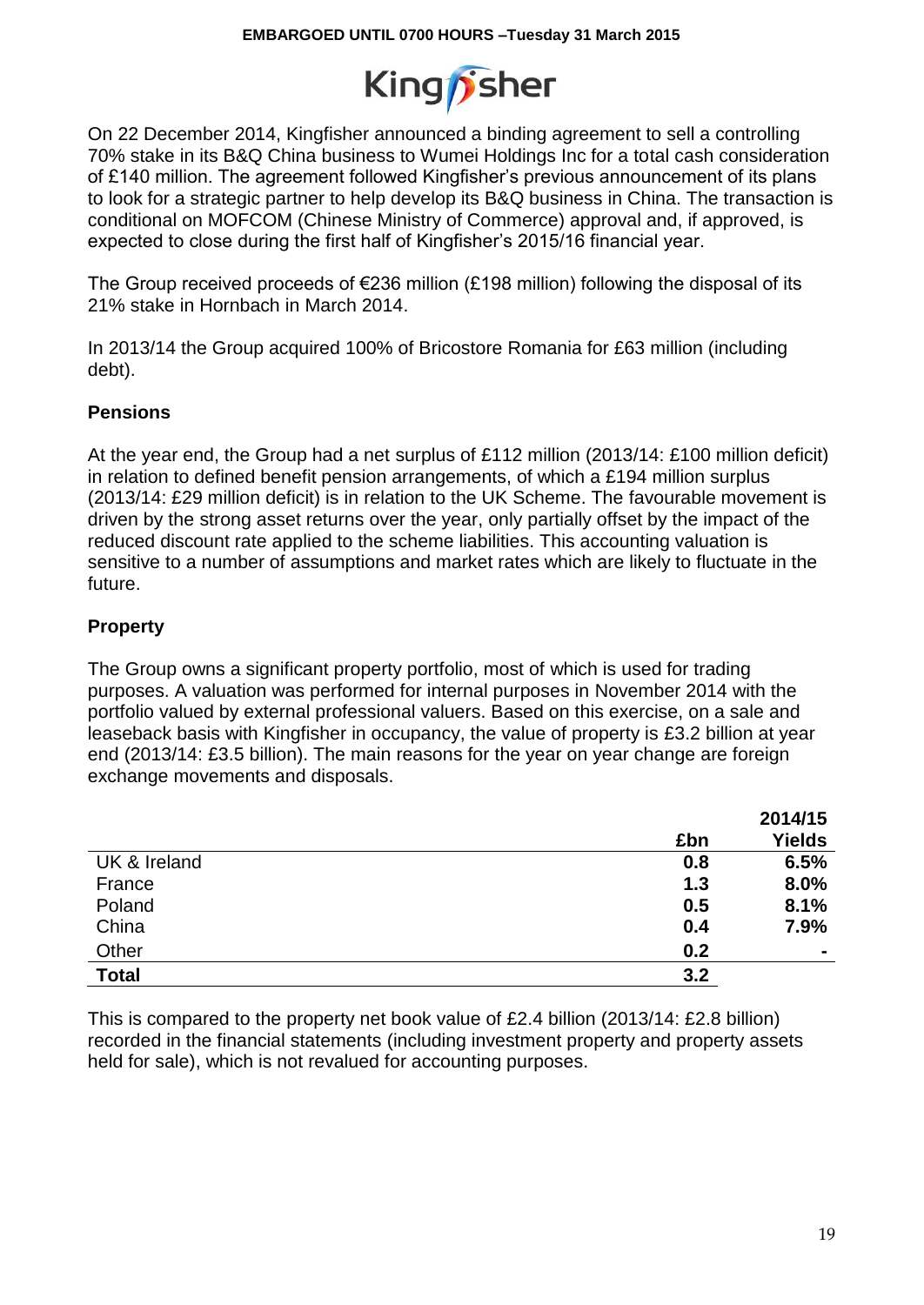

## **Retail profit on a fully rented basis**

The Group currently operates out of a mix of owned and leased property with the mix varying significantly between our geographic markets. In order to compare divisional performance more easily, a summary of the retail profit margins on a fully rented basis are set out below:

|                                                    |                |               | 2014/15       |
|----------------------------------------------------|----------------|---------------|---------------|
|                                                    | UK&            |               |               |
|                                                    | <b>Ireland</b> | <b>France</b> | <b>Poland</b> |
| Retail profit %                                    | $6.0\%$        | $8.4\%$       | 11.2%         |
| Adjustment to leasehold basis for owned properties | (0.8)%         | $(2.6)\%$     | (3.6)%        |
| Retail Profit % on leasehold basis                 | $5.2\%$        | 5.8%          | 7.6%          |

### **Net Positive and integrated reporting**

Kingfisher is committed to operating sustainably and to making a positive contribution to society through its business activities. Kingfisher's 'Net Positive' approach is enabling the business to improve efficiency and resilience while generating revenue and supporting brand preference. Sustainability makes financial sense – the business has generated £2.4 billion in sales of products with eco credentials in 2014/15, and there are a number of energy saving initiatives underway, for example installing LED lighting across 15% of stores to date is saving £3 million per annum. The business is also trialling an approach to establish the financial benefits of initiatives to reduce waste, with a view to rolling this out across Kingfisher.

Reflecting the importance of Net Positive, the Group has integrated sustainability considerations into its capital expenditure processes.

Increasingly, the business aims to report in an integrated way taking account of financial, economic, social and environmental performance, and to reflect all the factors that contribute to business success. This supports decision-making within the business while enabling investors and stakeholders to more easily assess the business value of our commitment to Net Positive and the contribution the business makes to society.

### **Impact of new accounting standard and China disposal on 2015/16 reporting**

The results for 2015/16 will be impacted by both a new IFRS accounting requirement, IFRIC 21 'Levies', and how Kingfisher accounts for China if the proposed sale of 70% is approved by China's competition authority. To help the readers of the accounts restatement data tables for 2014/15 have been published at: www.kingfisher.com/index.asp?pageid=59

IFRIC 21 'Levies', will apply from 2015/16 with restatement of 2014/15 comparatives. This will not have a material impact on the annual results of Kingfisher, but will change the quarterly phasing in operating costs of certain French levies, in order to recognise the liabilities as they are triggered under the local legislation. As a result the related costs will no longer be spread over the year but will be recognised in the final quarter. Hence French and Group retail profit will be increased in Q1 to Q3 and decreased in Q4.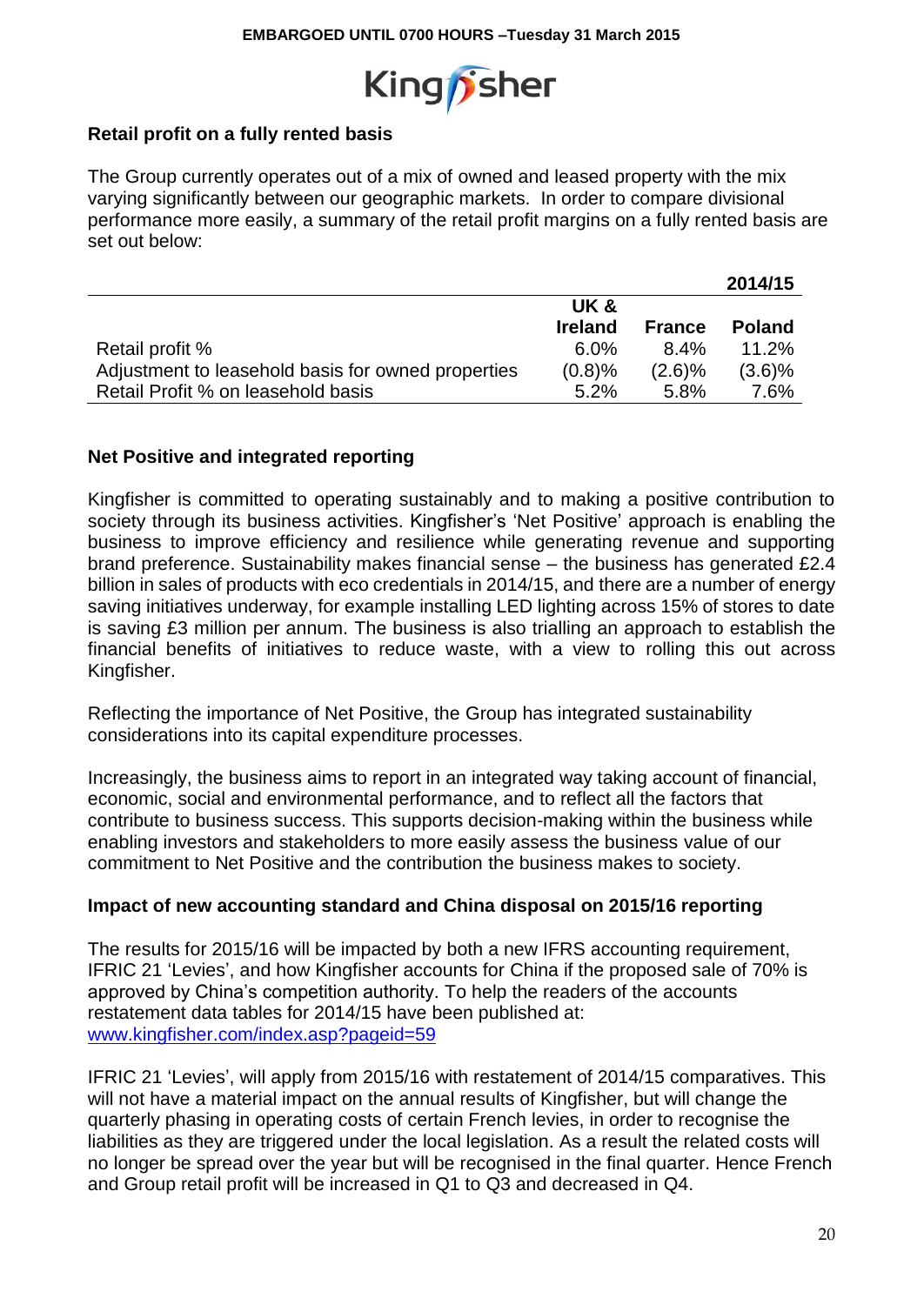

Subject to competition authority approval, the disposal of the Group's 70% controlling stake in B&Q China would result in the Group accounting for its remaining 30% interest as an investment. Adjusted measures for 2015/16 and 2014/15 comparatives would exclude B&Q China's operating results to enable a better understanding of underlying Group performance. Statutory reporting for 2014/15 would not be restated.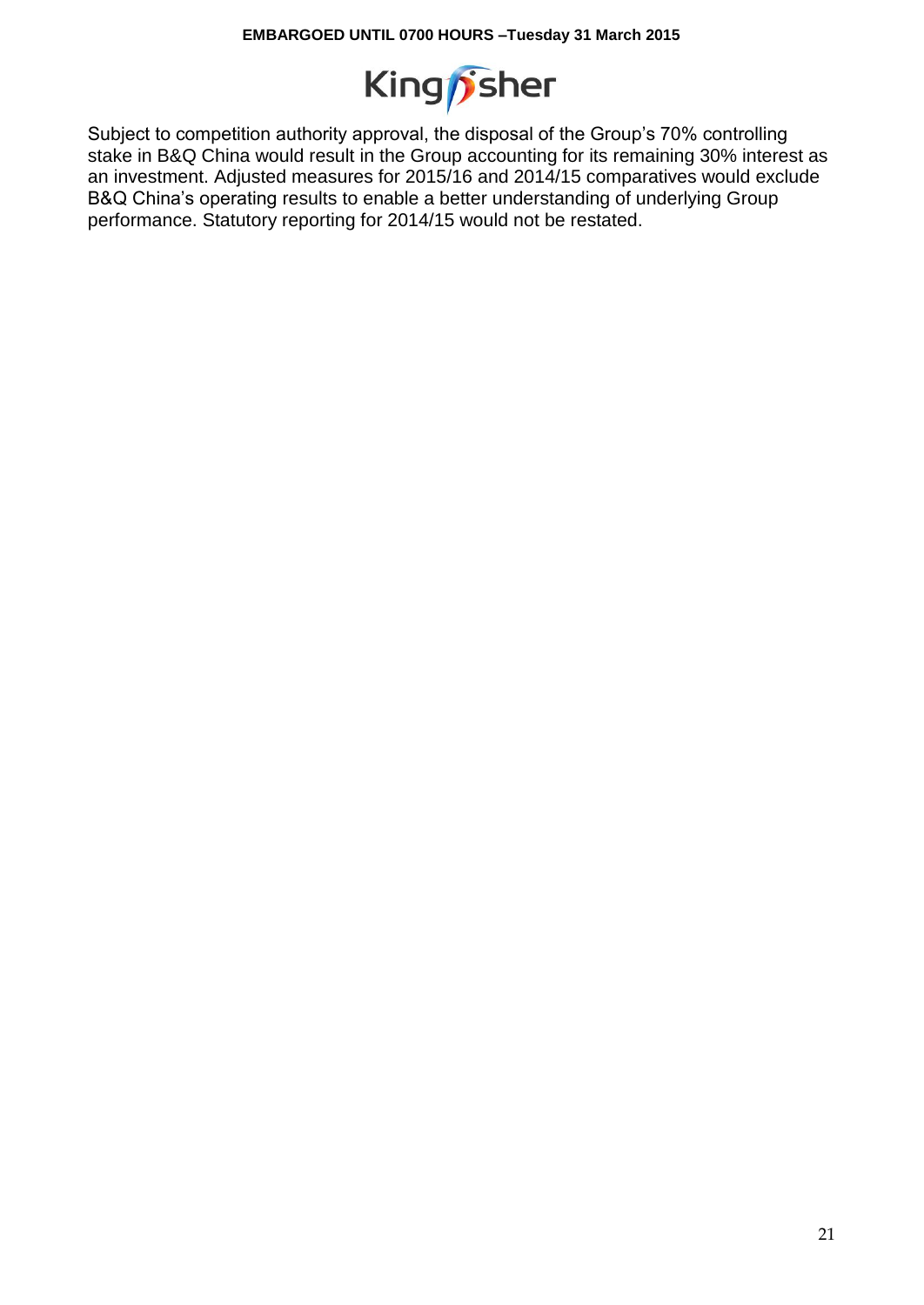

# **Section 4: 2015/16 TECHNICAL GUIDANCE**

• Net new stores and space growth:

|                                 | <b>Employees</b> | <b>Store</b>       | <b>Selling</b> | Net new       | <b>Space</b>    |
|---------------------------------|------------------|--------------------|----------------|---------------|-----------------|
|                                 | (FTE)            | <b>Numbers</b>     | space          | <b>stores</b> | % change        |
|                                 |                  |                    | (000s m2)      |               |                 |
|                                 |                  | At 1 February 2015 |                | FY 2015/16    | FY 2015/16      |
| Castorama                       | 11,320           | 103                | 1,120          | $(1)^{(1)}$   | 0.3%            |
| Brico Dépôt                     | 7,008            | 114                | 639            | 4             | 3.0%            |
| <b>France</b>                   | 18,328           | 217                | 1,759          | 3             | 1.3%            |
| <b>B&amp;Q UK &amp; Ireland</b> | 20,199           | 360                | 2,570          | (31)          | $(7.4)\%^{(2)}$ |
| Screwfix                        | 5,193            | 395                | 25             | 60            | 10.6%           |
| <b>UK &amp; Ireland</b>         | 25,392           | 755                | 2,595          | 29            | (7.2)%          |
| Poland                          | 10,166           | 72                 | 529            |               | 1.9%            |
| China                           | 3,675            | 39                 | 318            |               |                 |
| Portugal                        | 134              | $\overline{2}$     | 12             |               |                 |
| Romania                         | 1,036            | 15                 | 139            |               | (8.4)%          |
| Russia                          | 2,850            | 21                 | 205            |               |                 |
| Spain                           | 1,429            | 28                 | 168            |               | 3.7%            |
| Turkey JV                       | 3,585            | 49                 | 230            | 4             | 8.2%            |
| <b>Screwfix Germany</b>         | 78               | 4                  |                | 5             | n/a             |
| <b>Other International</b>      | 22,953           | 230                | 1,602          | 11            | 2.1%            |
| <b>Total Group</b>              | 66,673           | 1,202              | 5,956          | 43            | (2.2)%          |

 $\overline{^{(1)}}$  Castorama France store transfer to Brico Dépôt

(2) Store closures expected to take place towards the end of FY 2015/16

- Income statement:
	- o Retail losses from new country development activity expected to be around half that of FY 2014/15 of £22 million
	- $\circ$  Group interest <sup>(1)</sup> charge is expected to be around £10 million
	- o China will be treated as an investment, hence its operating results will not be consolidated within Group retail profit (2)
	- o Corporation tax rate is expected to be broadly flat at 26-27%, subject to the blend of tax rates and profit within the companies various jurisdictions
	- o IFRIC 21 will impact phasing of certain French levies resulting in a year on year reduction in operating costs in Q1 to Q3 of around £9 million per quarter and an increase in Q4 of around £27 million. (2&3)
	- o B&Q closures:
		- **If all income statement impact expected to be broadly neutral assuming on** average that up to a third of sales transfer
		- Exceptional charge of around £350 million over 2 years

<sup>(1)</sup> Interest charge excludes FFVR (financing fair value remeasurements)

<sup>(2)</sup> Data tables for FY 2014/15 (Q1, Q2, H1, Q3, Q3 YTD, Q4 and the full year) are available for download in excel format at [http://www.kingfisher.com/index.asp?pageid=59.](http://www.kingfisher.com/index.asp?pageid=59) They include a restatement schedule for these impacts.

 $<sup>(3)</sup>$  Certain French levies were previously recognised on an accruals basis across the year. Going forward, they will be</sup> accounted for at year end when the liability is triggered, hence impacting quarterly phasing of French retail profit.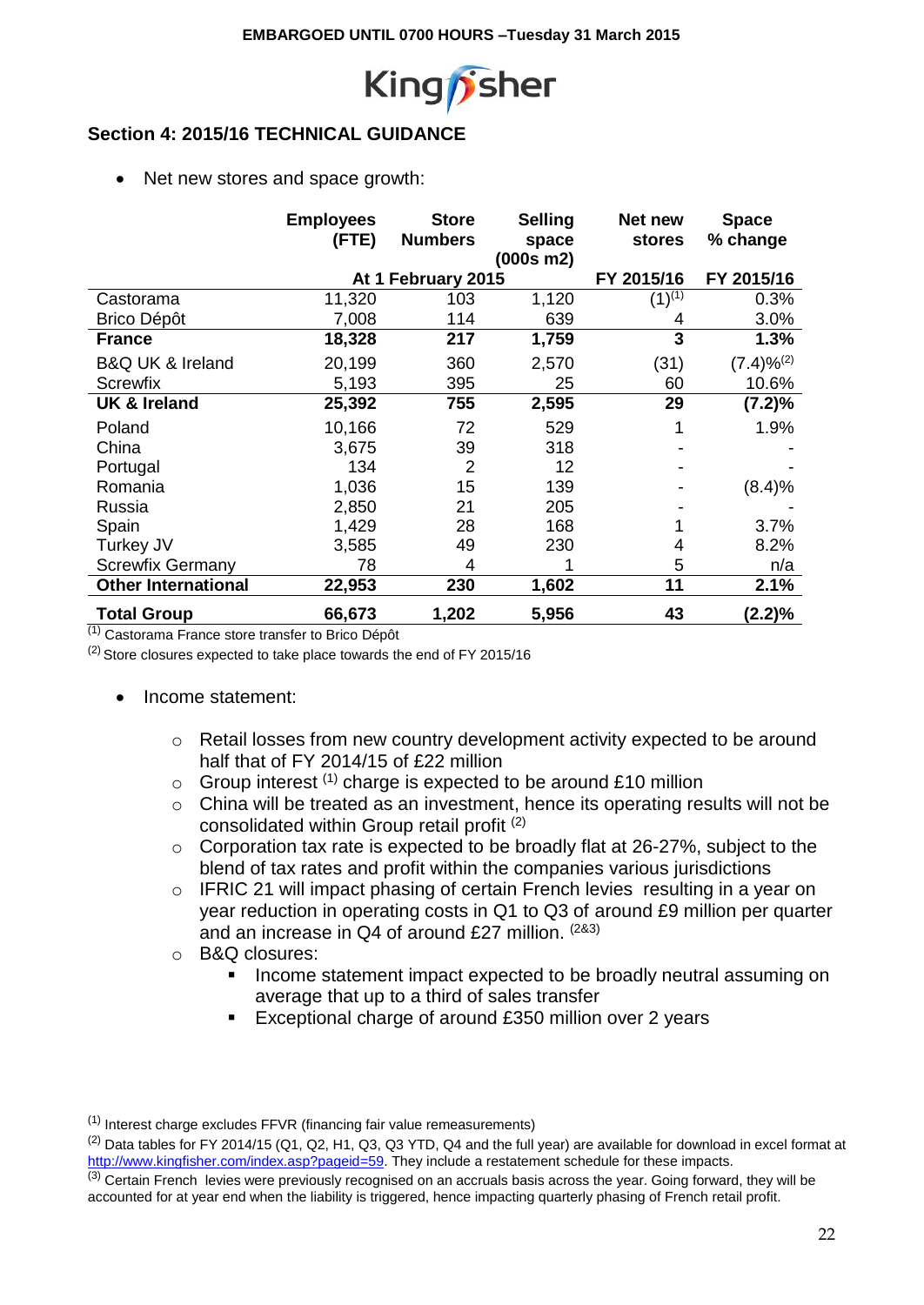

- Cash flow:
	- o Investing £350-400 million in capital expenditure
	- o Dividend to be covered 2.0-2.5 times by adjusted earnings
	- o Capital return of £200 million expected to be via share buy back
	- o Cash inflow of c.£140m from sale of B&Q China controlling stake expected in first half of FY 2015/16 (following competition authority approval)
	- o No material incremental cash outflow resulting from the B&Q closures exceptional item, as principally relates to onerous lease provision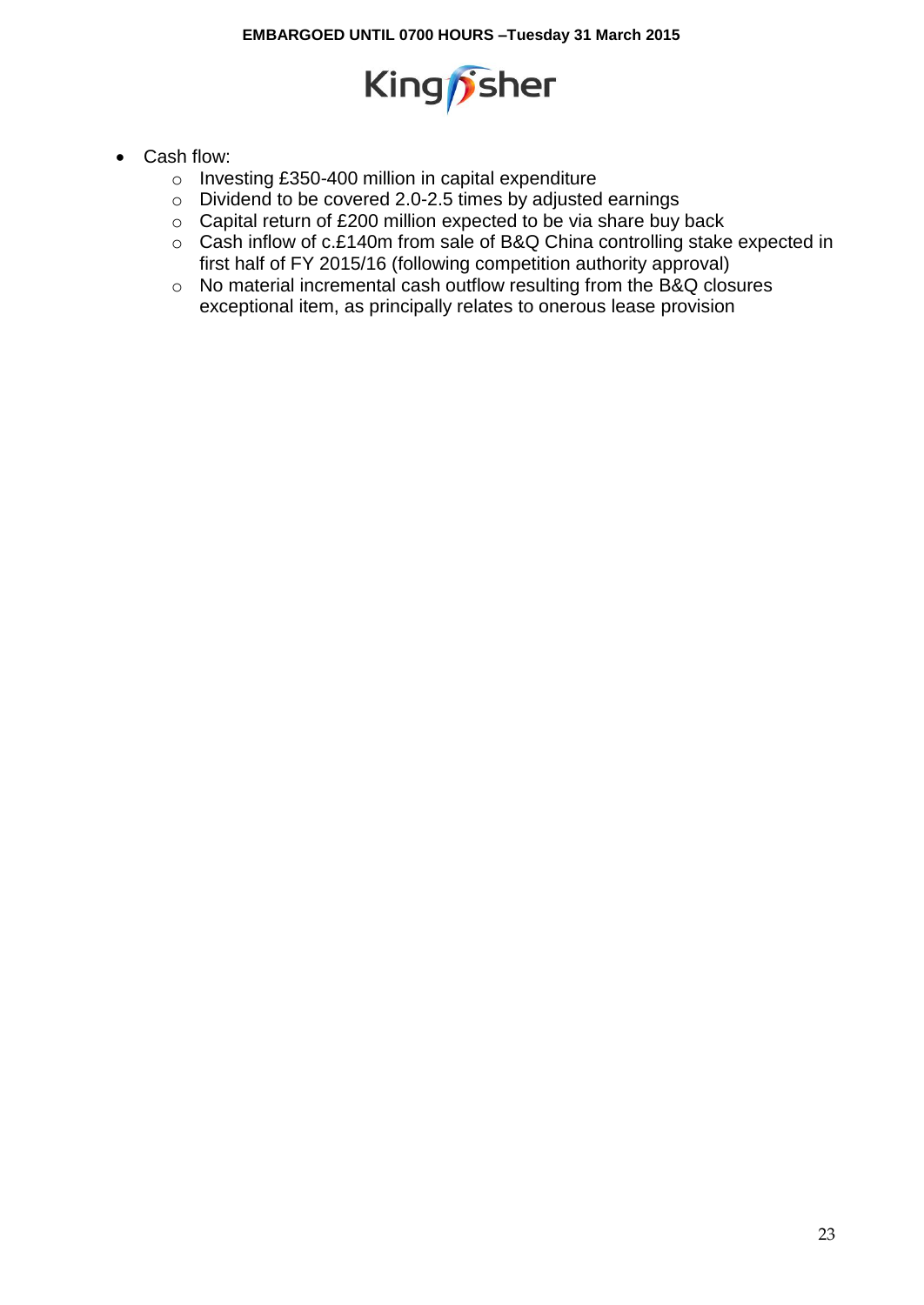

# **Section 5: GLOSSARY (terms are listed in alphabetical order)**

**Adjusted** measures are before exceptional items, financing fair value remeasurements, amortisation of acquisition intangibles, related tax items and tax on prior year items including the impact of rate changes on deferred tax. 2013/14 comparatives have been restated to exclude the share of Hornbach results. A reconciliation to statutory amounts is set out in the Financial Review (Section 3).

**Banque de France** data includes relocated and extended stores. <http://webstat.banque-france.fr/en/browse.do?node=5384326>

**Chinese property market** - new property market transactions sales down 11% for the 12 months to December 2014 for the 17 cities in which B&Q China operates, according to the China Real Estate Exchange.

**Cut existing product tail** - plan to reduce the number of delisted and ex-promotional ranges which do not form part of existing retail planograms.

**EBITDA** (earnings before interest, tax, depreciation and amortisation) is calculated as retail profit less central costs and before depreciation and amortisation.

**EBITDAR** (earnings before interest, tax, depreciation, amortisation and property operating lease rentals) is calculated as retail profit less central costs, before depreciation and amortisation and property operating lease rentals.

**Europe+** consists of Europe and its bordering countries (e.g. Russia, Turkey).

**France** consists of Castorama France and Brico Dépôt France.

**Free cash flow** represents cash generated from operations less the amount spent on tax, interest and capital expenditure during the year (excluding business acquisitions and disposals). A reconciliation from operating profit (before exceptional items) is set out in the Financial Review (Section 3).

**French house building market** - new housing starts and planning consent data for the 12 months to January 2015 according to the Ministry of Housing. [http://www.statistiques.developpement-durable.gouv.fr/logement](http://www.statistiques.developpement-durable.gouv.fr/logement-construction/s/construction-logements.html)[construction/s/construction-logements.html](http://www.statistiques.developpement-durable.gouv.fr/logement-construction/s/construction-logements.html)

**FFVR** (financing fair value remeasurements) represents changes in the fair value of financing derivatives, excluding interest accruals, offset by fair value adjustments to the carrying value of borrowings and other hedged items under fair value hedge relationships.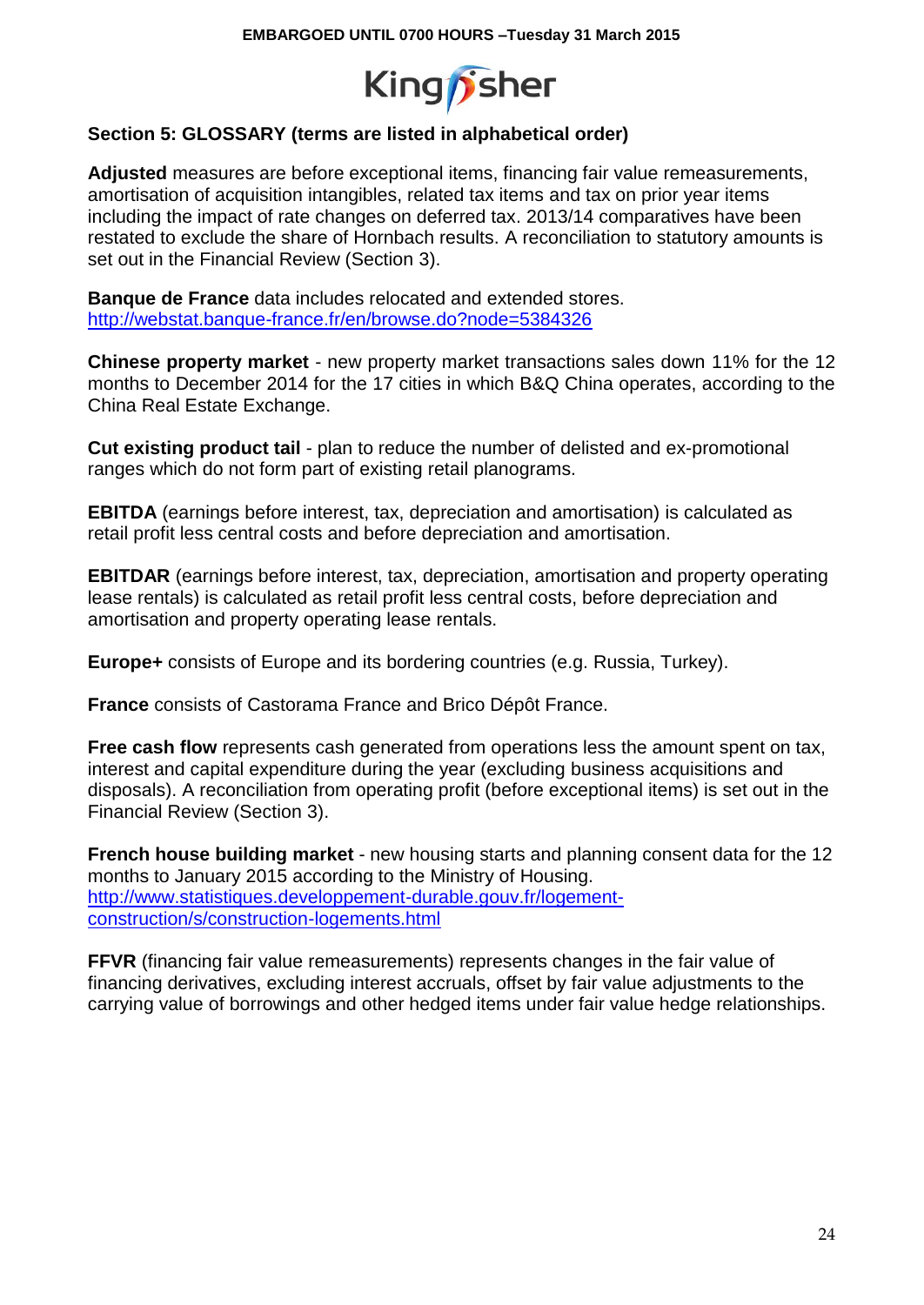

**KEP** (Kingfisher Economic Profit) represents earnings after a charge for the annual cost of capital employed in the business and is derived from the concept of Economic Value Added. Management is focused on KEP as a main measure of return on capital. It is used in the capital investment process to assess performance and drive returns in strategic plans. Earnings are defined as adjusted post-tax profit, excluding interest, property lease costs and exceptional items. A charge is then deducted by applying the weighted average cost of capital (WACC) to capital employed. For the purposes of consistency both WACC and capital employed are lease adjusted and are adjusted for exceptional items. Leases are capitalised based on an estimate of their long-term property yields. In order to focus on controllable factors both WACC and long term property yields are based on those in place when KEP was introduced.

**LFL** stands for like-for-like sales growth representing the constant currency, year on year sales growth for stores that have been open for more than a year.

**MTN** – Medium Term Note.

**Net cash** comprises borrowings and financing derivatives (excluding accrued interest), less cash and cash equivalents and other short term deposits.

**New country development** consists of Germany, Portugal and Romania.

**Omnichannel** - allowing customers to shop with us in any way they prefer.

**Other International** consists of China, Germany, Poland, Portugal, Romania, Russia, Spain and Turkey (Koçtaş JV).

**Planogram** - a diagram that shows how and where specific retail products should be placed on retail shelves or displays.

**Retail profit** is operating profit stated before central costs, exceptional items, amortisation of acquisition intangibles and the Group's share of interest and tax of JVs and associates. 2013/14 comparatives have been restated to exclude the share of Hornbach operating profit.

**Right-size** refers to the space optimisation programme of B&Q's property estate (covering downsizing, relocations and closures).

**Sales** - Group sales exclude Joint Venture (Koçtaş JV) sales.

**Smaller tradesman market** - Kingfisher estimate for the UK smaller tradesman market is a weighted average incorporating 70% trade (using the most recent public data available for the big trade merchants as a proxy) and 30% retail (using the UK RMI (Repairs, Maintenance & Improvement) GfK large chain (shed) data).

**UK home improvement leader market** - Kingfisher estimate for the UK RMI (Repairs, Maintenance & Improvement) market incorporates GfK data, which includes new space but excludes B&Q Ireland and private retailers e.g. IKEA and other smaller independents. Kingfisher data is submitted on a cash sales basis and is adjusted for discounts.

**UK & Ireland** consists of B&Q in the UK & Ireland and Screwfix.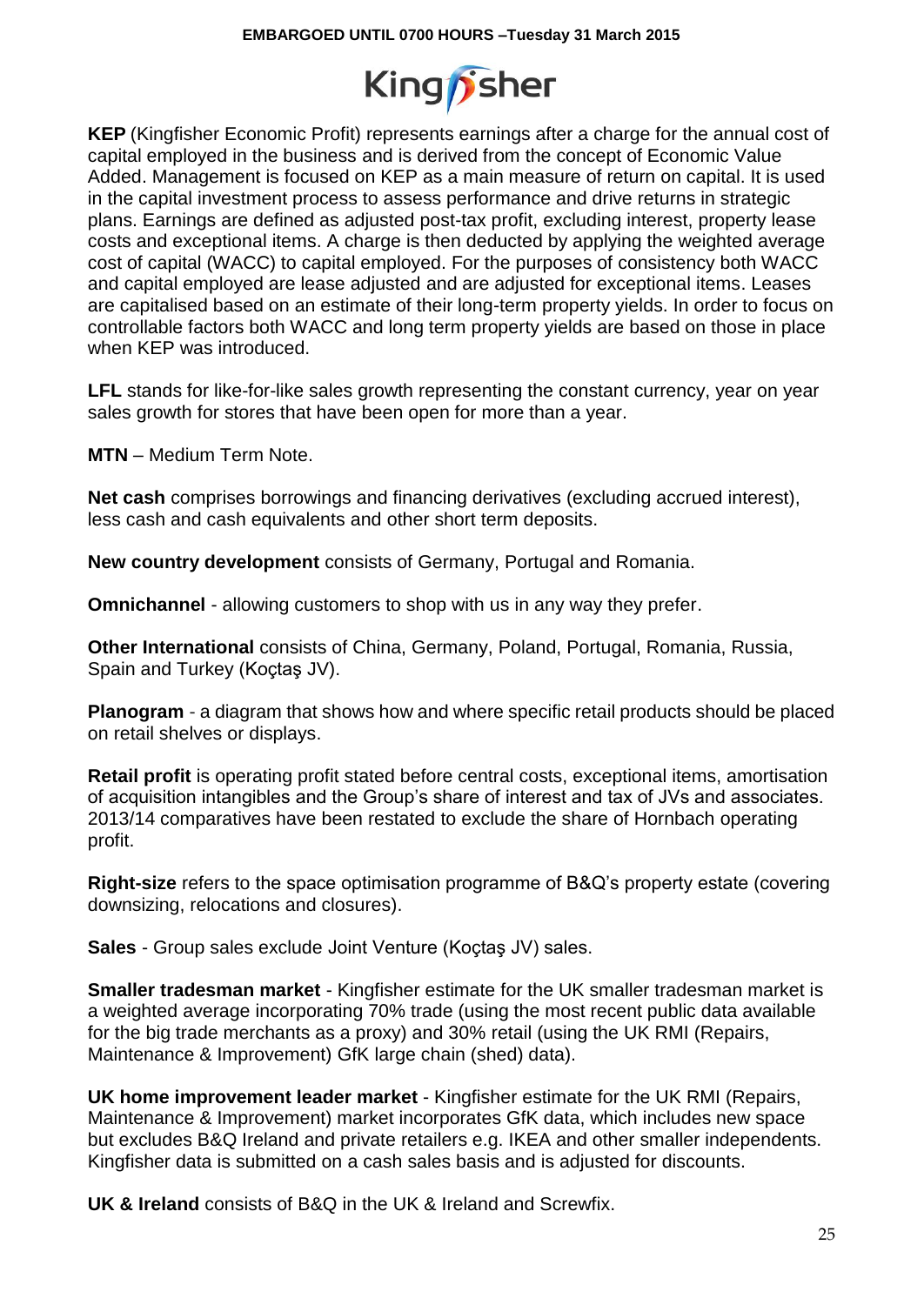

# **Section 6: FORWARD-LOOKING STATEMENTS**

You are not to construe the content of this announcement as investment, legal or tax advice and you should make you own evaluation of the Company and the market. If you are in any doubt about the contents of this announcement or the action you should take, you should consult a person authorised under the Financial Services and Markets Act 2000 (as amended) (or if you are a person outside the UK, otherwise duly qualified in your jurisdiction).

This announcement has been prepared in relation to the financial results for the full year ended 31<sup>st</sup> January 2015. The financial information referenced in this announcement is not audited and does not contain sufficient detail to allow a full understanding of the results of the group. Nothing in this announcement should be construed as either an offer or invitation to sell or any offering of securities or any invitation or inducement to any person to underwrite, subscribe for or otherwise acquire securities in any company within the group or an invitation or inducement to engage in investment activity under section 21 of the Financial Services and Markets Act 2000 (as amended).

Certain information contained in this announcement may constitute "forward-looking statements" (including within the meaning of the safe harbour provisions of the United States Private Securities Litigation Reform Act of 1995), which can be identified by the use of terms such as "may", "will", "would", "could", "should", "expect", "anticipate", "project", "estimate", "intend", "continue," "target", "plan", "goal", "aim" or "believe" (or the negatives thereof) or other variations thereon or comparable terminology. These forward-looking statements include all matters that are not historical facts and include statements regarding the Company's intentions, beliefs or current expectations concerning, among other things, the Company's results of operations, financial condition, changes in tax rates, liquidity, prospects, growth and strategies. By their nature, forward-looking statements involve risks, assumptions and uncertainties that could cause actual events or results or actual performance of the Company to differ materially from those reflected or contemplated in such forward-looking statements. No representation or warranty is made as to the achievement or reasonableness of and no reliance should be placed on such forward-looking statements.

The Company does not undertake any obligation to update or revise any forward-looking statement to reflect any change in circumstances or in the Company's expectations.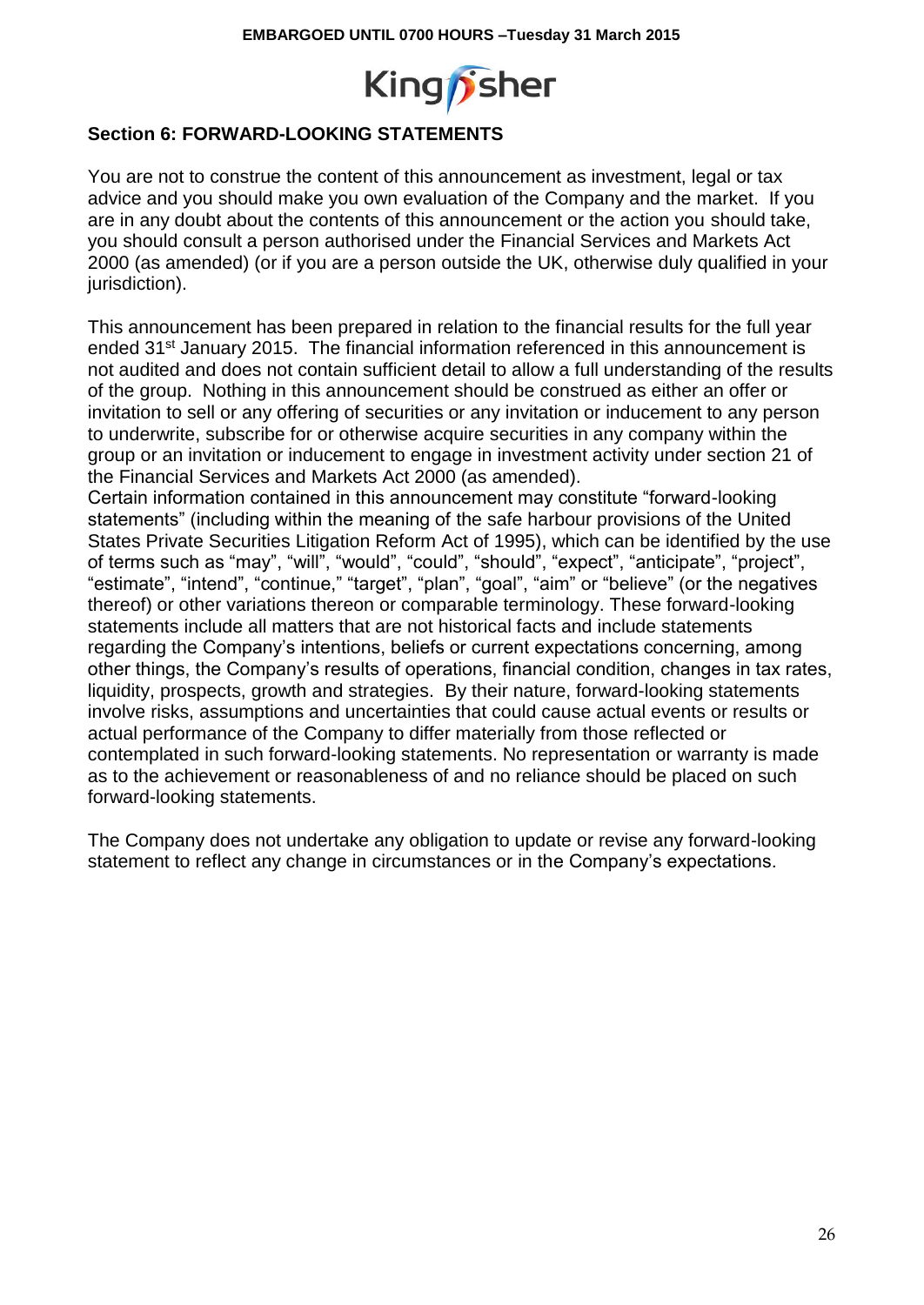#### **Consolidated income statement**

Year ended 31 January 2015

|                                                             |       |               |                |         |               |                          | 2013/14             |
|-------------------------------------------------------------|-------|---------------|----------------|---------|---------------|--------------------------|---------------------|
|                                                             |       |               |                | 2014/15 |               |                          | (restated - note 2) |
|                                                             |       | <b>Before</b> | Exceptional    |         | <b>Before</b> | Exceptional              |                     |
|                                                             |       | exceptional   | items          |         | exceptional   | items                    |                     |
| £ millions                                                  | Notes | Items         | (note 4)       | Total   | items         | (note 4)                 | Total               |
| <b>Sales</b>                                                | 3     | 10,966        | $\blacksquare$ | 10,966  | 11,125        | $\blacksquare$           | 11,125              |
| Cost of sales                                               |       | (6,918)       | -              | (6,918) | (7,005)       | $\overline{\phantom{a}}$ | (7,005)             |
| <b>Gross profit</b>                                         |       | 4,048         | Ξ.             | 4,048   | 4,120         | $\blacksquare$           | 4,120               |
| Selling and distribution expenses                           |       | (2,835)       | (32)           | (2,867) | (2,883)       | 2                        | (2,881)             |
| Administrative expenses                                     |       | (571)         |                | (571)   | (550)         |                          | (550)               |
| Other income                                                |       | 40            | (3)            | 37      | 37            | $\overline{2}$           | 39                  |
| Share of post-tax results                                   |       |               |                |         |               |                          |                     |
| of joint ventures and associates                            |       | 5             |                | 5       | 22            | (14)                     | 8                   |
| <b>Operating profit</b>                                     |       | 687           | (35)           | 652     | 746           | (10)                     | 736                 |
| Analysed as:                                                |       |               |                |         |               |                          |                     |
| <b>Retail profit</b>                                        | 3     | 733           | (35)           | 698     | 779           | 4                        | 783                 |
| Central costs                                               |       | (40)          |                | (40)    | (42)          |                          | (42)                |
| Share of interest and tax                                   |       |               |                |         |               |                          |                     |
| of joint ventures and associates                            |       | (6)           |                | (6)     | (5)           |                          | (5)                 |
| Share of Hornbach operating profit                          |       |               |                |         | 26            | (14)                     | 12                  |
| Share of Hornbach interest and tax                          |       |               | $\blacksquare$ |         | (12)          |                          | (12)                |
| Finance costs                                               |       | (13)          |                | (13)    | (12)          |                          | (12)                |
| Finance income                                              |       | 5             |                | 5       | 8             | 27                       | 35                  |
|                                                             | 5     | (8)           | $\blacksquare$ | (8)     | (4)           | 27                       | 23                  |
| Net finance (costs)/income<br><b>Profit before taxation</b> |       |               |                |         |               |                          |                     |
|                                                             |       | 679           | (35)           | 644     | 742           | 17                       | 759                 |
| Income tax expense                                          | 6     | (177)         | 106            | (71)    | (163)         | 114                      | (49)                |
| Profit for the year                                         |       | 502           | 71             | 573     | 579           | 131                      | 710                 |
| Attributable to:                                            |       |               |                |         |               |                          |                     |
| Equity shareholders of the Company                          |       |               |                | 573     |               |                          | 709                 |
| Non-controlling interests                                   |       |               |                |         |               |                          | 1<br>710            |
|                                                             |       |               |                | 573     |               |                          |                     |
| <b>Earnings per share</b>                                   | 7     |               |                |         |               |                          |                     |
| <b>Basic</b>                                                |       |               |                | 24.3p   |               |                          | 30.0p               |
| <b>Diluted</b>                                              |       |               |                | 24.2p   |               |                          | 29.7p               |
| Adjusted basic                                              |       |               |                | 20.9p   |               |                          | 22.8p               |
| Adjusted diluted                                            |       |               |                | 20.8p   |               |                          | 22.6p               |

The proposed final dividend for the year ended 31 January 2015, subject to approval by shareholders at the Annual General Meeting, is 6.85p per share.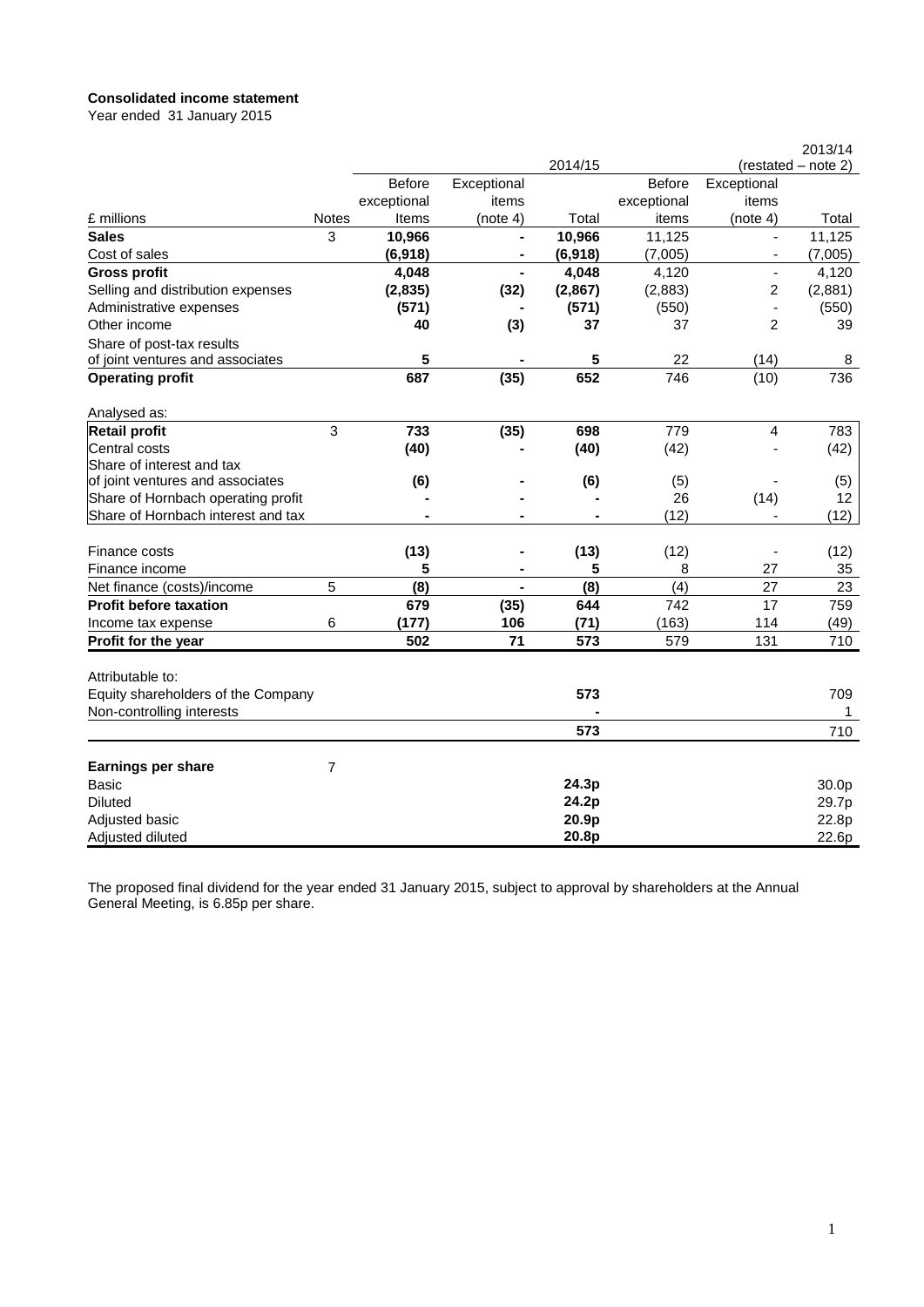#### **Consolidated statement of comprehensive income**

Year ended 31 January 2015

| f millions                                                | <b>Notes</b> | 2014/15 | 2013/14 |
|-----------------------------------------------------------|--------------|---------|---------|
| <b>Profit for the year</b>                                |              | 573     | 710     |
| Actuarial gains/(losses) on post-employment benefits      | 9            | 175     | (127)   |
| Tax on items that will not be reclassified                |              | (85)    | 65      |
| Total items that will not be reclassified subsequently to |              |         |         |
| profit or loss                                            |              | 90      | (62)    |
| Currency translation differences                          |              |         |         |
| Group                                                     |              | (308)   | (210)   |
| Joint ventures and associates                             |              | (2)     | (25)    |
| Transferred to income statement (note 4)                  |              |         | (31)    |
| Cash flow hedges                                          |              |         |         |
| Fair value gains/(losses)                                 |              | 70      | (4)     |
| (Gains)/losses transferred to inventories                 |              | (5)     | 9       |
| Tax on items that may be reclassified                     |              | (14)    | 2       |
| Total items that may be reclassified subsequently to      |              |         |         |
| profit or loss                                            |              | (259)   | (259)   |
| Other comprehensive income for the year                   |              | (169)   | (321)   |
| Total comprehensive income for the year                   |              | 404     | 389     |
|                                                           |              |         |         |
| Attributable to:                                          |              |         |         |
| Equity shareholders of the Company                        |              | 403     | 388     |
| Non-controlling interests                                 |              |         |         |
|                                                           |              | 404     | 389     |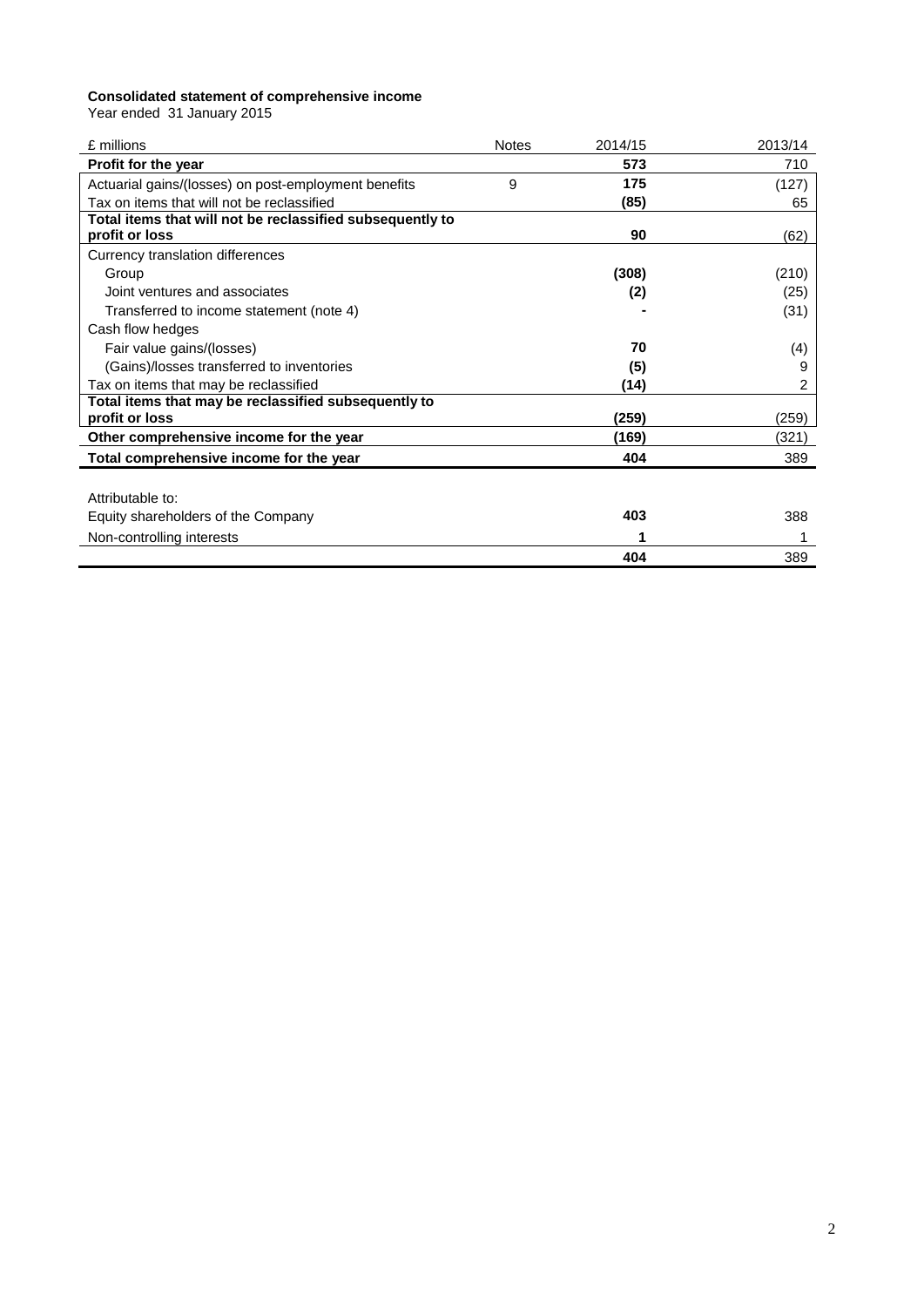#### **Consolidated statement of changes in equity**

Year ended 31 January 2015

| real ended of January 2015                      | Attributable to equity shareholders of the Company |         |                |                |          |                |                |                |
|-------------------------------------------------|----------------------------------------------------|---------|----------------|----------------|----------|----------------|----------------|----------------|
|                                                 |                                                    |         | Own            |                |          |                | Non-           |                |
|                                                 | Share                                              | Share   | shares         | Retained       | Other    |                | controlling    | Total          |
| £ millions                                      | capital                                            | premium | held           | earnings       | reserves | Total          | interests      | equity         |
| At 2 February 2014                              | 373                                                | 2,209   | (35)           | 3,495          | 266      | 6,308          | 9              | 6,317          |
| Profit for the year                             | $\blacksquare$                                     |         | $\blacksquare$ | 573            |          | 573            | $\blacksquare$ | 573            |
| Other comprehensive income                      |                                                    |         |                |                |          |                |                |                |
| for the year                                    |                                                    |         |                | 90             | (260)    | (170)          | 1              | (169)          |
| <b>Total comprehensive income</b>               |                                                    |         |                |                |          |                |                |                |
| for the year                                    |                                                    |         |                | 663            | (260)    | 403            | 1              | 404            |
| Share-based compensation                        |                                                    |         |                | 11             |          | 11             |                | 11             |
| New shares issued under share                   |                                                    |         |                |                |          |                |                |                |
| schemes                                         | 1                                                  | 5       | $\blacksquare$ |                |          | 6              |                | 6              |
| Own shares issued under share                   |                                                    |         |                |                |          |                |                |                |
| schemes                                         |                                                    |         | 26             | (24)           |          | $\overline{2}$ |                | $\mathbf{2}$   |
| Purchase of own shares for                      |                                                    |         |                |                |          |                |                |                |
| cancellation                                    | (5)                                                |         | $\blacksquare$ | (150)          | 5        | (150)          |                | (150)          |
| Purchase of own shares for                      |                                                    |         |                |                |          |                |                |                |
| <b>ESOP</b> trust                               |                                                    |         | (17)           |                |          | (17)           |                | (17)           |
| Dividends                                       |                                                    |         |                | (334)          |          | (334)          |                | (334)          |
| At 31 January 2015                              | 369                                                | 2,214   | (26)           | 3,661          | 11       | 6,229          | 10             | 6,239          |
|                                                 |                                                    |         |                |                |          |                |                |                |
| At 3 February 2013                              | 373                                                | 2,204   | (60)           | 3,106          | 525      | 6,148          | 8              | 6,156          |
| Profit for the year                             | ٠                                                  |         | $\blacksquare$ | 709            | $\sim$   | 709            | $\mathbf{1}$   | 710            |
| Other comprehensive income                      |                                                    |         |                |                |          |                |                |                |
| for the year                                    |                                                    |         | ٠              | (62)           | (259)    | (321)          | $\blacksquare$ | (321)          |
| <b>Total comprehensive income</b>               |                                                    |         |                |                |          |                |                |                |
| for the year                                    |                                                    |         |                | 647            | (259)    | 388            | 1              | 389            |
| Share-based compensation                        |                                                    |         |                | $\overline{7}$ |          | 7              |                | $\overline{7}$ |
| New shares issued under share                   |                                                    |         |                |                |          |                |                |                |
| schemes                                         |                                                    | 5       |                |                |          | 5              |                | 5              |
| Own shares issued under share                   |                                                    |         |                |                |          |                |                |                |
| schemes                                         |                                                    |         | 49             | (41)           |          | 8              |                | 8              |
| Purchase of own shares for<br><b>ESOP</b> trust |                                                    |         |                |                |          |                |                |                |
| Dividends                                       |                                                    |         | (24)           | (224)          |          | (24)<br>(224)  |                | (24)<br>(224)  |
|                                                 |                                                    |         |                |                |          |                |                |                |
| At 1 February 2014                              | 373                                                | 2,209   | (35)           | 3,495          | 266      | 6,308          | 9              | 6,317          |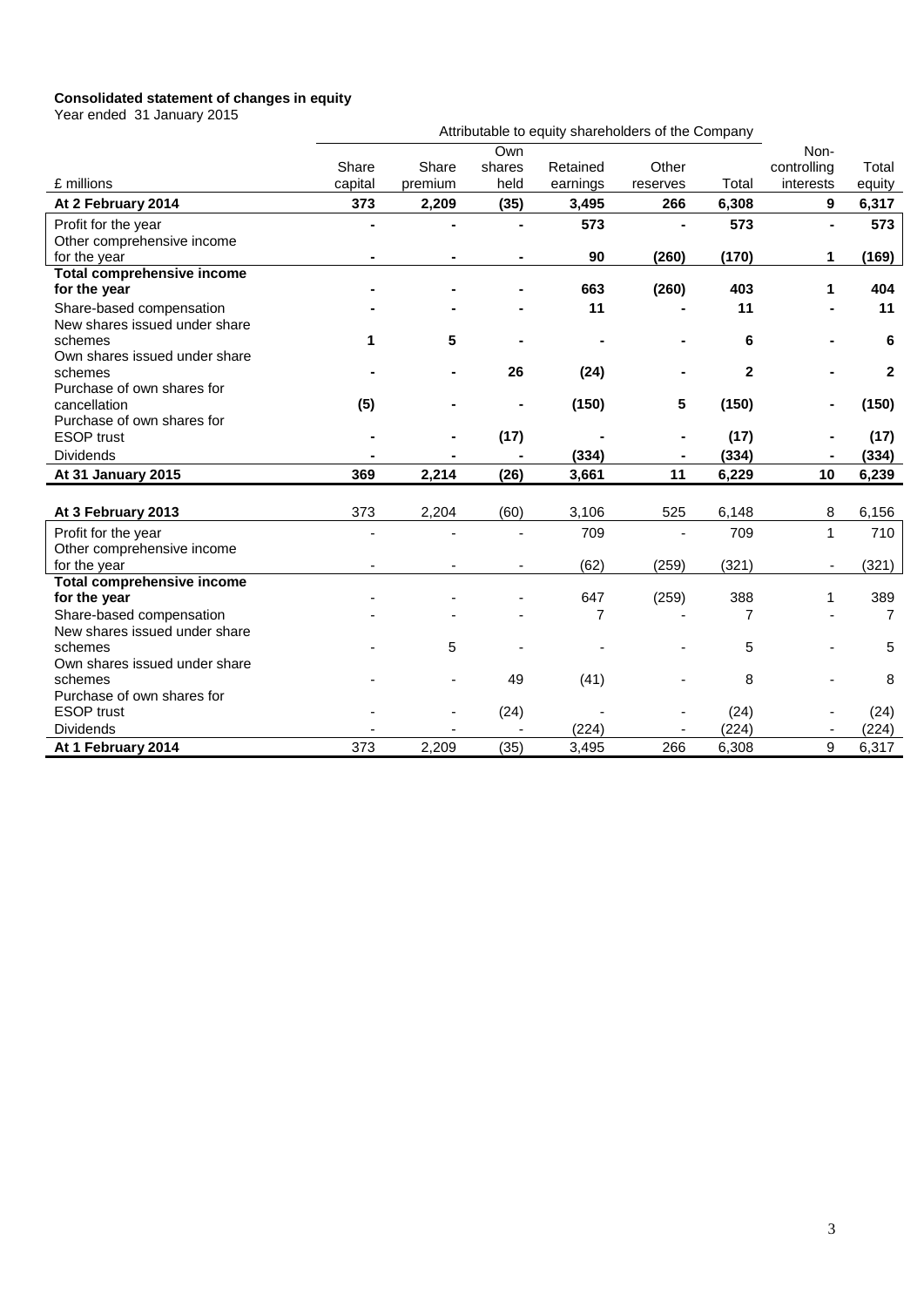#### **Consolidated balance sheet**

At 31 January 2015

| £ millions                                               | Notes | 2014/15        | 2013/14 |
|----------------------------------------------------------|-------|----------------|---------|
| <b>Non-current assets</b>                                |       |                |         |
| Goodwill                                                 |       | 2,414          | 2,417   |
| Other intangible assets                                  |       | 258            | 222     |
| Property, plant and equipment                            |       | 3,203          | 3,625   |
| Investment property                                      |       | 30             | 50      |
| Investments in joint ventures and associates             |       | 28             | 32      |
| Post-employment benefits                                 | 9     | 194            |         |
| Deferred tax assets                                      |       | 10             | 12      |
| Derivative assets                                        |       | 52             | 40      |
| Other receivables                                        |       | $\overline{7}$ | 15      |
|                                                          |       | 6,196          | 6,413   |
| <b>Current assets</b>                                    |       |                |         |
| Inventories                                              |       | 2,021          | 2,054   |
| Trade and other receivables                              |       | 537            | 590     |
| Derivative assets                                        |       | 70             | 5       |
| <b>Current tax assets</b>                                |       | 6              | 15      |
| Short-term deposits                                      |       | 48             |         |
| Cash and cash equivalents                                |       | 561            | 535     |
| Assets held for sale                                     |       | 274            | 208     |
|                                                          |       | 3,517          | 3,407   |
| <b>Total assets</b>                                      |       | 9,713          | 9,820   |
|                                                          |       |                |         |
| <b>Current liabilities</b>                               |       |                |         |
| Trade and other payables                                 |       | (2, 323)       | (2,486) |
| Borrowings                                               |       | (105)          | (94)    |
| <b>Derivative liabilities</b>                            |       | (10)           | (27)    |
| <b>Current tax liabilities</b>                           |       | (87)           | (175)   |
| Provisions                                               |       | (13)           | (8)     |
| Liabilities held for sale                                |       | (195)          |         |
|                                                          |       | (2, 733)       | (2,790) |
| <b>Non-current liabilities</b>                           |       |                |         |
| Other payables                                           |       | (64)           | (86)    |
| Borrowings                                               |       | (232)          | (230)   |
| Deferred tax liabilities                                 |       | (329)          | (251)   |
| Provisions                                               |       | (34)           | (46)    |
| Post-employment benefits                                 | 9     | (82)           | (100)   |
|                                                          |       | (741)          | (713)   |
| <b>Total liabilities</b>                                 |       | (3, 474)       | (3,503) |
|                                                          |       |                |         |
| <b>Net assets</b>                                        |       | 6,239          | 6,317   |
|                                                          |       |                |         |
| <b>Equity</b>                                            |       |                |         |
| Share capital                                            |       | 369            | 373     |
| Share premium                                            |       | 2,214          | 2,209   |
| Own shares held in ESOP trust                            |       | (26)           | (35)    |
| Retained earnings                                        |       | 3,661          | 3,495   |
| Other reserves                                           |       | 11             | 266     |
| Total attributable to equity shareholders of the Company |       | 6,229          | 6,308   |
| Non-controlling interests                                |       | 10             | 9       |
|                                                          |       |                |         |
| <b>Total equity</b>                                      |       | 6,239          | 6,317   |

The financial statements were approved by the Board of Directors on 30 March 2015 and signed on its behalf by:

**Véronique Laury Karen Witts** Chief Executive Officer Chief Financial Officer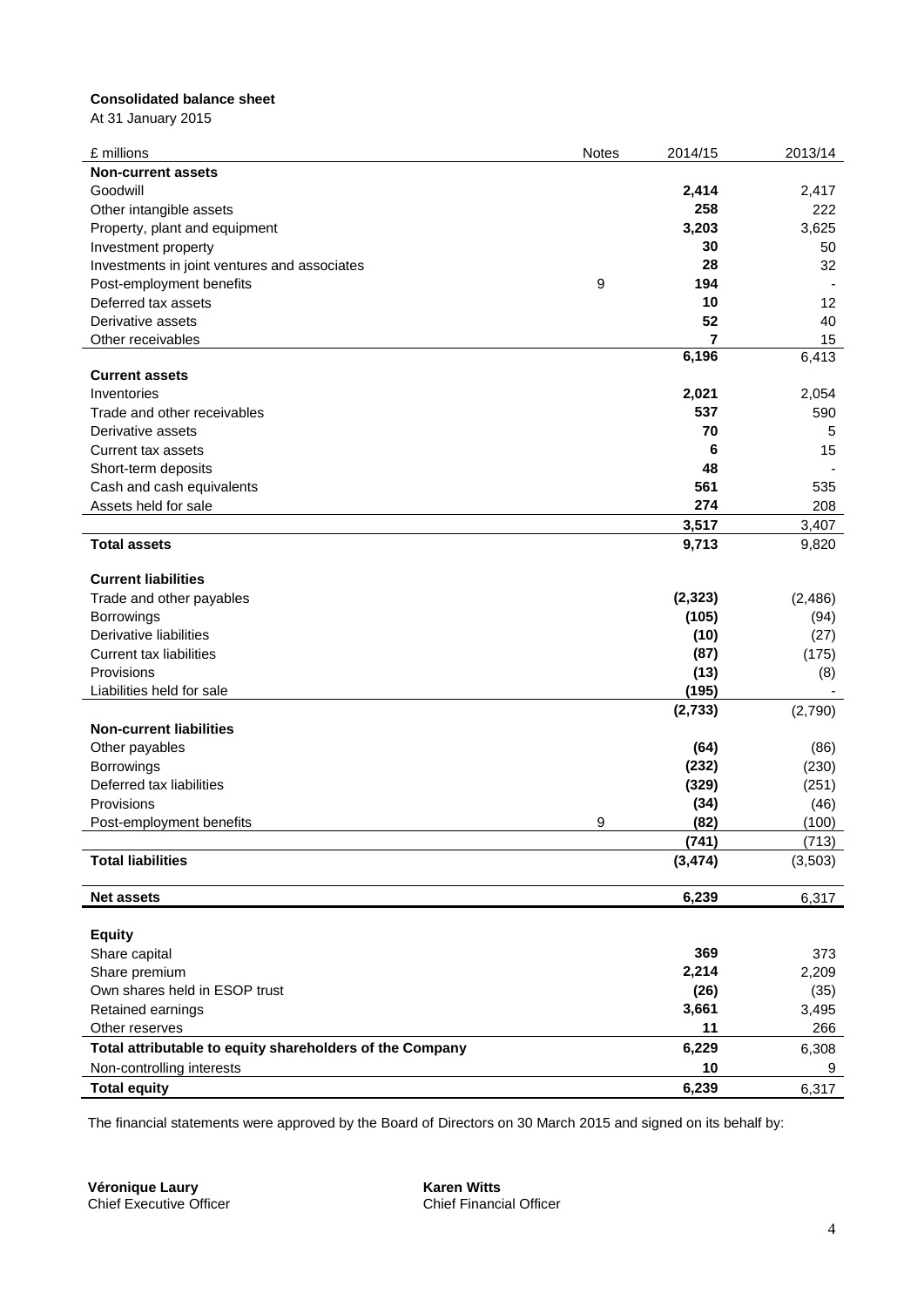#### **Consolidated cash flow statement**

Year ended 31 January 2015

| <b>Operating activities</b><br>806<br>10<br>Cash generated by operations<br>976<br>(146)<br>Income tax paid<br>(142)<br>Net cash flows from operating activities<br>660<br>834<br><b>Investing activities</b><br>Purchase of businesses, net of cash acquired<br>(28)<br>198<br>Disposal of Hornbach<br>Disposal of China (deposit received)<br>12<br>Purchase of property, plant and equipment, investment property and intangible assets<br>(275)<br>(304)<br>Disposal of property, plant and equipment, investment property and intangible assets<br>50<br>12<br>Increase in short-term deposits<br>(48)<br>5<br>Interest received<br>8<br>7<br>11<br>Dividends received from joint ventures and associates<br>Net cash flows from investing activities<br>(51)<br>(301)<br><b>Financing activities</b><br>(10)<br>Interest paid<br>(12)<br>(3)<br>Interest element of finance lease rental payments<br>(4)<br>Repayment of bank loans<br>(2)<br>(89)<br>Repayment of Medium Term Notes and other fixed term debt<br>(73)<br>(33)<br>(Payment)/receipt on financing derivatives<br>(9)<br>6<br>(14)<br>(13)<br>Capital element of finance lease rental payments<br>New shares issued under share schemes<br>6<br>5<br>$\overline{2}$<br>Own shares issued under share schemes<br>8<br>Purchase of own shares for ESOP trust<br>(17)<br>(24)<br>Purchase of own shares for cancellation<br>(100)<br>(100)<br>Special dividends paid to equity shareholders of the Company<br>(234)<br>(224)<br>Ordinary dividends paid to equity shareholders of the Company<br>Net cash flows from financing activities<br>(554)<br>(380)<br>Net increase in cash and cash equivalents and bank overdrafts<br>55<br>153<br>534<br>Cash and cash equivalents and bank overdrafts at beginning of year<br>398<br>(62)<br>Exchange differences<br>(17)<br>Cash and cash equivalents and bank overdrafts, including amounts classified<br>as held for sale, at end of year<br>527<br>534<br>Cash and cash equivalents classified as held for sale (China)<br>(57)<br>Cash and cash equivalents and bank overdrafts at end of year<br>470<br>11<br>534 | £ millions | Notes | 2014/15 | 2013/14 |
|--------------------------------------------------------------------------------------------------------------------------------------------------------------------------------------------------------------------------------------------------------------------------------------------------------------------------------------------------------------------------------------------------------------------------------------------------------------------------------------------------------------------------------------------------------------------------------------------------------------------------------------------------------------------------------------------------------------------------------------------------------------------------------------------------------------------------------------------------------------------------------------------------------------------------------------------------------------------------------------------------------------------------------------------------------------------------------------------------------------------------------------------------------------------------------------------------------------------------------------------------------------------------------------------------------------------------------------------------------------------------------------------------------------------------------------------------------------------------------------------------------------------------------------------------------------------------------------------------------------------------------------------------------------------------------------------------------------------------------------------------------------------------------------------------------------------------------------------------------------------------------------------------------------------------------------------------------------------------------------------------------------------------------------------------------------------------------------------------------------------------------------|------------|-------|---------|---------|
|                                                                                                                                                                                                                                                                                                                                                                                                                                                                                                                                                                                                                                                                                                                                                                                                                                                                                                                                                                                                                                                                                                                                                                                                                                                                                                                                                                                                                                                                                                                                                                                                                                                                                                                                                                                                                                                                                                                                                                                                                                                                                                                                      |            |       |         |         |
|                                                                                                                                                                                                                                                                                                                                                                                                                                                                                                                                                                                                                                                                                                                                                                                                                                                                                                                                                                                                                                                                                                                                                                                                                                                                                                                                                                                                                                                                                                                                                                                                                                                                                                                                                                                                                                                                                                                                                                                                                                                                                                                                      |            |       |         |         |
|                                                                                                                                                                                                                                                                                                                                                                                                                                                                                                                                                                                                                                                                                                                                                                                                                                                                                                                                                                                                                                                                                                                                                                                                                                                                                                                                                                                                                                                                                                                                                                                                                                                                                                                                                                                                                                                                                                                                                                                                                                                                                                                                      |            |       |         |         |
|                                                                                                                                                                                                                                                                                                                                                                                                                                                                                                                                                                                                                                                                                                                                                                                                                                                                                                                                                                                                                                                                                                                                                                                                                                                                                                                                                                                                                                                                                                                                                                                                                                                                                                                                                                                                                                                                                                                                                                                                                                                                                                                                      |            |       |         |         |
|                                                                                                                                                                                                                                                                                                                                                                                                                                                                                                                                                                                                                                                                                                                                                                                                                                                                                                                                                                                                                                                                                                                                                                                                                                                                                                                                                                                                                                                                                                                                                                                                                                                                                                                                                                                                                                                                                                                                                                                                                                                                                                                                      |            |       |         |         |
|                                                                                                                                                                                                                                                                                                                                                                                                                                                                                                                                                                                                                                                                                                                                                                                                                                                                                                                                                                                                                                                                                                                                                                                                                                                                                                                                                                                                                                                                                                                                                                                                                                                                                                                                                                                                                                                                                                                                                                                                                                                                                                                                      |            |       |         |         |
|                                                                                                                                                                                                                                                                                                                                                                                                                                                                                                                                                                                                                                                                                                                                                                                                                                                                                                                                                                                                                                                                                                                                                                                                                                                                                                                                                                                                                                                                                                                                                                                                                                                                                                                                                                                                                                                                                                                                                                                                                                                                                                                                      |            |       |         |         |
|                                                                                                                                                                                                                                                                                                                                                                                                                                                                                                                                                                                                                                                                                                                                                                                                                                                                                                                                                                                                                                                                                                                                                                                                                                                                                                                                                                                                                                                                                                                                                                                                                                                                                                                                                                                                                                                                                                                                                                                                                                                                                                                                      |            |       |         |         |
|                                                                                                                                                                                                                                                                                                                                                                                                                                                                                                                                                                                                                                                                                                                                                                                                                                                                                                                                                                                                                                                                                                                                                                                                                                                                                                                                                                                                                                                                                                                                                                                                                                                                                                                                                                                                                                                                                                                                                                                                                                                                                                                                      |            |       |         |         |
|                                                                                                                                                                                                                                                                                                                                                                                                                                                                                                                                                                                                                                                                                                                                                                                                                                                                                                                                                                                                                                                                                                                                                                                                                                                                                                                                                                                                                                                                                                                                                                                                                                                                                                                                                                                                                                                                                                                                                                                                                                                                                                                                      |            |       |         |         |
|                                                                                                                                                                                                                                                                                                                                                                                                                                                                                                                                                                                                                                                                                                                                                                                                                                                                                                                                                                                                                                                                                                                                                                                                                                                                                                                                                                                                                                                                                                                                                                                                                                                                                                                                                                                                                                                                                                                                                                                                                                                                                                                                      |            |       |         |         |
|                                                                                                                                                                                                                                                                                                                                                                                                                                                                                                                                                                                                                                                                                                                                                                                                                                                                                                                                                                                                                                                                                                                                                                                                                                                                                                                                                                                                                                                                                                                                                                                                                                                                                                                                                                                                                                                                                                                                                                                                                                                                                                                                      |            |       |         |         |
|                                                                                                                                                                                                                                                                                                                                                                                                                                                                                                                                                                                                                                                                                                                                                                                                                                                                                                                                                                                                                                                                                                                                                                                                                                                                                                                                                                                                                                                                                                                                                                                                                                                                                                                                                                                                                                                                                                                                                                                                                                                                                                                                      |            |       |         |         |
|                                                                                                                                                                                                                                                                                                                                                                                                                                                                                                                                                                                                                                                                                                                                                                                                                                                                                                                                                                                                                                                                                                                                                                                                                                                                                                                                                                                                                                                                                                                                                                                                                                                                                                                                                                                                                                                                                                                                                                                                                                                                                                                                      |            |       |         |         |
|                                                                                                                                                                                                                                                                                                                                                                                                                                                                                                                                                                                                                                                                                                                                                                                                                                                                                                                                                                                                                                                                                                                                                                                                                                                                                                                                                                                                                                                                                                                                                                                                                                                                                                                                                                                                                                                                                                                                                                                                                                                                                                                                      |            |       |         |         |
|                                                                                                                                                                                                                                                                                                                                                                                                                                                                                                                                                                                                                                                                                                                                                                                                                                                                                                                                                                                                                                                                                                                                                                                                                                                                                                                                                                                                                                                                                                                                                                                                                                                                                                                                                                                                                                                                                                                                                                                                                                                                                                                                      |            |       |         |         |
|                                                                                                                                                                                                                                                                                                                                                                                                                                                                                                                                                                                                                                                                                                                                                                                                                                                                                                                                                                                                                                                                                                                                                                                                                                                                                                                                                                                                                                                                                                                                                                                                                                                                                                                                                                                                                                                                                                                                                                                                                                                                                                                                      |            |       |         |         |
|                                                                                                                                                                                                                                                                                                                                                                                                                                                                                                                                                                                                                                                                                                                                                                                                                                                                                                                                                                                                                                                                                                                                                                                                                                                                                                                                                                                                                                                                                                                                                                                                                                                                                                                                                                                                                                                                                                                                                                                                                                                                                                                                      |            |       |         |         |
|                                                                                                                                                                                                                                                                                                                                                                                                                                                                                                                                                                                                                                                                                                                                                                                                                                                                                                                                                                                                                                                                                                                                                                                                                                                                                                                                                                                                                                                                                                                                                                                                                                                                                                                                                                                                                                                                                                                                                                                                                                                                                                                                      |            |       |         |         |
|                                                                                                                                                                                                                                                                                                                                                                                                                                                                                                                                                                                                                                                                                                                                                                                                                                                                                                                                                                                                                                                                                                                                                                                                                                                                                                                                                                                                                                                                                                                                                                                                                                                                                                                                                                                                                                                                                                                                                                                                                                                                                                                                      |            |       |         |         |
|                                                                                                                                                                                                                                                                                                                                                                                                                                                                                                                                                                                                                                                                                                                                                                                                                                                                                                                                                                                                                                                                                                                                                                                                                                                                                                                                                                                                                                                                                                                                                                                                                                                                                                                                                                                                                                                                                                                                                                                                                                                                                                                                      |            |       |         |         |
|                                                                                                                                                                                                                                                                                                                                                                                                                                                                                                                                                                                                                                                                                                                                                                                                                                                                                                                                                                                                                                                                                                                                                                                                                                                                                                                                                                                                                                                                                                                                                                                                                                                                                                                                                                                                                                                                                                                                                                                                                                                                                                                                      |            |       |         |         |
|                                                                                                                                                                                                                                                                                                                                                                                                                                                                                                                                                                                                                                                                                                                                                                                                                                                                                                                                                                                                                                                                                                                                                                                                                                                                                                                                                                                                                                                                                                                                                                                                                                                                                                                                                                                                                                                                                                                                                                                                                                                                                                                                      |            |       |         |         |
|                                                                                                                                                                                                                                                                                                                                                                                                                                                                                                                                                                                                                                                                                                                                                                                                                                                                                                                                                                                                                                                                                                                                                                                                                                                                                                                                                                                                                                                                                                                                                                                                                                                                                                                                                                                                                                                                                                                                                                                                                                                                                                                                      |            |       |         |         |
|                                                                                                                                                                                                                                                                                                                                                                                                                                                                                                                                                                                                                                                                                                                                                                                                                                                                                                                                                                                                                                                                                                                                                                                                                                                                                                                                                                                                                                                                                                                                                                                                                                                                                                                                                                                                                                                                                                                                                                                                                                                                                                                                      |            |       |         |         |
|                                                                                                                                                                                                                                                                                                                                                                                                                                                                                                                                                                                                                                                                                                                                                                                                                                                                                                                                                                                                                                                                                                                                                                                                                                                                                                                                                                                                                                                                                                                                                                                                                                                                                                                                                                                                                                                                                                                                                                                                                                                                                                                                      |            |       |         |         |
|                                                                                                                                                                                                                                                                                                                                                                                                                                                                                                                                                                                                                                                                                                                                                                                                                                                                                                                                                                                                                                                                                                                                                                                                                                                                                                                                                                                                                                                                                                                                                                                                                                                                                                                                                                                                                                                                                                                                                                                                                                                                                                                                      |            |       |         |         |
|                                                                                                                                                                                                                                                                                                                                                                                                                                                                                                                                                                                                                                                                                                                                                                                                                                                                                                                                                                                                                                                                                                                                                                                                                                                                                                                                                                                                                                                                                                                                                                                                                                                                                                                                                                                                                                                                                                                                                                                                                                                                                                                                      |            |       |         |         |
|                                                                                                                                                                                                                                                                                                                                                                                                                                                                                                                                                                                                                                                                                                                                                                                                                                                                                                                                                                                                                                                                                                                                                                                                                                                                                                                                                                                                                                                                                                                                                                                                                                                                                                                                                                                                                                                                                                                                                                                                                                                                                                                                      |            |       |         |         |
|                                                                                                                                                                                                                                                                                                                                                                                                                                                                                                                                                                                                                                                                                                                                                                                                                                                                                                                                                                                                                                                                                                                                                                                                                                                                                                                                                                                                                                                                                                                                                                                                                                                                                                                                                                                                                                                                                                                                                                                                                                                                                                                                      |            |       |         |         |
|                                                                                                                                                                                                                                                                                                                                                                                                                                                                                                                                                                                                                                                                                                                                                                                                                                                                                                                                                                                                                                                                                                                                                                                                                                                                                                                                                                                                                                                                                                                                                                                                                                                                                                                                                                                                                                                                                                                                                                                                                                                                                                                                      |            |       |         |         |
|                                                                                                                                                                                                                                                                                                                                                                                                                                                                                                                                                                                                                                                                                                                                                                                                                                                                                                                                                                                                                                                                                                                                                                                                                                                                                                                                                                                                                                                                                                                                                                                                                                                                                                                                                                                                                                                                                                                                                                                                                                                                                                                                      |            |       |         |         |
|                                                                                                                                                                                                                                                                                                                                                                                                                                                                                                                                                                                                                                                                                                                                                                                                                                                                                                                                                                                                                                                                                                                                                                                                                                                                                                                                                                                                                                                                                                                                                                                                                                                                                                                                                                                                                                                                                                                                                                                                                                                                                                                                      |            |       |         |         |
|                                                                                                                                                                                                                                                                                                                                                                                                                                                                                                                                                                                                                                                                                                                                                                                                                                                                                                                                                                                                                                                                                                                                                                                                                                                                                                                                                                                                                                                                                                                                                                                                                                                                                                                                                                                                                                                                                                                                                                                                                                                                                                                                      |            |       |         |         |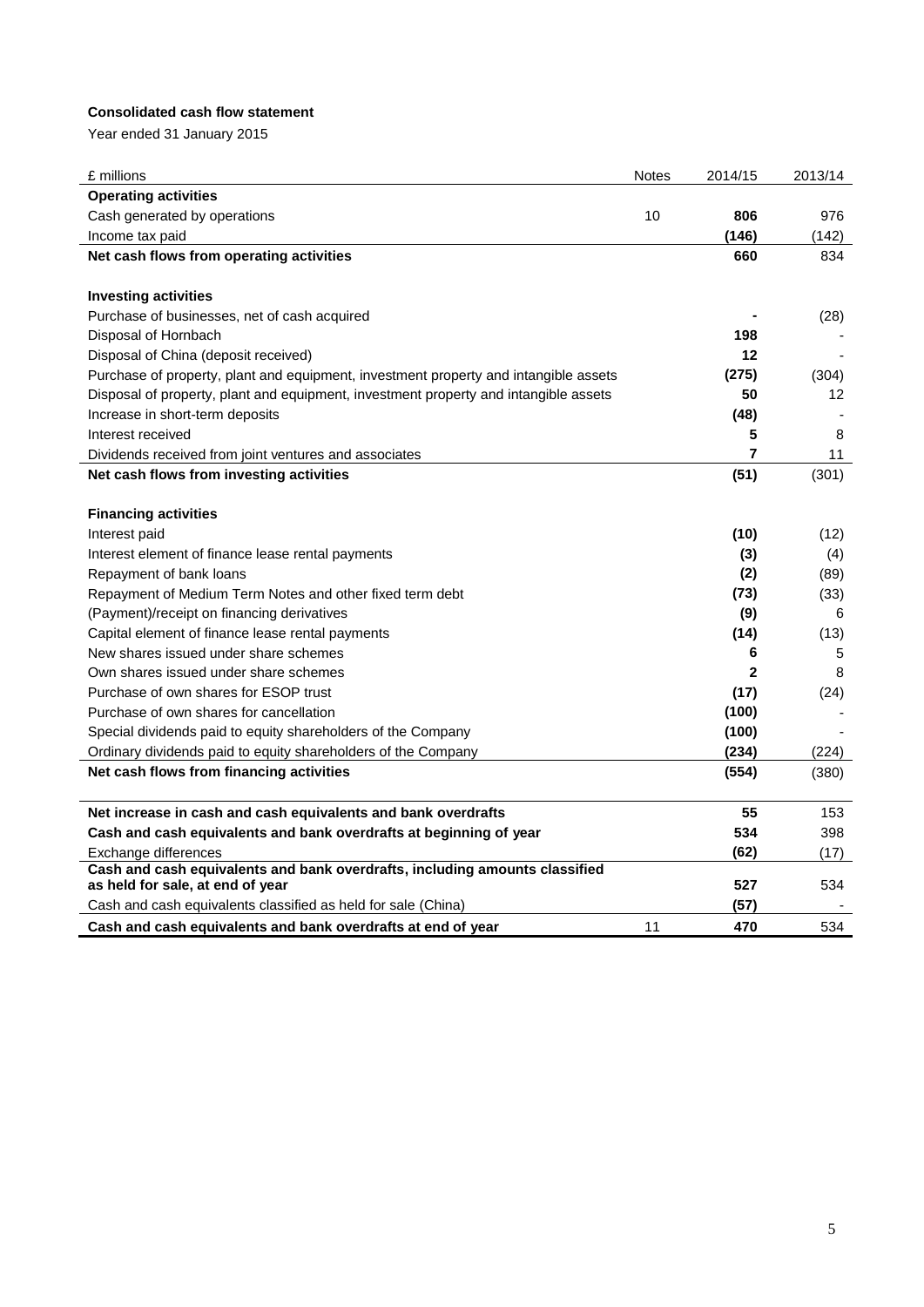#### **Notes**

#### **1 General information**

Kingfisher plc ('the Company'), its subsidiaries, joint ventures and associates (together 'the Group') supply home improvement products and services through a network of retail stores and other channels, located mainly in the United Kingdom, continental Europe and China.

The Company is incorporated in the United Kingdom. The address of its registered office is 3 Sheldon Square, Paddington, London W2 6PX.

The Company is listed on the London Stock Exchange.

#### **2 Basis of preparation**

The consolidated financial statements of the Company, its subsidiaries, joint ventures and associates are made up to the nearest Saturday to 31 January each year. The current financial year is the 52 weeks ended 31 January 2015 ('the year' or '2014/15'). The comparative financial year is the 52 weeks ended 1 February 2014 ('the prior year' or '2013/14').

The directors of Kingfisher plc, having made appropriate enquiries, consider that adequate resources exist for the Group to continue in operational existence for the foreseeable future and that, therefore, it is appropriate to adopt the going concern basis in preparing the consolidated financial statements for the year ended 31 January 2015.

The condensed financial information, which comprises the consolidated income statement, consolidated statement of comprehensive income, consolidated statement of changes in equity, consolidated balance sheet, consolidated cash flow statement and related notes do not constitute statutory financial statements for the 52 weeks ended 31 January 2015, but are derived from those statements. Statutory financial statements for 2013/14 have been filed with the Registrar of Companies and those for 2014/15 will be filed in due course. The Group's auditors have reported on both years' accounts; their reports were unqualified and did not contain statements under Section 498 (2) or (3) of the Companies Act 2006.

The condensed financial information has been abridged from the 2014/15 statutory financial statements, which have been prepared in accordance with International Financial Reporting Standards as adopted by the European Union ('IFRS') and those parts of the Companies Act 2006 applicable to companies reporting under IFRS and therefore the consolidated financial statements comply with Article 4 of the EU IAS legislation. The consolidated income statement and related notes represent results for continuing operations, there being no discontinued operations in the periods presented. The condensed financial information has been prepared under the historical cost convention, as modified by the use of valuations for certain financial instruments, share-based payments and post-employment benefits.

#### *Accounting policies*

The accounting policies adopted are consistent with those of the annual financial statements for the year ended 1 February 2014, as described in note 2 of those financial statements.

There are no standards, amendments to standards or interpretations that are both mandatory for the first time for the financial year ending 31 January 2015 and which have a material impact on the Group's results.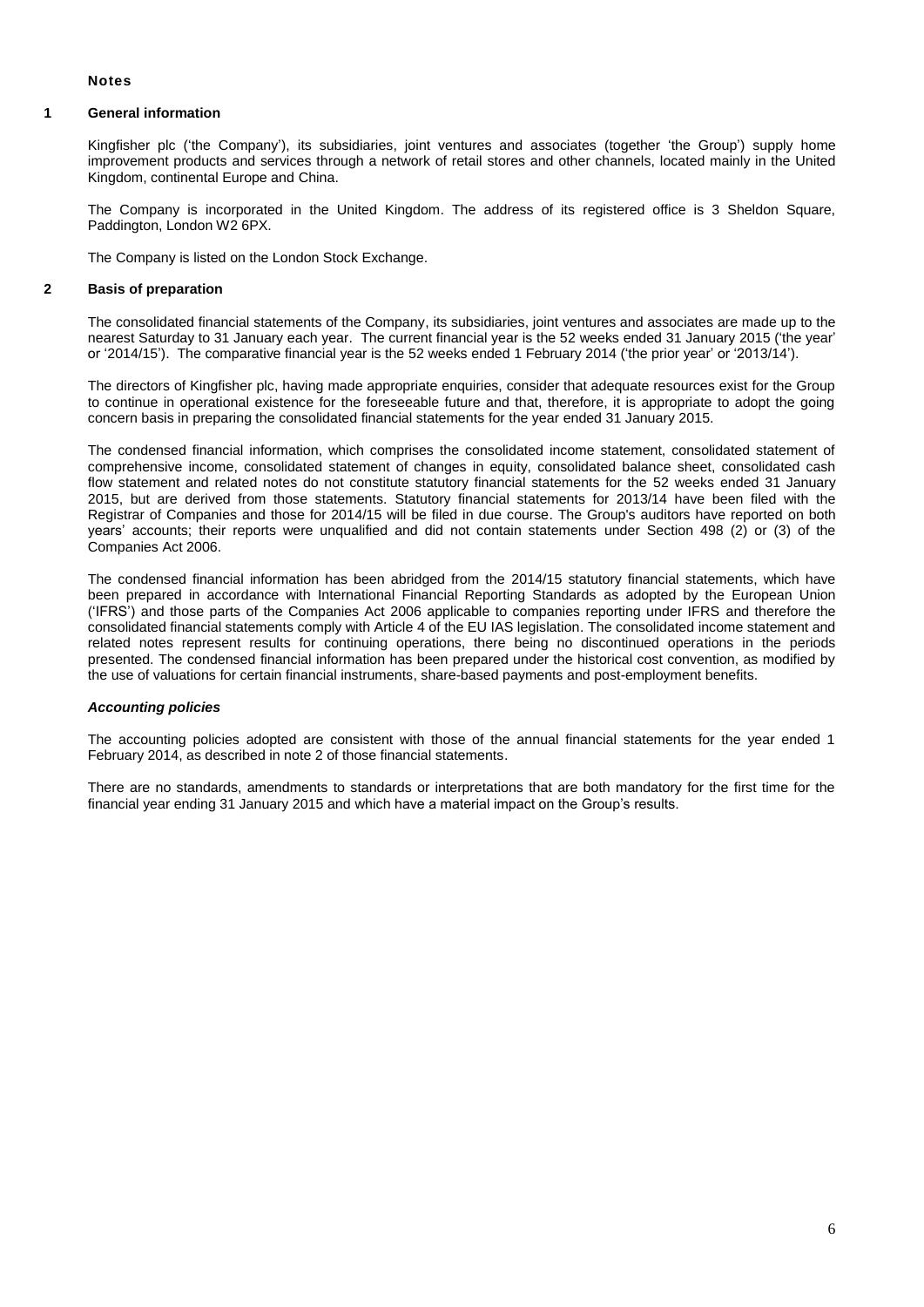#### *Principal rates of exchange*

|                       |              | 2014/15       |              | 2013/14       |
|-----------------------|--------------|---------------|--------------|---------------|
|                       | Average rate | Year end rate | Average rate | Year end rate |
| Euro                  | 1.25         | 1.33          | 1.18         | 1.22          |
| <b>US Dollar</b>      | 1.64         | 1.50          | 1.57         | 1.64          |
| Polish Zloty          | 5.23         | 5.57          | 4.95         | 5.17          |
| <b>Russian Rouble</b> | 66.70        | 105.58        | 50.49        | 57.81         |
| Chinese Renminbi      | 10.11        | 9.39          | 9.62         | 9.97          |

#### *Use of non-GAAP measures*

In the reporting of financial information, the Group uses certain measures that are not required under IFRS, the generally accepted accounting principles (GAAP) under which the Group reports. Kingfisher believes that retail profit, adjusted pretax profit, effective tax rate, adjusted earnings and adjusted earnings per share provide additional useful information on underlying trends to shareholders. These and other non-GAAP measures such as net debt/cash are used by Kingfisher for internal performance analysis and incentive compensation arrangements for employees. The terms 'retail profit', 'exceptional items', 'adjusted', 'effective tax rate' and 'net debt/cash' are not defined terms under IFRS and may therefore not be comparable with similarly titled measures reported by other companies. They are not intended to be a substitute for, or superior to, GAAP measures.

Retail profit is defined as continuing operating profit before central costs (principally the costs of the Group's head office), exceptional items, amortisation of acquisition intangibles and the Group's share of interest and tax of joint ventures and associates. 2013/14 comparatives have been restated to exclude the share of Hornbach operating profit.

The separate reporting of non-recurring exceptional items, which are presented as exceptional within their relevant income statement category, helps provide an indication of the Group's underlying business performance. The principal items which are included as exceptional items are:

- non-trading items included in operating profit such as profits and losses on the disposal, closure or impairment of subsidiaries, joint ventures, associates and investments which do not form part of the Group's trading activities;
- profits and losses on the disposal of properties and impairment losses on non-operational assets; and
- the costs of significant restructuring and incremental acquisition integration costs.

The term 'adjusted' refers to the relevant measure being reported for continuing operations excluding exceptional items, financing fair value remeasurements, amortisation of acquisition intangibles, related tax items and prior year tax items (including the impact of changes in tax rates on deferred tax). 2013/14 comparatives have been restated to exclude the share of Hornbach results. Financing fair value remeasurements represent changes in the fair value of financing derivatives, excluding interest accruals, offset by fair value adjustments to the carrying amount of borrowings and other hedged items under fair value hedge relationships. Financing derivatives are those that relate to underlying items of a financing nature.

The effective tax rate represents the effective income tax expense as a percentage of continuing profit before taxation excluding exceptional items. Effective income tax expense is the continuing income tax expense excluding tax on exceptional items and tax adjustments in respect of prior years and the impact of changes in tax rates on deferred tax.

Net debt/cash comprises borrowings and financing derivatives (excluding accrued interest), less cash and cash equivalents and short-term deposits. It excludes balances classified as assets and liabilities held for sale.

#### *Prior year restatement*

The following non-GAAP measures have been restated in the comparatives to exclude the contribution of Hornbach, in order to improve comparability following its disposal in the current year:

|                                     |                   |             | 2013/14     |
|-------------------------------------|-------------------|-------------|-------------|
|                                     | <b>Before</b>     |             | After       |
| £ millions                          | restatement       | Restatement | restatement |
| Retail profit - Group               | 805               | (26)        | 779         |
| Retail profit - Other International | 171               | (26)        | 145         |
| Adjusted pre-tax profit             | 744               | (14)        | 730         |
| Adjusted earnings                   | 552               | (14)        | 538         |
| Adjusted basic earnings per share   | 23.4p             | $(0.6)$ p   | 22.8p       |
| Adjusted diluted earnings per share | 23.2 <sub>D</sub> | $(0.6)$ p   | 22.6p       |

There was no contribution from Hornbach to the current year adjusted (non-GAAP) results. Statutory (GAAP) measures have not been restated.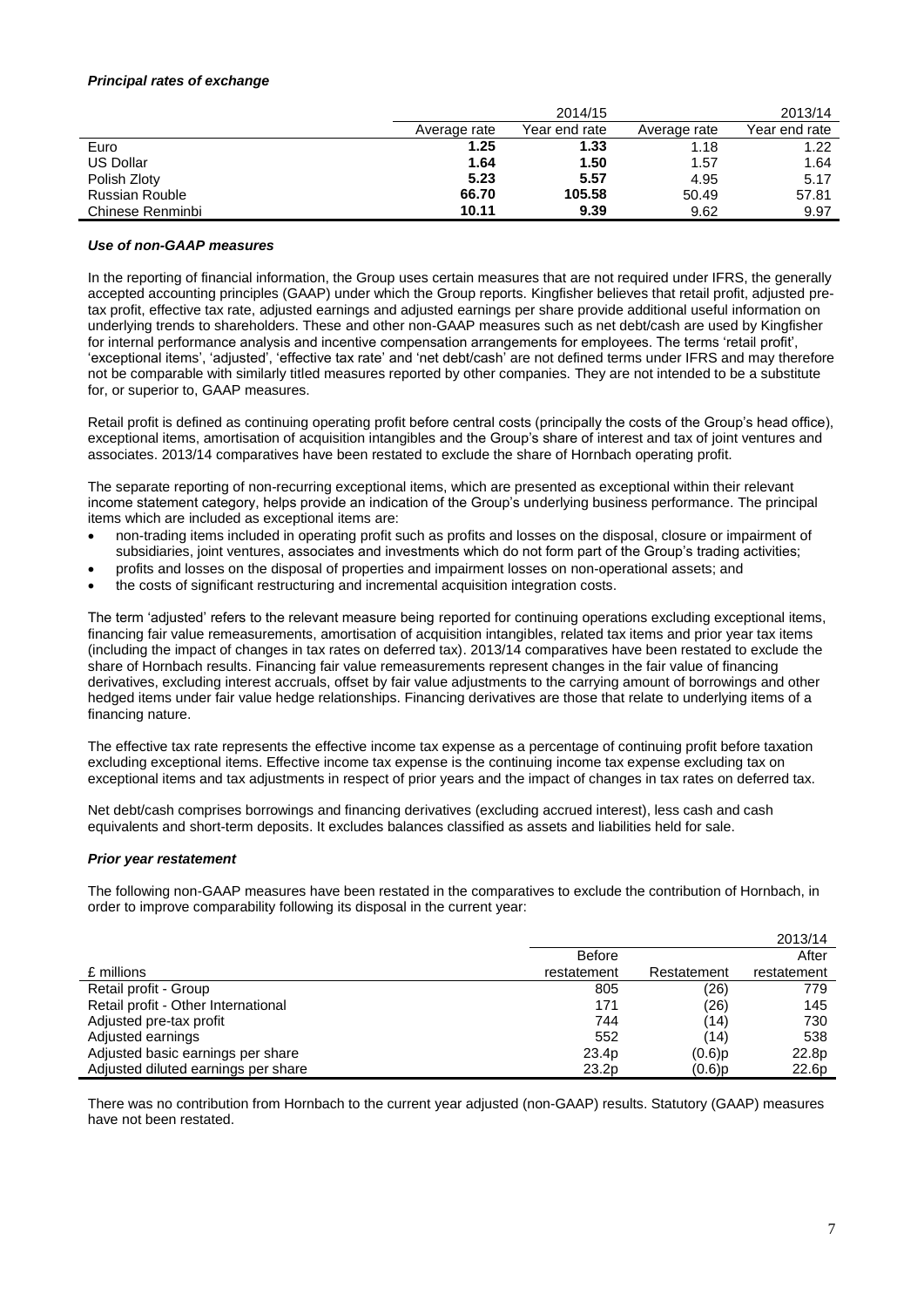#### **3 Segmental analysis**

#### **Income statement**

|                                                            | UK &    |        | Other International |       |        |
|------------------------------------------------------------|---------|--------|---------------------|-------|--------|
| £ millions                                                 | Ireland | France | Poland              | Other | Total  |
| <b>Sales</b>                                               | 4,600   | 4,132  | 1,055               | 1,179 | 10,966 |
| <b>Retail profit</b>                                       | 276     | 349    | 118                 | (10)  | 733    |
| Central costs                                              |         |        |                     |       | (40)   |
| Share of interest and tax of joint ventures and associates |         |        |                     |       | (6)    |
| Exceptional items                                          |         |        |                     |       | (35)   |
| <b>Operating profit</b>                                    |         |        |                     |       | 652    |
| Net finance costs                                          |         |        |                     |       | (8)    |
| <b>Profit before taxation</b>                              |         |        |                     |       | 644    |

|                                                            |         |        |                     | $(rested - note 2)$ | 2013/14 |
|------------------------------------------------------------|---------|--------|---------------------|---------------------|---------|
|                                                            | UK &    |        | Other International |                     |         |
| £ millions                                                 | Ireland | France | Poland              | Other               | Total   |
| <b>Sales</b>                                               | 4.363   | 4.423  | 1.109               | 1.230               | 11,125  |
| <b>Retail profit</b>                                       | 238     | 396    | 123                 | 22                  | 779     |
| Central costs                                              |         |        |                     |                     | (42)    |
| Share of interest and tax of joint ventures and associates |         |        |                     |                     | (5)     |
| Share of Hornbach operating profit                         |         |        |                     |                     | 26      |
| Share of Hornbach interest and tax                         |         |        |                     |                     | (12)    |
| <b>Exceptional items</b>                                   |         |        |                     |                     | (10)    |
| <b>Operating profit</b>                                    |         |        |                     |                     | 736     |
| Net finance income (including £27m exceptional credit)     |         |        |                     |                     | 23      |
| <b>Profit before taxation</b>                              |         |        |                     |                     | 759     |

The operating segments disclosed above are based on the information reported internally to the Board of Directors and Group Executive. This information is predominantly based on the geographical areas in which the Group operates and which are managed separately. The Group only has one business segment being the supply of home improvement products and services.

The 'Other International' segment consists of Poland, China, Germany, Portugal, Romania, Russia, Spain and the joint venture Koçtas in Turkey. Poland has been shown separately due to its significance.

Central costs principally comprise the costs of the Group's head office.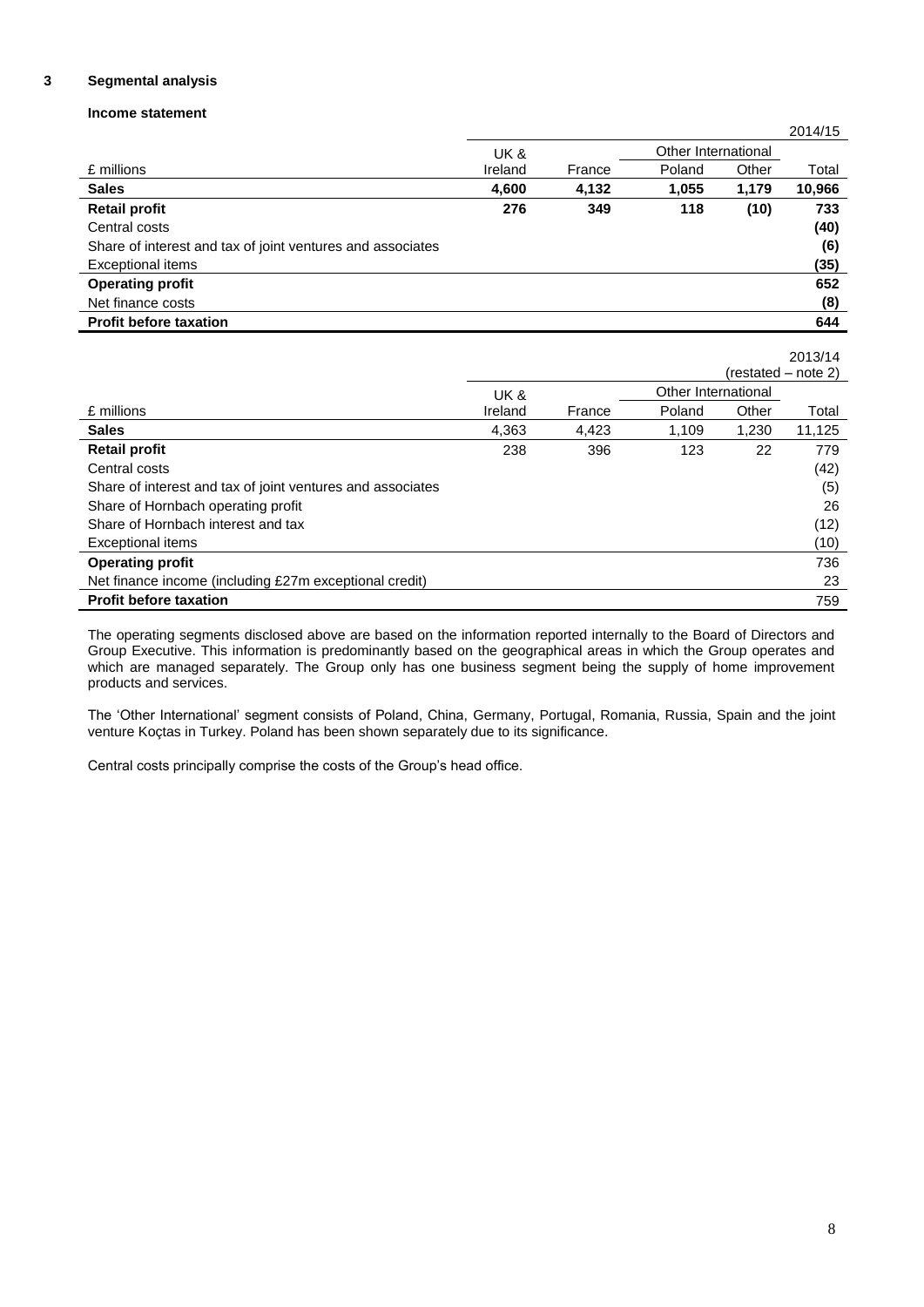#### **4 Exceptional items**

| £ millions                                                                 | 2014/15 | 2013/14 |
|----------------------------------------------------------------------------|---------|---------|
| Included within selling and distribution expenses                          |         |         |
| UK & Ireland restructuring                                                 | (17)    |         |
| <b>Transaction costs</b>                                                   | (15)    | (5)     |
|                                                                            | (32)    | 2       |
| Included within other income                                               |         |         |
| Disposal of properties and non-operational asset losses                    | (3)     | 2       |
|                                                                            | (3)     | 2       |
| Included within share of post-tax results of joint ventures and associates |         |         |
| Net impairment of investment in Hornbach                                   |         | (14)    |
|                                                                            |         | (14)    |
| Included within finance income                                             |         |         |
| Kesa demerger French tax case – repayment supplement income                | ۰       | 27      |
|                                                                            |         | 27      |
| <b>Exceptional items before tax</b>                                        | (35)    | 17      |
| Exceptional tax items                                                      | 106     | 114     |
| <b>Exceptional items</b>                                                   | 71      | 131     |

Current year exceptional items include a £17m restructuring charge in the UK relating to the transformation of B&Q, driven by productivity initiatives aimed at delivering a simpler, more efficient business with a lower cost operating model.

The prior year exceptional credit of £7m reflected the release of provisions that had been recorded in January 2013 when B&Q Ireland entered into an Examinership process, which it successfully exited in May 2013 with the closure of only one store.

Current year transaction costs of £15m have been incurred, including costs relating to Mr Bricolage and the agreement to sell a controlling stake in the B&Q China business (2013/14: £5m principally related to Bricostore Romania).

There is a net charge of £3m relating to the disposal of properties and impairment of non-operational assets (2013/14: £2m profit).

A net impairment loss of £14m was recognised in the prior year on the Group's investment in Hornbach. This comprised a loss of £45m on remeasurement of the investment to fair value, offset by a £31m gain on the transfer from reserves of cumulative foreign exchange gains since transition to IFRS.

The current year exceptional tax credit of £106m includes the tax impact on exceptional items and the release of prior year provisions, which have either been agreed with the tax authorities, reassessed, or time expired.

In the prior year there was an exceptional tax credit of £114m, which included £118m taxation provision releases related to the successful resolution of the Kesa demerger French tax case. A £27m repayment supplement provision release was also recognised in relation to this case.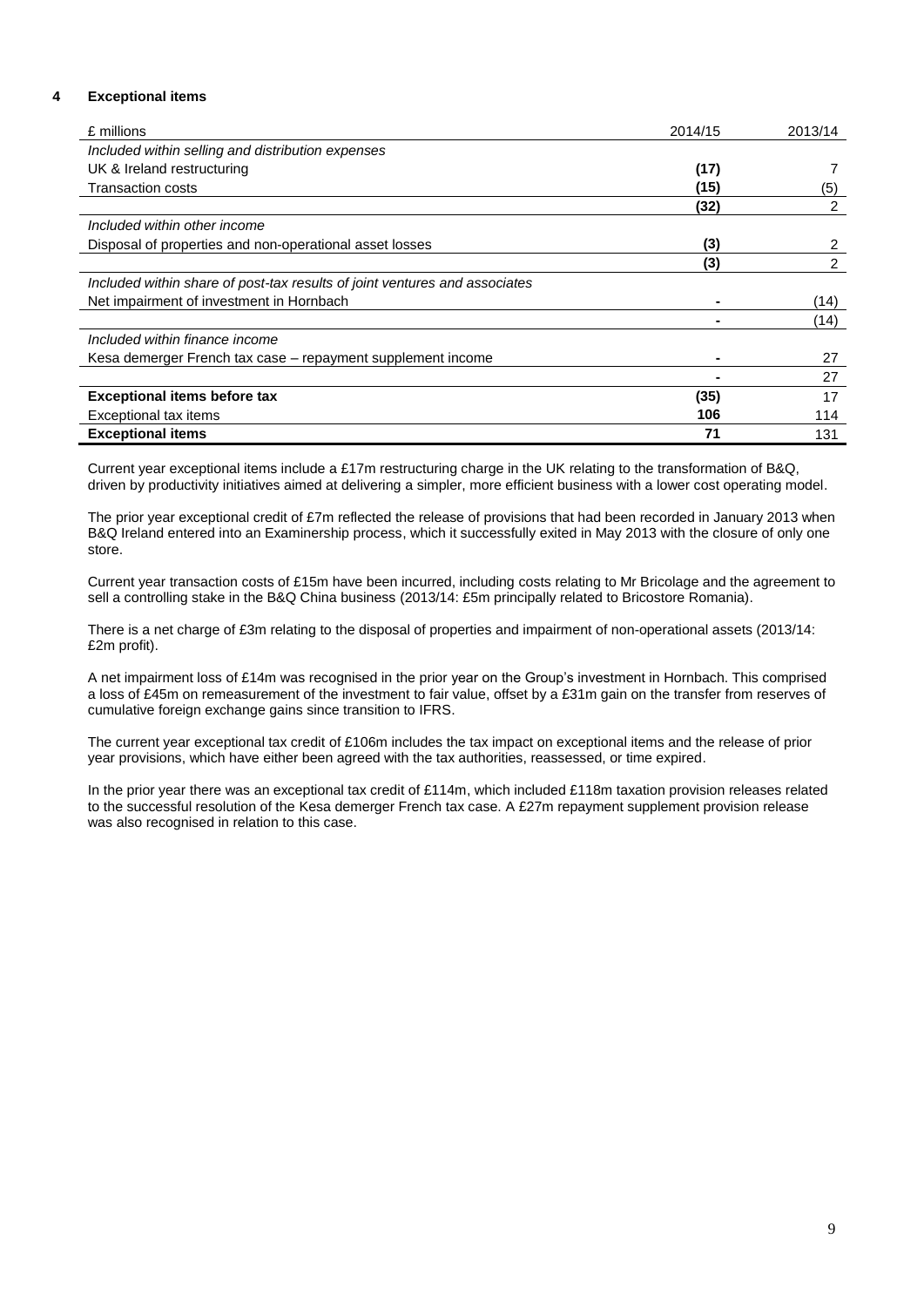#### **5 Net finance (costs)/income**

| £ millions                                                           | 2014/15 | 2013/14        |
|----------------------------------------------------------------------|---------|----------------|
| Bank overdrafts and bank loans                                       | (7)     | (3)            |
| Medium Term Notes and other fixed term debt                          | (3)     | (3)            |
| Finance leases                                                       | (3)     | (4)            |
| Financing fair value remeasurements                                  | 4       | (2)            |
| Unwinding of discount on provisions                                  | (1)     |                |
| Net interest expense on defined benefit pension schemes              | (3)     |                |
| <b>Finance costs</b>                                                 | (13)    | (12)           |
| Cash and cash equivalents and short-term deposits                    | 5       | 6              |
| Net interest income on defined benefit pension schemes               |         | $\mathbf{2}$   |
| Kesa demerger French tax case - repayment supplement income (note 4) |         | 27             |
| <b>Finance income</b>                                                | 5       | 35             |
| Net finance (costs)/income<br>Income tax expense                     | (8)     |                |
| £ millions                                                           | 2014/15 | 2013/14        |
| <b>Current tax</b>                                                   |         |                |
| Current tax on profits for the year                                  | 184     | 178            |
| Other adjustments in respect of prior years                          | (102)   | (136)          |
|                                                                      | 82      | 42             |
| Deferred tax                                                         |         |                |
| Current year                                                         | (12)    | 16             |
| Adjustments in respect of changes in tax rates                       |         | (9)            |
|                                                                      | (11)    | $\overline{7}$ |
| Income tax expense                                                   | 71      | 49             |

The effective rate of tax on profit before exceptional items and excluding prior year tax adjustments and the impact of changes in tax rates on deferred tax is 27% (2013/14: 26%). Exceptional tax items for the year amount to a credit of £106m, £95m of which relates to prior year items. In 2013/14 exceptional tax items amounted to a credit of £114m, with £118m relating to prior year items.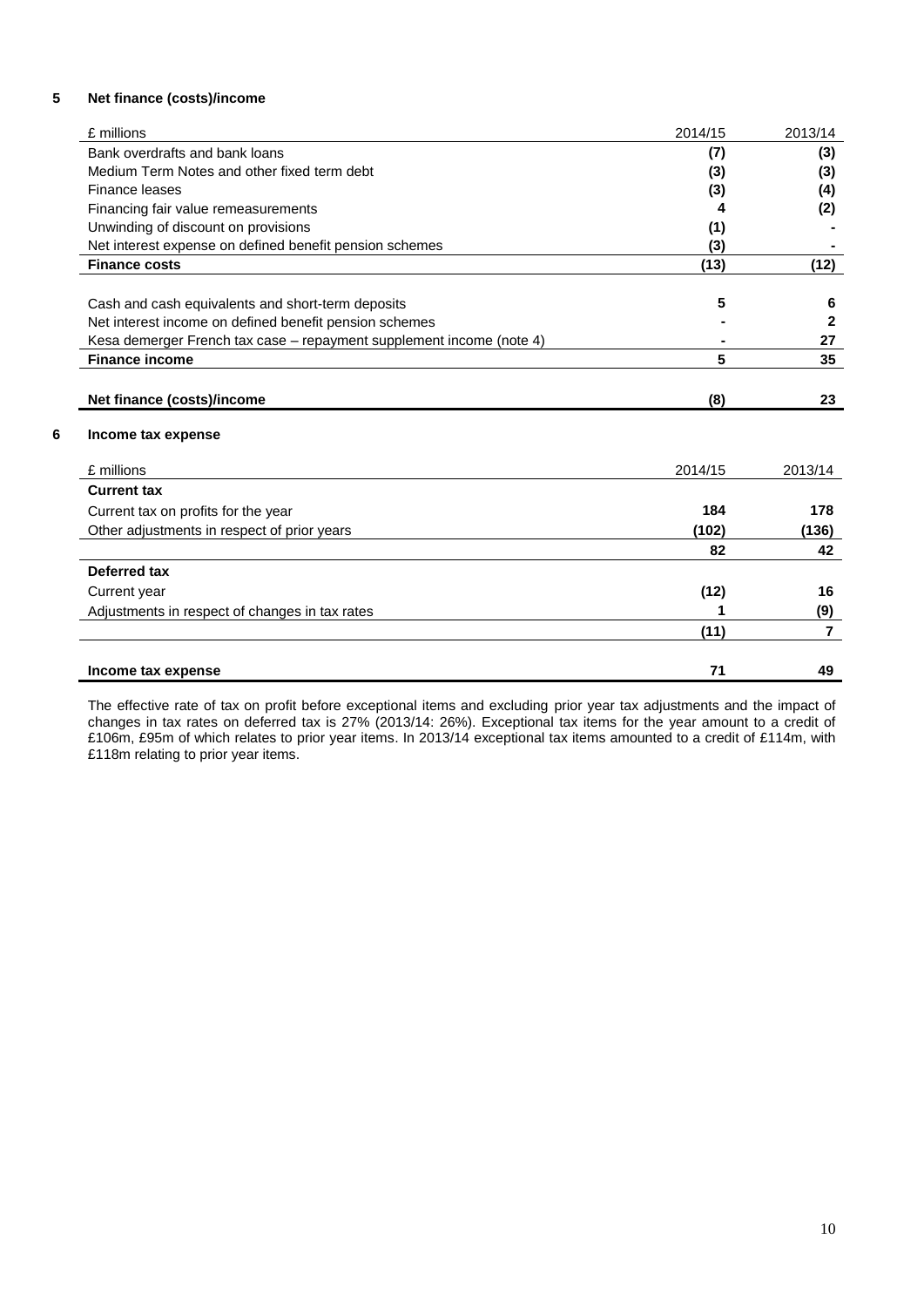|                                         |            |           |           |            |           | 2013/14             |
|-----------------------------------------|------------|-----------|-----------|------------|-----------|---------------------|
|                                         |            |           | 2014/15   |            |           | (restated - note 2) |
|                                         |            | Weighted  |           |            | Weighted  |                     |
|                                         |            | average   |           |            | average   |                     |
|                                         |            | number    | Earnings  |            | number    | Earnings            |
|                                         | Earnings   | of shares | per share | Earnings   | of shares | per share           |
|                                         | £ millions | millions  | pence     | £ millions | millions  | pence               |
| Basic earnings per share                | 573        | 2,358     | 24.3      | 709        | 2,363     | 30.0                |
| Effect of dilutive share options        |            | 11        | (0.1)     |            | 19        | (0.3)               |
| Diluted earnings per share              | 573        | 2,369     | 24.2      | 709        | 2,382     | 29.7                |
|                                         |            |           |           |            |           |                     |
| Basic earnings per share                | 573        | 2,358     | 24.3      | 709        | 2,363     | 30.0                |
| Share of Hornbach post-tax results      |            |           |           | (14)       |           | (0.6)               |
| Exceptional items before tax            | 35         |           | 1.5       | (17)       |           | (0.7)               |
| Tax on exceptional and prior year items | (112)      |           | (4.8)     | (141)      |           | (6.0)               |
| Financing fair value remeasurements     | (4)        |           | (0.2)     | 2          |           | 0.1                 |
| Tax on financing fair value             |            |           |           |            |           |                     |
| remeasurements                          | 1          |           | 0.1       | (1)        |           |                     |
| Adjusted basic earnings per share       | 493        | 2,358     | 20.9      | 538        | 2,363     | 22.8                |
|                                         |            |           |           |            |           |                     |
| Diluted earnings per share              | 573        | 2,369     | 24.2      | 709        | 2,382     | 29.7                |
| Share of Hornbach post-tax results      |            |           |           | (14)       |           | (0.6)               |
| Exceptional items before tax            | 35         |           | 1.5       | (17)       |           | (0.7)               |
| Tax on exceptional and prior year items | (112)      |           | (4.8)     | (141)      |           | (5.9)               |
| Financing fair value remeasurements     | (4)        |           | (0.2)     | 2          |           | 0.1                 |
| Tax on financing fair value             |            |           |           |            |           |                     |
| remeasurements                          | 1          |           | 0.1       | (1)        |           |                     |
| Adjusted diluted earnings per share     | 493        | 2,369     | 20.8      | 538        | 2,382     | 22.6                |

Basic earnings per share is calculated by dividing the profit for the year attributable to equity shareholders of the Company by the weighted average number of shares in issue during the year, excluding those held in the Employee Share Ownership Plan Trust ('ESOP') which for the purpose of this calculation are treated as cancelled.

For diluted earnings per share, the weighted average number of shares is adjusted to assume conversion of all dilutive potential ordinary shares. These represent share options granted to employees where both the exercise price is less than the average market price of the Company's shares during the year and any related performance conditions have been met.

#### **8 Dividends**

| £ millions                                                                                                            | 2014/15 | 2013/14 |
|-----------------------------------------------------------------------------------------------------------------------|---------|---------|
| Dividends to equity shareholders of the Company                                                                       |         |         |
| Special interim dividend of 4.2p per share paid 25 July 2014                                                          | 100     |         |
| Ordinary interim dividend for the year ended 31 January 2015 of 3.15p per share (1 February<br>2014: 3.12p per share) | 75      | 74      |
| Ordinary final dividend for the year ended 1 February 2014 of 6.78p per share (2 February                             |         |         |
| 2013: 6.37p per share)                                                                                                | 159     | 150     |
|                                                                                                                       | 334     | 224     |

The proposed final dividend for the year ended 31 January 2015 of 6.85p per share is subject to approval by shareholders at the Annual General Meeting and has not been included as a liability.

11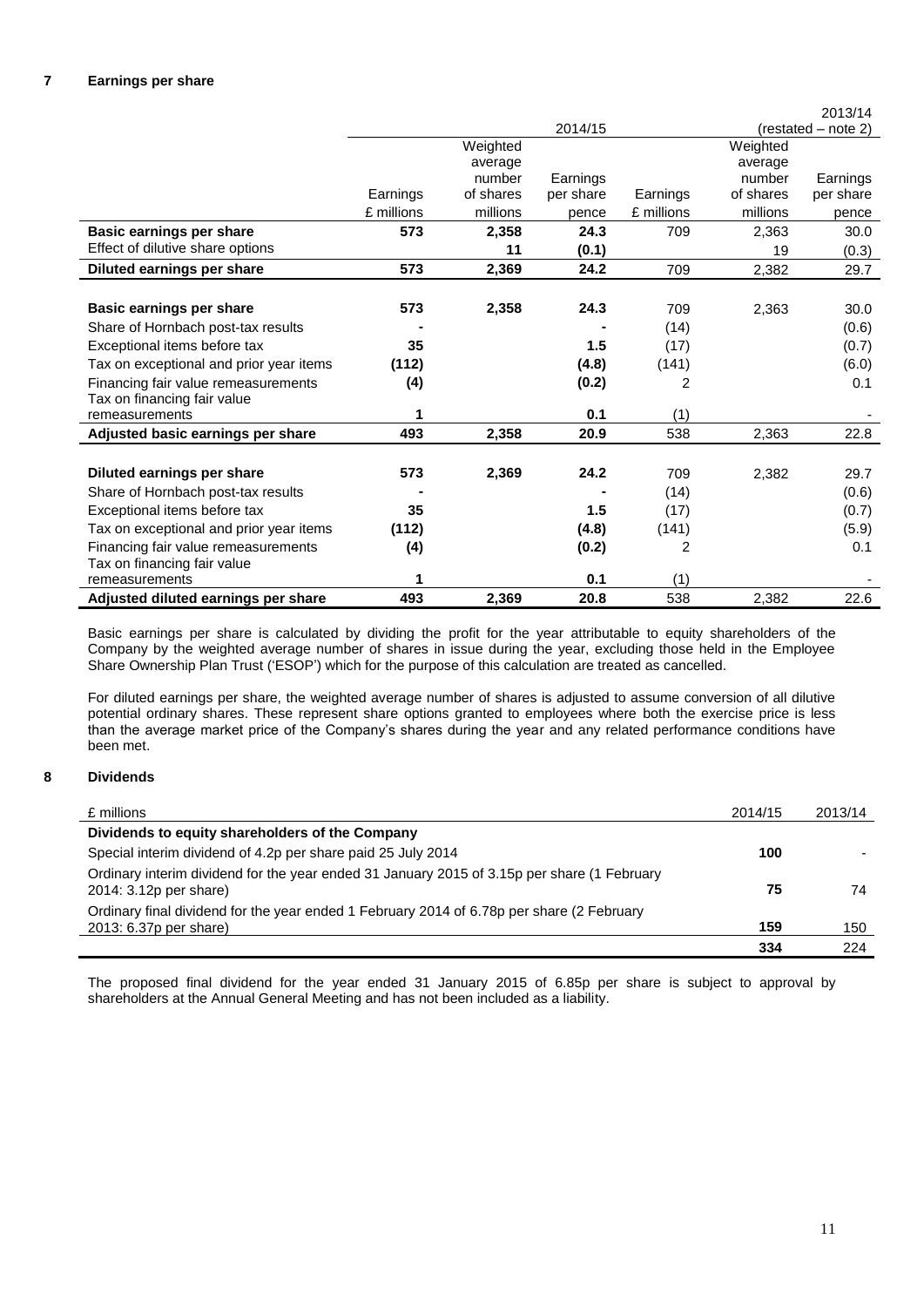#### **9 Post-employment benefits**

|                                                 |         |          | 2014/15 |          |          | 2013/14 |
|-------------------------------------------------|---------|----------|---------|----------|----------|---------|
| £ millions                                      | UK      | Overseas | Total   | UK       | Overseas | Total   |
| Net (deficit)/surplus in schemes                |         |          |         |          |          |         |
| at beginning of year                            | (29)    | (71)     | (100)   | 71       | (71)     |         |
| Current service cost                            | (2)     | (7)      | (9)     | (2)      | (7)      | (9)     |
| Administration costs                            | (3)     |          | (3)     | (3)      |          | (3)     |
| Curtailment gain                                |         | 9        | 9       |          |          |         |
| Net interest (expense)/income                   | (1)     | (2)      | (3)     | 4        | (2)      | 2       |
| Net actuarial gains /(losses)                   | 194     | (19)     | 175     | (131)    | 4        | (127)   |
| Contributions paid by employer                  | 35      |          | 36      | 32       |          | 33      |
| Exchange differences                            | ۰       |          |         |          | 4        | 4       |
| Net surplus/(deficit) in schemes at end of year | 194     | (82)     | $112$   | (29)     | (71)     | (100)   |
|                                                 |         |          |         |          |          |         |
| Present value of defined benefit obligations    | (2,606) | (97)     | (2,703) | (2, 135) | (92)     | (2,227) |
| Fair value of scheme assets                     | 2,800   | 15       | 2,815   | 2,106    | 21       | 2,127   |
| Net surplus/(deficit) in schemes                | 194     | (82)     | 112     | (29)     | (71)     | (100)   |

The assumptions used in calculating the costs and obligations of the Group's defined benefit pension schemes are set by the Directors after consultation with independent professionally qualified actuaries. The assumptions are based on the conditions at the time and changes in these assumptions can lead to significant movements in the estimated obligations, as illustrated in the sensitivity analysis.

A key assumption in valuing the pension obligations is the discount rate. Accounting standards require this to be set based on market yields on high quality corporate bonds at the balance sheet date. The UK scheme discount rate is derived using a single equivalent discount rate approach, based on the yields available on a portfolio of high-quality sterling corporate bonds with the same duration to that of the scheme liabilities. The principal financial assumptions for the UK scheme are as follows:

| Annual % rate             | 2014/15 | 2013/14    |
|---------------------------|---------|------------|
| Discount rate             | 3.0     | 4.4        |
| Price inflation           | 2.8     | າ າ<br>ບ.ບ |
| Rate of pension increases |         | ົ.<br>J.   |

For the UK scheme, the mortality assumptions used in the actuarial valuations have been selected with regard to the characteristics and experience of the membership of the scheme from 2010 to 2013. The assumptions for life expectancy of UK scheme members are as follows:

| Years                                                                      | 2014/15 | 2013/14 |
|----------------------------------------------------------------------------|---------|---------|
| Age to which current pensioners are expected to live (60 now)              |         |         |
| - Male                                                                     | 86.7    | 86.7    |
| - Female                                                                   | 87.3    | 87.3    |
| Age to which future pensioners are expected to live (60 in 15 years' time) |         |         |
| - Male                                                                     | 87.4    | 87.4    |
| - Female                                                                   | 88.6    | 88.6    |

The following sensitivity analysis for the UK scheme shows the estimated impact on the obligation resulting from changes to key actuarial assumptions, whilst holding all other assumptions constant.

| Assumption                | Change in assumption                    | Impact on defined benefit obligation |
|---------------------------|-----------------------------------------|--------------------------------------|
| Discount rate             | Increase/decrease by 0.1%               | Decrease/increase by £53m            |
| Price inflation           | Increase/decrease by 0.1%               | Increase/decrease by £46m            |
| Rate of pension increases | Increase/decrease by 0.1%               | Increase/decrease by £47m            |
| Mortality                 | Increase in life expectancy by one year | Increase by £94m                     |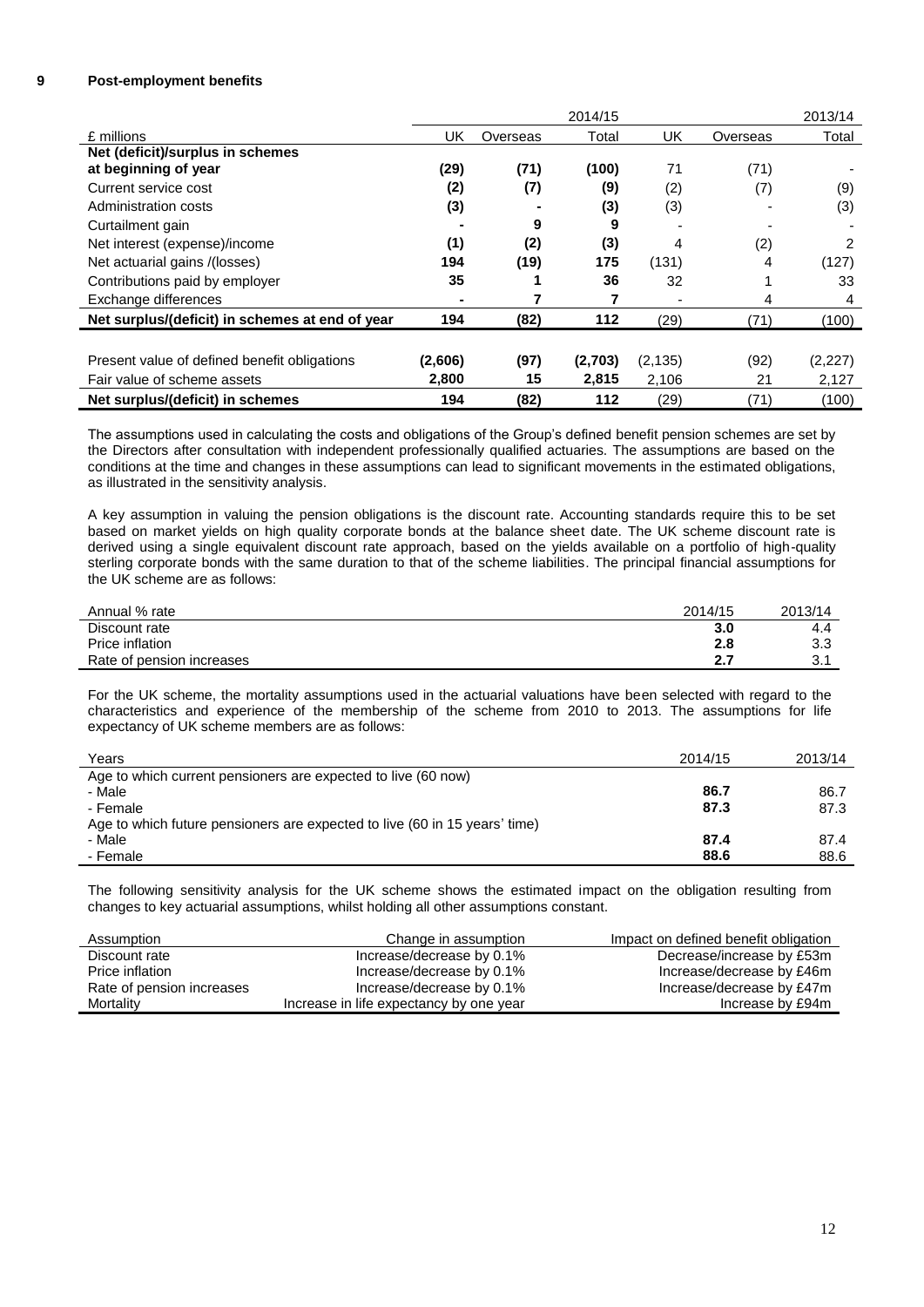#### **10 Cash generated by operations**

| £ millions                                                                                            | 2014/15 | 2013/14 |
|-------------------------------------------------------------------------------------------------------|---------|---------|
| <b>Operating profit</b>                                                                               | 652     | 736     |
| Share of post-tax results of joint ventures and associates                                            | (5)     | (8)     |
| Depreciation and amortisation                                                                         | 262     | 261     |
| Impairment losses                                                                                     | 30      | 2       |
| (Profit)/loss on disposal of property, plant and equipment, investment property and intangible assets | (20)    |         |
| Share-based compensation charge                                                                       | 11      |         |
| Increase in inventories                                                                               | (150)   | (31)    |
| Decrease/(increase) in trade and other receivables                                                    | 12      | (60)    |
| Increase in trade and other payables                                                                  | 53      | 118     |
| Movement in provisions                                                                                | (6)     | (29)    |
| Movement in post employment benefits                                                                  | (33)    | (21)    |
| Cash generated by operations                                                                          | 806     | 976     |

#### **11 Net cash**

| £ millions                                    | 2014/15 | 2013/14 |
|-----------------------------------------------|---------|---------|
| Cash and cash equivalents                     | 561     | 535     |
| <b>Bank overdrafts</b>                        | (91)    | (1)     |
| Cash and cash equivalents and bank overdrafts | 470     | 534     |
| Short-term deposits                           | 48      |         |
| Bank loans                                    | (11)    | (14)    |
| Medium Term Notes and other fixed term debt   | (183)   | (247)   |
| Financing derivatives                         | 57      | 27      |
| Finance leases                                | (52)    | (62)    |
| Net cash                                      | 329     | 238     |

| £ millions                                                    | 2014/15 | 2013/14 |
|---------------------------------------------------------------|---------|---------|
| Net cash at beginning of year                                 | 238     | 38      |
| Net increase in cash and cash equivalents and bank overdrafts | 55      | 153     |
| Increase in short-term deposits                               | 48      |         |
| Repayment of bank loans                                       |         | 89      |
| Repayment of Medium Term Notes and other fixed term debt      | 73      | 33      |
| Payment/(receipt) on financing derivatives                    | 9       | (6)     |
| Capital element of finance lease rental payments              | 14      | 13      |
| Cash flow movement in net cash                                | 201     | 282     |
| Borrowings acquired                                           |         | (35)    |
| Transfers to assets held for sale (China)                     | (57)    |         |
| Exchange differences and other non-cash movements             | (53)    | (47)    |
| Net cash at end of year                                       | 329     | 238     |

#### **12 Acquisitions and disposals**

On 23 July 2014 Kingfisher entered into a binding agreement with the principal shareholders of Mr Bricolage to acquire their shareholdings subject to satisfactory French anti-trust clearance. This agreement made provision that it would lapse if the anti-trust clearance was not obtained by 31 March 2015 and an extension was not agreed by all parties. Subsequent to the balance sheet date, it has become clear that the anti-trust clearance will not be obtained by 31 March 2015 and therefore the July 2014 agreement will lapse on that date. Consequently the transaction will not proceed.

In the prior year, the Group acquired 100% of the share capital of the Bricostore Romania companies for cash consideration of £35m (along with a non-cash element of £16m) and acquired cash of £7m and borrowings of £35m.

The Group received proceeds of €236m (£198m) following the disposal of its 21% stake in Hornbach in March 2014.

On 22 December 2014, Kingfisher announced a binding agreement to sell a controlling 70% stake in its B&Q China business to Wumei Holdings Inc for a total cash consideration of £140 million. The agreement followed Kingfisher's previous announcement of its plans to look for a strategic partner to help develop its B&Q business in China. The transaction is conditional on MOFCOM (Chinese Ministry of Commerce) approval and, if approved, is expected to close